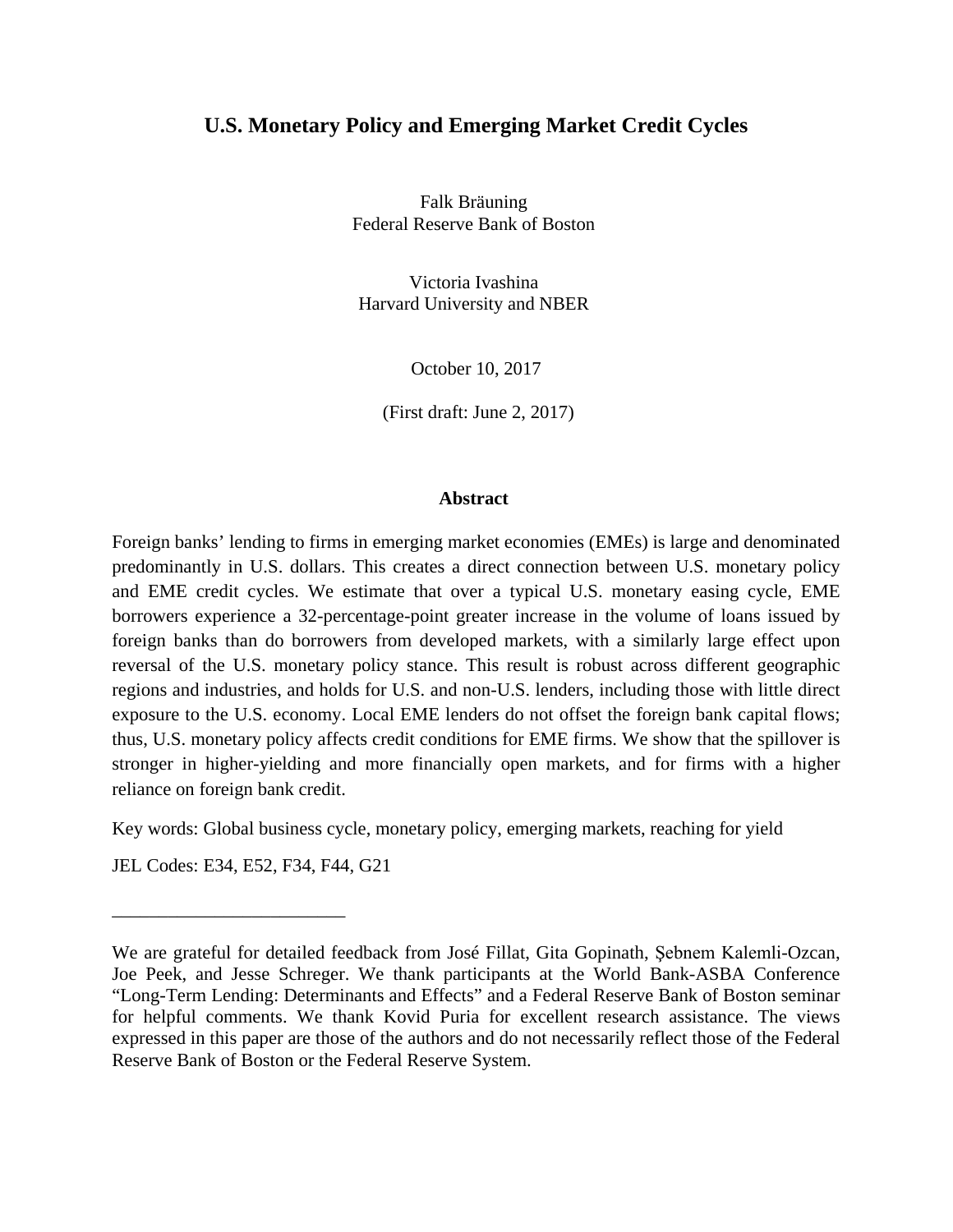#### I. INTRODUCTION

For emerging market economies (EMEs), foreign bank loans are by far the most important category of cross-border capital flows, and they are denominated primarily in U.S. dollars. As of 2015, International Monetary Fund (IMF) data indicate that loans represent about half of all external liabilities of emerging market countries. By comparison, foreign bond and equity portfolio investments combined represent only about 20 percent. Much of the foreign lending comes from banks headquartered in developed economies: Bank for International Settlements (BIS) data show that roughly a third of all external liabilities of emerging market countries are held by U.S., European, and Japanese banks. Moreover, the volume of these claims has nearly doubled since the onset of the global financial crisis, reaching about \$7 trillion in 2016. Consistent with the general dominance of the U.S. dollar in international trade (for example, Goldberg and Tille 2008, Gopinath 2016) and finance (for example, Shin 2012), we document that over 80 percent of the cross-border loans to EMEs are denominated in U.S. dollars.<sup>[1](#page-1-0)</sup> This dollarization of cross-border credit prevails over time and across different geographic regions and industries.

Given the economic significance of U.S. dollar lending by global banks to EME firms, U.S. monetary policy plays an important role as a "push factor" for the credit cycles in these economies through its impact on U.S. interest rates. In particular, by setting the federal funds rate, U.S. monetary policy sets the short end of the dollar yield curve, thereby crucially affecting the supply of credit through banks' dollar funding cost (for example, Bernanke and Gertler 1995). Moreover, U.S. monetary policy influences the yields on longer-term dollar investments due to the expectation hypothesis and direct measures that affect the slope of the yield curve (such as unconventional monetary policy). Figure I illustrates the basic correlation between cross-border loans to EMEs and U.S. monetary policy (as measured by the U.S. federal funds rate) from 1980 through 2015. The significant correlation—tightening/easing of U.S. monetary policy is associated with contraction/expansion in cross-border credit—holds in levels and in changes.

## *[FIGURE I]*

 $\overline{\phantom{a}}$ 

<span id="page-1-0"></span><sup>&</sup>lt;sup>1</sup> Throughout the paper, we use the BIS country classification when referring to "EMEs."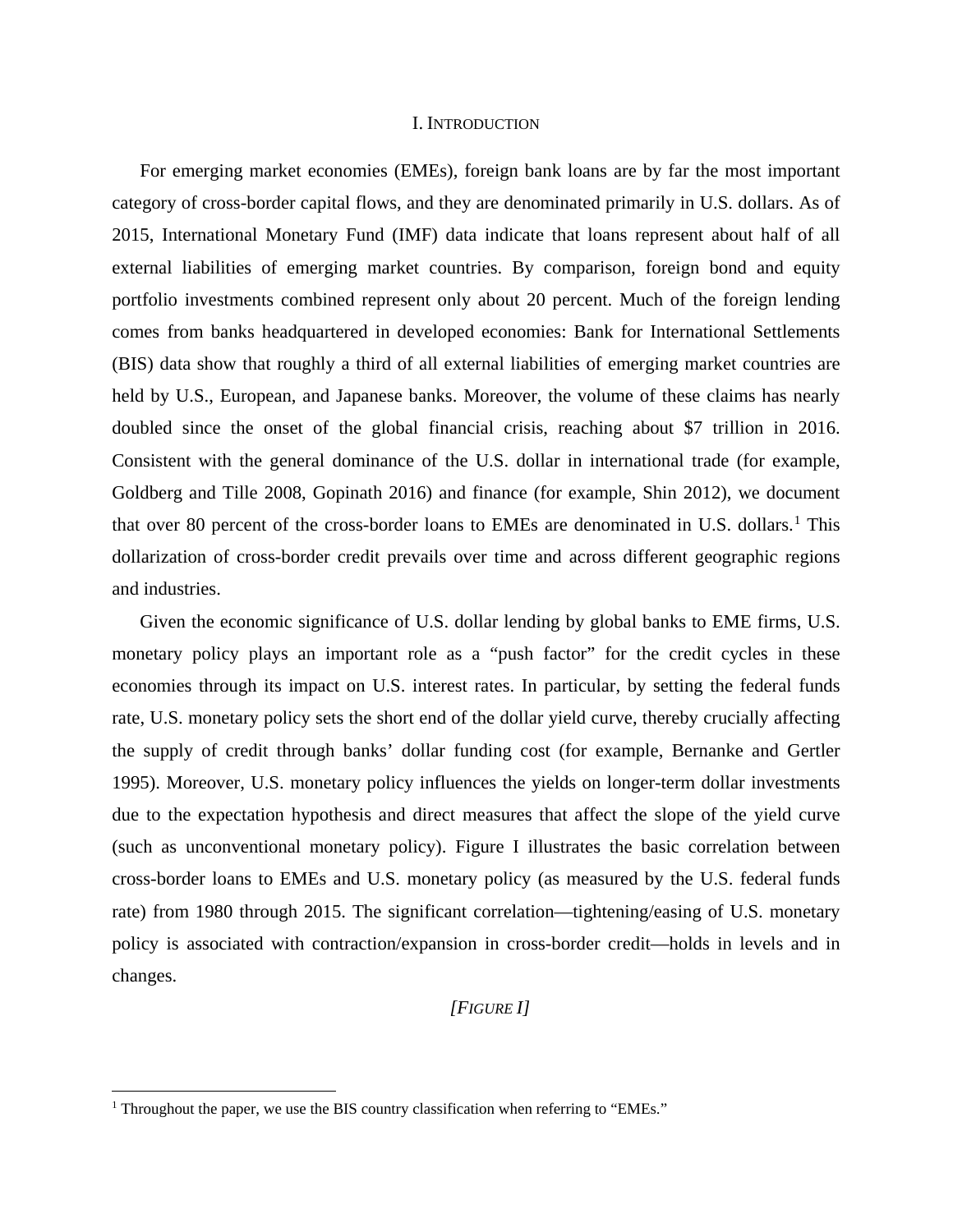The aggregate results in Figure I, while suggestive, could also be explained by relative changes in investment opportunities around the world or by compositional shifts in the investor base in a given country. Instead, the main results in this paper establish the connection between foreign bank lending in EMEs and U.S. monetary policy, using DealScan data on global loan issuance. DealScan covers primarily syndicated loan issuance; that is, loans originated and managed by a small group of banks, but funded by a wider group of creditors. According to Gadanecz and Von Kleist (2002), the estimated outstanding stock of syndicated loans held by foreign banks amounts to about 50 percent of all outstanding cross-border bank claims on Latin America and developing Europe, and to around 100 percent of all outstanding cross-border bank claims on Asia and the Africa-Middle East region. Overall, the data we use in this study cover loan issuance to EME borrowers from 119 countries between 1990:Q1 and 2016:Q3.

Using these detailed loan-level data, we show that U.S. monetary policy easing is associated with a general increase in cross-border loan volumes by global banks from developed countries. Moreover, we document a significant differential effect across markets: in the same quarter, when U.S. monetary policy eases, a given bank provides larger cross-border loan amounts to borrowers from EMEs than to borrowers from developed markets. This differential effect amounts to larger lending volume of about 2 percentage points per 25-basis-point decrease in the U.S. federal funds rate, and it holds after controlling for borrower fixed effects. During a typical monetary easing/tightening cycle in our sample period, the federal funds target rate is adjusted by about 4 percentage points. Given our estimates, this would amount to an additional increase/decline in loan volumes to emerging market borrowers of a sizable 32 percentage points. The results are robust to using country-level macroeconomic variables instead of an EME indicator. Consistent with the risk-taking channel of monetary policy (for example, Adrian and Shin 2010), a reduction in the U.S. federal funds rate pushes global bank flows more strongly into higher-yielding markets (for example, measured by higher GDP growth or higher interest rates). In addition, we validate our results using BIS data that incorporate all claims held by foreign banks against EME borrowers.

Global dollar bank flows to EMEs are also influenced by longer-term U.S. interest rates, which triggers banks' portfolio rebalancing toward riskier assets (for example, Rajan 2005). In particular, we find that—holding constant the level of the yield curve set by the short-term policy rate—a reduction in the term spread (the difference between the 10-year Treasury yield and the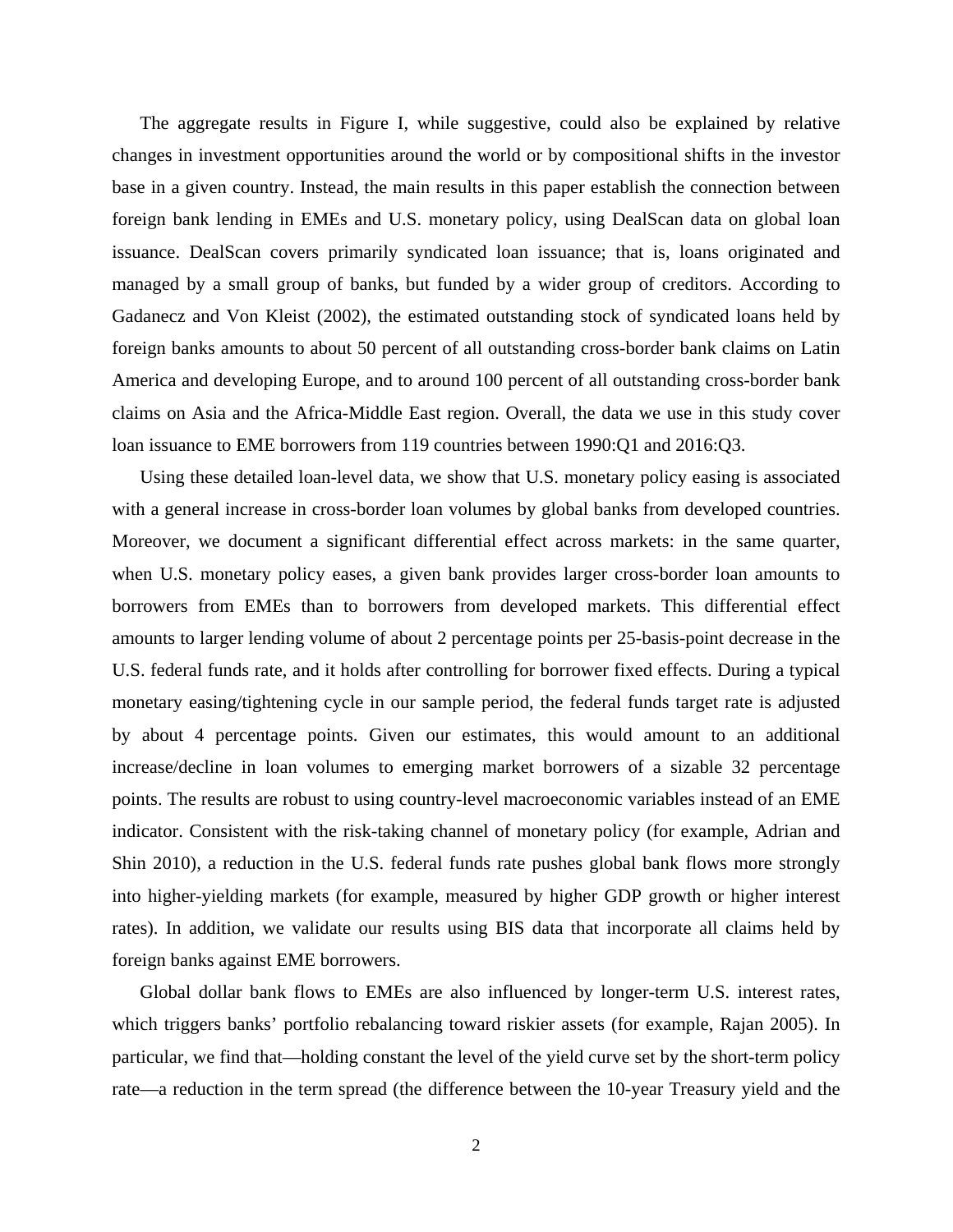federal funds rate) is associated with a strong flow of dollar capital into EME credit markets. This effect holds throughout the sample period, but is particularly relevant during the zero-lowerbound (ZLB) period when the Federal Reserve kept the federal funds rate at zero and eased monetary policy through unconventional measures that directly impacted long-term rates. Because of the ZLB constraint on the federal funds rate, we also show that unconventional U.S. monetary policy easing during the ZLB period, as measured by the Wu-Xia (2016) shadow rate, strongly pushes dollar capital into the EMEs. Consistent with the special role of U.S. monetary policy, we find that changes in Eurozone interest rates have an effect on euro-denominated credit, but do not have a significant effect on dollar-denominated credit, to EME borrowers.

Monetary policy is intrinsically connected to economic fundamentals (Romer and Romer 2004). To show that the identified relationship between U.S. monetary policy and dollardenominated credit flows to EMEs is unlikely to be driven by relative or absolute changes in investment opportunities, but is instead due to monetary policy, we proceed in several steps. First, we restrict our sample to dollar loans originated by non-U.S. banks to non-U.S. borrowers and show that the core result holds for lending by global banks with marginal direct exposure to U.S. borrowers. The idea is that these banks are serving the borrowers whose investment opportunities are not directly affected by changes in U.S. economic conditions. Moreover, because we focus on loans to borrowers outside of the United States, the inclusion of quarter fixed effects in the analysis allows us to control for foreign loan demand that is correlated with U.S. economic conditions; however, it does not account for differential loan demand by EMEs. To rule out potentially different correlations between EME credit demand and U.S. economic conditions, we show that the results hold for loans to EME borrowers from (i) both non-tradable and tradable industries, (ii) sectors that produce goods and services with a low country-level export share, (iii) economies with low international trade overall, and, (iv) economies with weak trade ties to the United States. We verify that the effect holds for all geographic regions.

We further show that global bank flows driven by U.S. monetary policy affect EME credit conditions at the firm level. In particular, we confirm that the contraction of credit by banks from developed market economies (DMEs) during a U.S. tightening cycle is not offset by an increase in credit by local banks, but leads to an overall credit contraction and an increase in interest rate spreads for EME borrowers. During a typical U.S. monetary policy cycle where the federal funds rate is increased by 4 percentage points, EME borrowers would experience a 14-percentage-point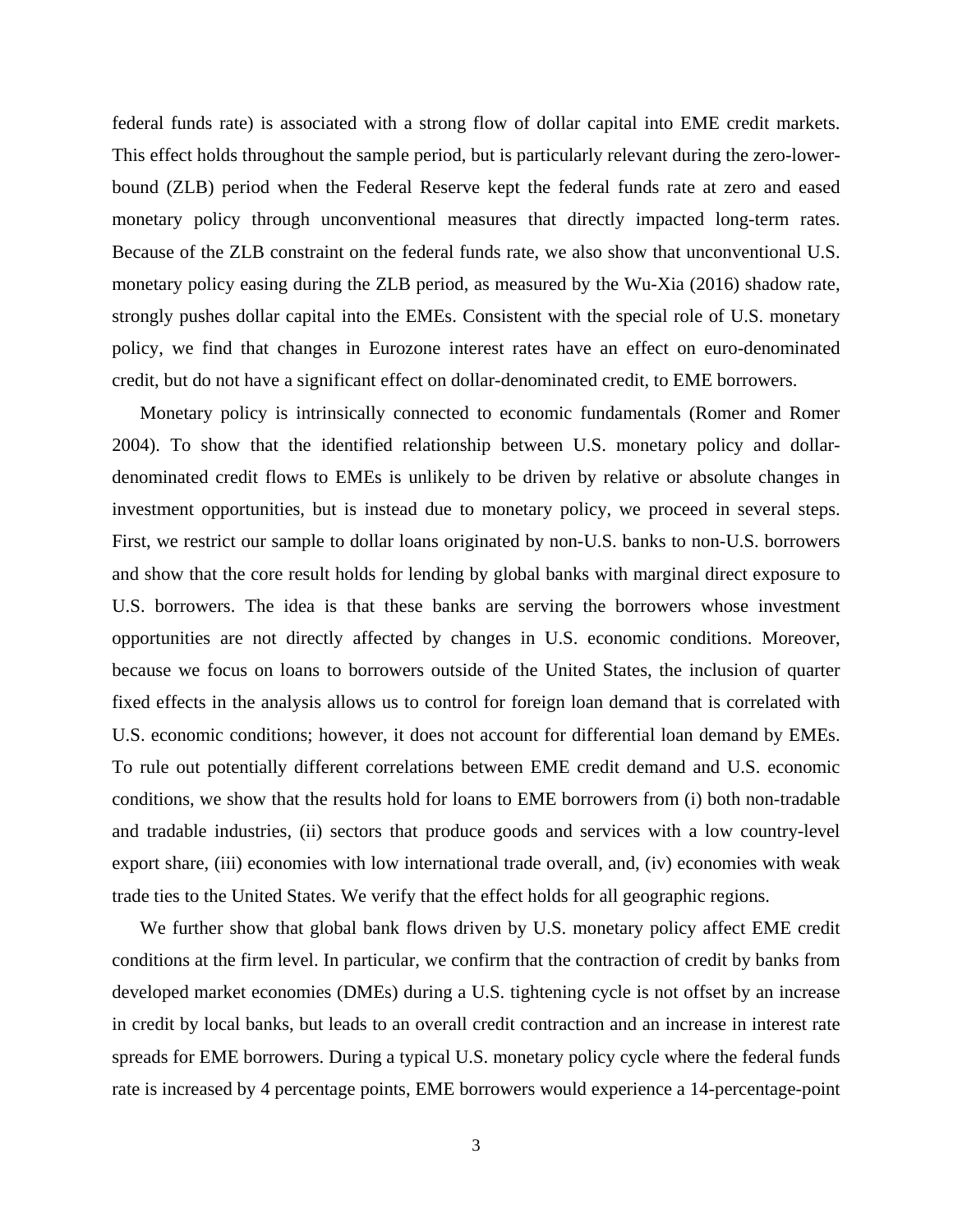stronger contraction in credit volume and a 38-basis-point stronger increase in interest rate spreads than would a similar DME borrower. To highlight the macroeconomic risks of foreign credit outflows from EMEs, we also highlight the relatively short maturity of corporate loans and the large amount of loans coming due in any given year. Related to this, we also find that U.S. monetary policy tightening leads to a lower probability of refinancing maturing loans for emerging market borrowers with a high reliance on foreign banks. Finally, we show that EME infrastructure financing by foreign banks is also sensitive to U.S. monetary policy; these investments are heavily dependent on international capital and, specifically, on syndicated bank credit.

At a high level, our paper contributes to the large economic literature on international spillovers via capital flows, monetary policy transmission, and the role of global financial intermediaries. Most directly, our work expands empirical evidence of a "global financial cycle" that is linked to economic conditions in the center country of the world economy (Rey 2013). In particular, using a VAR approach, Miranda-Agrippino and Rey (2015) show the importance to global asset prices of the cross-border transmission of U.S. monetary policy via financial intermediaries. In addition, McCauley, McGuire, and Sushko (2015) use aggregate data to study the effect of U.S. monetary policy on global dollar credit. Related to the special role of U.S. monetary policy, Takáts and Temesvary (2016), using aggregate BIS data, study the role of currency denomination in the transmission of international monetary policy.

We provide firm-level evidence of the transmission of U.S. monetary policy through the balance sheet of global banks. Other papers that use micro data to study EME credit cycles include recent work by Baskaya et al. (2017), who look at the provision of credit in the Turkish market and connect it to changes in global risk appetite, as measured by the VIX. Demirgüç-Kunt, Horväth, and Huizinga (2017) focus on the role of global banks' charters in foreign markets for the transmission of foreign monetary policy. Morais, Peydró, and Ruiz (2015) and Altunok et al. (2016) examine spillovers of monetary policy through global bank activities in Mexico and Turkey, respectively. In contrast with these papers, our analysis allows us to examine the question in a cross-country setting, covering more than 25 years of global loan issuance. Our emphasis is on the distinct importance of foreign bank lending and, specifically, U.S. dollar lending, in the emerging markets, which is central to the transmission of U.S. monetary policy to EMEs. Bräuning and Ivashina (2017) discuss firm-level evidence on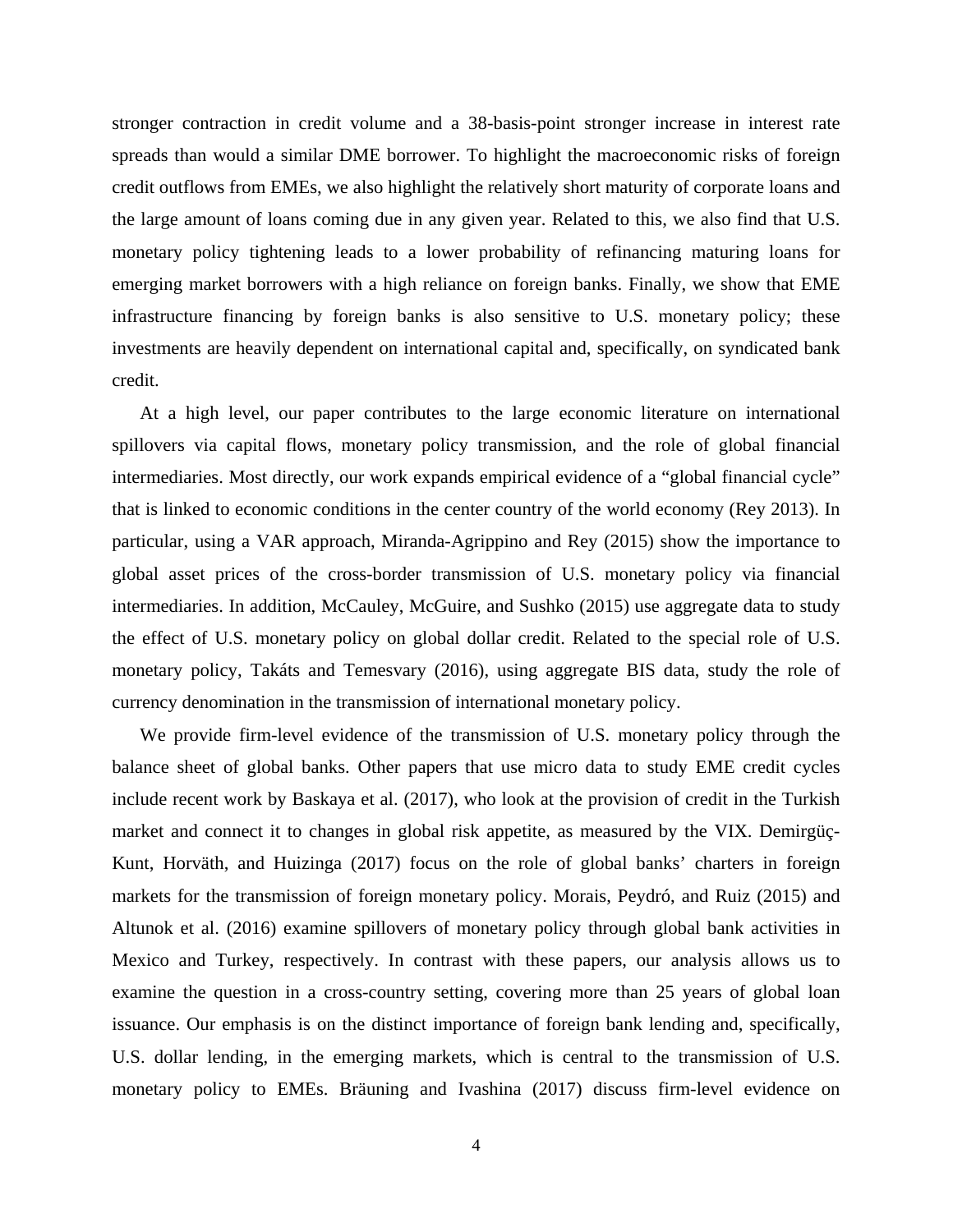monetary policy spillovers in major developed economies, but the emphasis there is on the interaction with the currency market, with part of the mechanism being specific to capital flows across major currency areas.

Given our focus on the differential sensitivity of emerging market economies to the transmission of U.S. monetary policy, this paper expands work by Forbes and Warnock (2012), Fratzscher (2012), and Ahmed and Zlate (2014) that has highlighted the importance of U.S. economic conditions, in particular U.S. monetary policy, for capital flows into emerging markets from a bond and equity flow perspective. More broadly, our work contributes to the literature on credit cycles in emerging market economies and the implications for financial stability and economic development. For example, Acharya et al. (2015) and Shin (2016) highlight the risks to financial stability when emerging market borrowers sharply increase dollar leverage during periods of strong capital inflows.

The remainder of the paper is organized as follows: In Section II, we present stylized facts on cross-border lending to EMEs. In Section III, we establish our main result on the effect of U.S. monetary policy on cross-border lending to EMEs. In Section IV, we discuss the consequences of foreign bank funding dependence by EMEs. Section V concludes.

### II. U.S. DOLLAR CROSS-BORDER LENDING TO EMES

Foreign bank lending represents a significant fraction of foreign capital inflows to EMEs. As mentioned in the introduction, according to data from the IMF International Investment Position, loans represent about 50 percent of all EMEs' external liabilities.<sup>[2](#page-5-0)</sup> By comparison, Figure II (a) shows that, in 2015, portfolio (vs. direct) bond investment in EMEs represented only about 15 percent of external liabilities, and portfolio equity investment represented about less than 5 percent (these numbers refer to the median values across EMEs). Beyond the composition, bank and broader fund flows display a strong correlation: from 1990 onward, the correlation of loan flows to EMEs with equity and bond flows to EMEs is about 0.50. (This relationship is weaker in the 1980s.) This is consistent with the fact that the core results presented in this paper hold in both the DealScan dataset (which includes primarily data on large corporate loans) and the BIS dataset (which includes data on all claims held by banks.)

l

<span id="page-5-0"></span> $2$  Data on total external liabilities are collected from the IMF statistics and include all claims of foreigners on a given country, including all equity and debt instruments.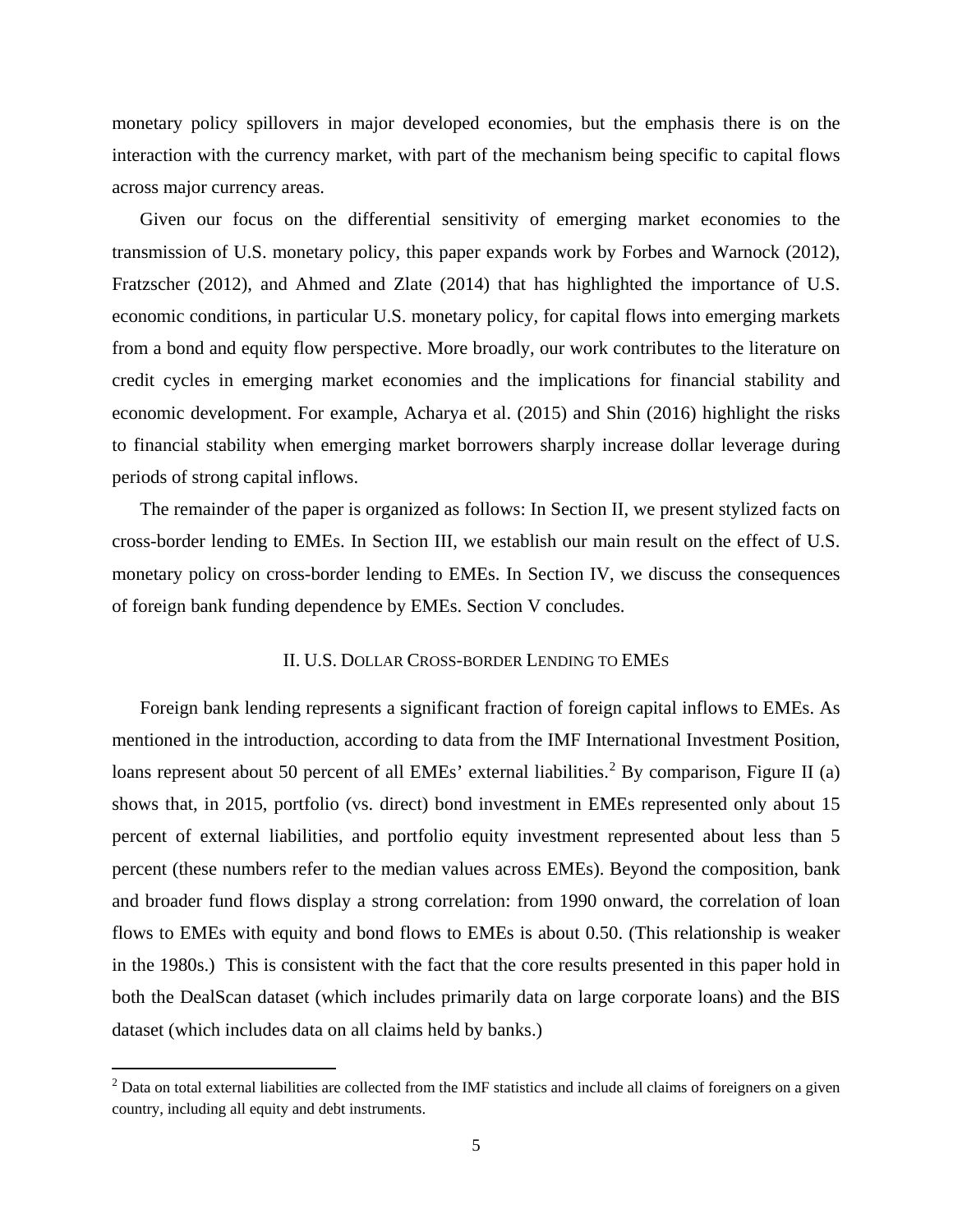Global bank flows are particularly important for EMEs. Combining the IMF data with the BIS Consolidated Banking Statistics, Figure II (b) shows that about a third of all external liabilities of emerging markets are held by large global banks, twice as large a proportion as claims of global banks on developed markets.<sup>[3](#page-6-0)</sup> Moreover, the relative importance of cross-border bank claims for developed-market countries has decreased from 2005 (beginning of the detailed BIS data) to 2015, but the trend has been the opposite for emerging markets. Consistent with Giannetti and Laeven (2012), the BIS data also show that the total volume of foreign bank claims for developed market countries increased from \$12 billion in 2005 to \$25 trillion in 2008, but then declined steadily to \$16 trillion in 2016. In contrast, claims on emerging market countries increased more than threefold throughout the entire sample, from about \$2 trillion in 2005 to about \$7 trillion in 2016. A similar picture emerges from Figure III, where we plot the share of loans provided by foreign banks using the DealScan syndicated loan issuance data, the core data for our study. Table I presents the sample composition by country. The figure highlights the strong and persistent reliance of EME firms on foreign bank credit. Throughout the period from 1995:Q1 through 2016:Q3, more than 80 percent of all loan commitments to EME firms were provided by foreign banks, while the share was below 50 percent for developed economies. [4](#page-6-1)

## *[FIGURES II & III]*

The importance of global bank flows to EMEs points to the potential exposure of these markets to foreign monetary policy. Moreover, because of the dollar dominance of bank capital flows to EMEs, it is U.S. monetary policy that is likely to be most relevant due to its strong effect on nominal U.S. interest rates. The last three columns in Table I show the country-level currency composition of cross-border credit, making it clear that the dominance of dollardenominated credit is a global phenomenon: from 1990:Q1 through 2016:Q3, the share of dollardenominated cross-border loans issued to emerging market borrowers is about 87 percent for Africa, 95 percent for the Americas, 81 percent for Asia, and 71 percent for Europe (a smaller dollar share goes hand-in-hand with a higher euro share). Table II, Panel A, shows that, for each

 $\overline{\phantom{a}}$ 

<span id="page-6-0"></span><sup>&</sup>lt;sup>3</sup> BIS Consolidated Banking Statistics contains cross-border claims as reported by banks from 21 developed countries. (Claims by banks from the only three emerging market countries in the sample are small.) The reported cross-border claims include all types of bank loans, but also other debt instruments and equity claims.

<span id="page-6-1"></span><sup>&</sup>lt;sup>4</sup> Indeed, the slight decline in the share of loans to EMEs provided by foreign banks is driven entirely by an increase in domestic lending of Chinese banks.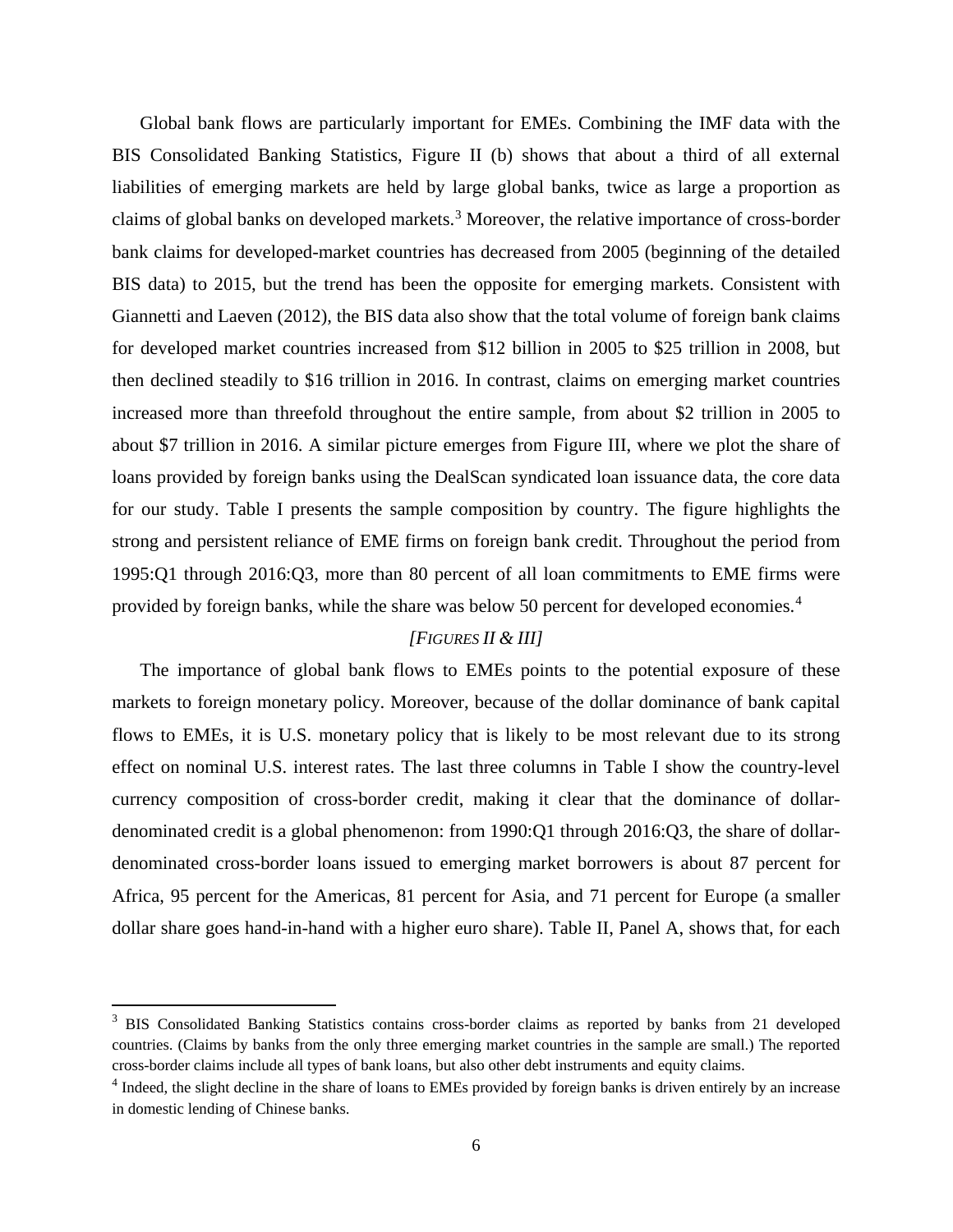region, the dollar dominance of cross-border credit holds broadly across borrowers from all industries (based on the 1-digit SIC code) and is not confined to the tradable sectors.<sup>[5](#page-7-0)</sup>

As Table II, Panel B, illustrates, dollar reliance in the broader set of assets held by foreign banks is lower than what we see for corporate loans; yet the majority of claims on emerging markets are still denominated in U.S. dollars. Other currencies, including local currencies, the British pound, or the Japanese yen, play a negligible role. The data come from BIS Locational Banking Statistics and include all claims held by foreign banks including bonds, equities, and non-corporate loans. This adds external validity to our results. For comparison, we construct the outstanding stock of loans using DealScan by aggregating the most recent term loans in the sample that mature after 2016:Q3. Finally, in Figure IV, we highlight that dependence on dollardenominated credit is a persistent phenomenon that goes back at least two decades.

### *[TABLE I-II & FIGURE IV]*

The evidence presented here substantially expands the evidence presented in earlier work. For example, 69 of the EME countries covered in our sample are not covered in Gopinath (2016). Note that a large part of the samples covered by Goldberg and Tille (2008) and Gopinath (2016) are developed economies. In this study, DMEs are included in the analysis in the next section, but we discuss only the reliance on dollar-denominated credit for emerging markets due to the focus of our study. Discussion of heavy reliance on dollar credit in developed markets can be found in Ivashina, Scharfstein, and Stein (2015) and ECB (2016).

### III. U.S. MONETARY POLICY AND CROSS-BORDER LENDING

#### *III.1 Benchmark Results*

 $\overline{a}$ 

Building on the economic significance of both cross-border bank lending and dollardenominated lending, we now focus on establishing across-market spillover of U.S. monetary policy. The dependent variable in Tables III through V is the logarithm of the total amount of cross-border dollar lending,  $log(L_{iit})$ , by a bank *j* to a firm *i* in a quarter *t*. Banks are consolidated at the bank-parent level, so a loan made by a subsidiary of a U.S. bank based in

<span id="page-7-0"></span><sup>&</sup>lt;sup>5</sup> Note that the same currency patterns hold for syndicated loans originated by local banks; however, while syndicated credit is an important part of cross-border lending, it is likely to be a small fraction of domestic lending in EMEs.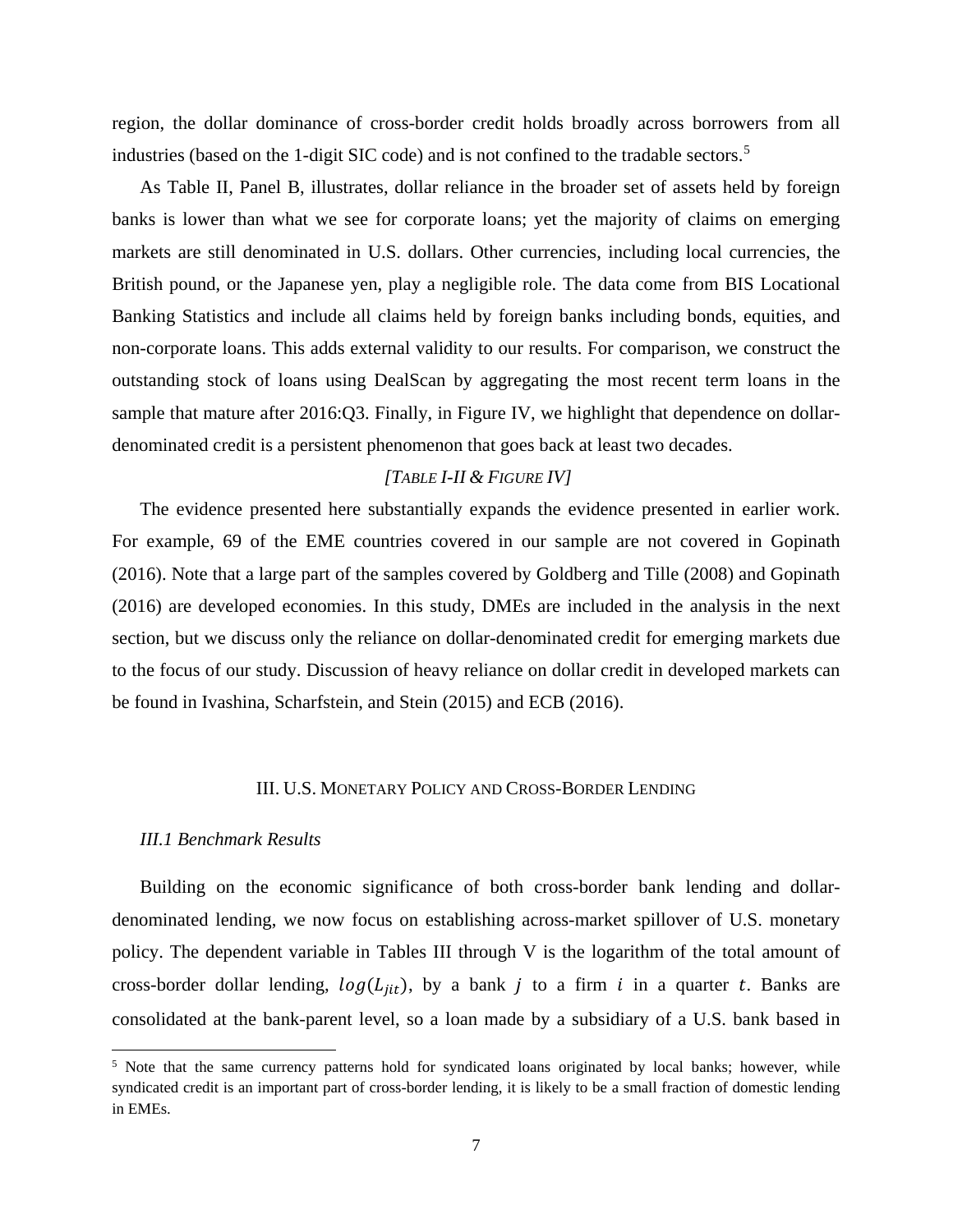Mexico to a Mexican firm is counted as a U.S. "cross-border" loan to Mexico. DealScan loan issuance data are collapsed to the quarterly format. About 2 percent of all borrowers have more than one loan from a given bank in a given quarter; in such a case, we aggregate the amounts. Throughout the analysis, we consider only lenders with relatively large commitments on a given loan.<sup>[6](#page-8-0)</sup> The loan amount for a given bank is computed on a pro-rata basis; for example, in a \$150 million loan with three large commitments by banks,  $L_{iit}$  for each bank would be \$50 million. In our baseline analysis, our key independent variable is the effective federal funds rate, which measures the stance of U.S. monetary policy.

Table III presents our benchmark results. Panel A, column (1), shows the basic relationship between the federal funds rate and global banks' lending abroad: the easing of U.S. monetary policy pushes bank flows into foreign markets, while the tightening of U.S. monetary policy reduces banks' investment in foreign countries. Our hypothesis is that U.S. monetary policy has a differential effect on the bank capital flows to EMEs. Thus, in Table III, the key coefficient of interest is the one on the interaction term between the federal funds rate and a dummy variable indicating whether the borrower is domiciled in an emerging market economy. This coefficient picks up the average differential effect for capital flows to EMEs when the U.S. federal funds rate changes. Specification (2) reports the basic decomposition of the overall effect between developed and emerging markets, showing that, while directionally the results are consistent across the groups, the effect on emerging markets is roughly twice as large as the effect on developed markets. The coefficient estimates indicate that a 25-basis-point decrease in the federal funds rate increases cross-border loan volumes to firms in DMEs by about 2.25 percent, while EME firms experience an increase of about 4.9 percent, a highly significant differential effect of more than 2.6 percentage points (the *t*-statistic is 6.43).

Because we know the borrower's identity and its key lenders, in specification (3) we control for bank and firm fixed effects. This helps us deal with a demand-driven explanation of changes in credit behavior by accounting for time-invariant demand factors, such as firms' size group, location, and industry. Moreover, we include quarterly time fixed effects to net out any common time variation, for example, related to global credit demand factors driven by the global business cycle, overall changes in cross-border loan volumes or changes in the value of the dollar over

l

<span id="page-8-0"></span><sup>6</sup> That is, we exclude lenders whose role in the syndicate is identified as merely "participant." Having a syndicate role other than "participant" qualifies a lender for league table purposes.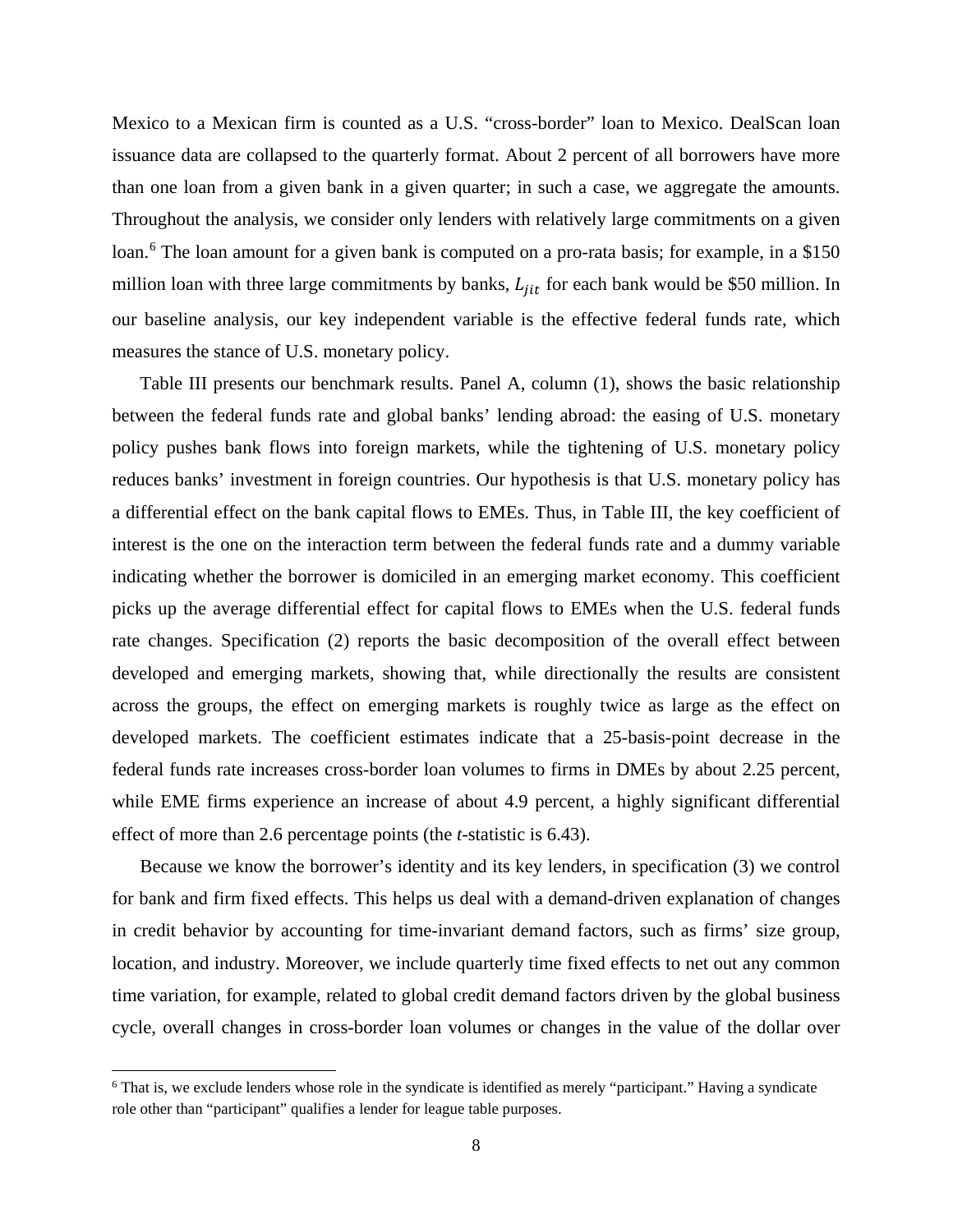time. Hence, in this specification, we focus on the differential effect of U.S. monetary policy on cross-border loan volumes to EMEs and find that EME loan volumes react significantly more strongly to U.S. monetary policy changes than do DME loan volumes. In specification (4), we include bank-quarter fixed effects in addition to borrower fixed effects; this allows us to control for time-varying bank heterogeneity, such as individual bank health or changes in business models. The identification in this case is driven by the differential loan volumes to emerging and developed countries of a given bank in the same quarter after netting out any borrower-specific, time-invariant characteristics. The result is very robust. In economic terms, the coefficient in column (4) implies that a 25-basis-point easing in the U.S. federal funds rate increases the volume of cross-border loans to borrowers from emerging markets by an additional 2 percentage points, compared with borrowers from developed markets.

In Appendix Table A.I., we take a closer look at the geographic breakdown of emerging market countries and find that our baseline effect of column (4) holds across all regions. The result is economically and statistically weaker only for Latin America (the point estimate is about two-thirds of the estimated average effect). This is in line with Takáts (2010), who points out that, unlike in other EMEs, the expansion of international banks in Latin America mainly took the form of increased domestic currency lending by local affiliates, making cross-border bank lending relatively less important for these regions. In Appendix Table A.II., we also replicate our baseline result for borrowers from different industries and show that the significantly stronger effect of U.S. monetary policy on EME lending holds for both borrowers from the non-tradable and the tradable sectors, and, hence, is unlikely to be driven by correlated credit demand from EME firms in the tradable sectors.

Our baseline result in column (4) is based on using the federal funds rate as a measure of the stance of U.S. monetary policy. Indeed, the federal funds rate has been the primary tool of U.S. monetary policy for most periods in our sample. Moreover, this policy rate anchors the short end of the yield curve, thereby having a strong impact on the dollar funding cost of global banks, which is a key determinant of banks' dollar lending decisions. In column (5), in addition to the policy rate, we also include the term spread—the difference between the 10-year U.S. Treasury yield and the federal funds rate—as a direct measure of the slope of the yield curve. The coefficient estimates show that the impact of the federal funds rate (the level of the yield curve) stays qualitatively similar, but becomes quantitatively stronger. The coefficient on the term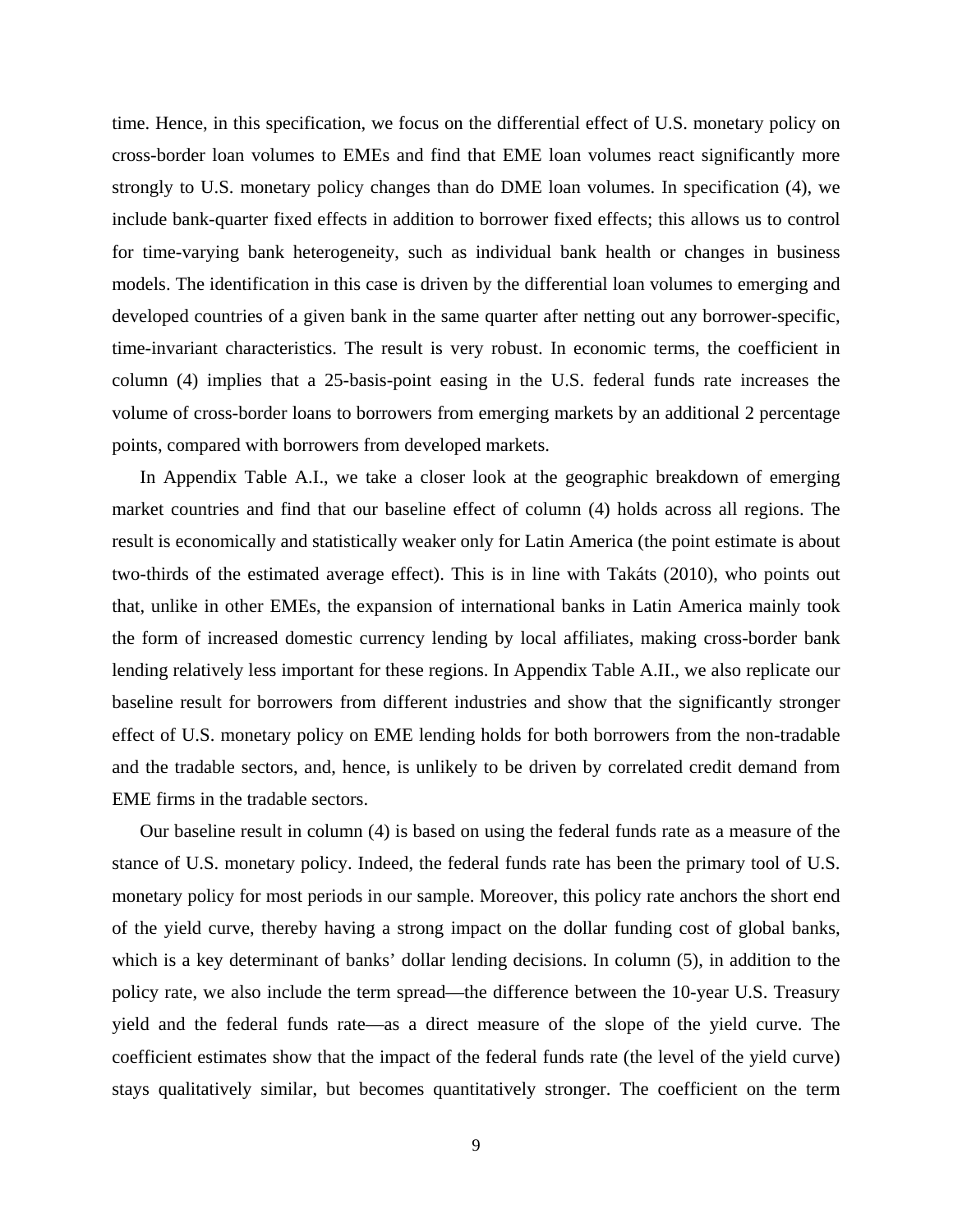spread is negative.<sup>[7](#page-10-0)</sup> Hence, holding constant the level of the yield curve (short rate), a smaller slope of the yield curve is associated with a significant increase in EME lending volumes. This finding is intuitive and is consistent with indications of reaching-for-yield motives: when alternative returns on dollar assets are low (low longer-term yields), bank capital is pushed into higher-yielding emerging market economies. Quantitatively, we estimate that a decrease of the term spread of 1 percentage point is associated with an additional increase in EME lending volumes (relative to DME lending volumes) of about 16 percentage points; such a decline in the term spread was observed from December 2008 to June 2013, when the Fed first indicated tapering of its asset purchases.

In column (6), we confirm that the connection between emerging market capital flows and U.S. monetary policy is not a recent phenomenon but holds throughout our sample, including the period before the federal funds rate was pushed to zero in 2008:Q4. Note that the coefficient estimates in this earlier part of the sample are economically smaller when compared with the estimates for the full sample. In column (7), we look at the period when the federal funds rate was at the zero lower bound (that is, the period from 2008:Q4 though 2015:Q3). During this period, the federal funds rate was not the only tool of monetary policy, as the Fed conducted additional monetary easing through unconventional policies, including forward guidance and large-scale asset purchases. In fact, during this period, the Fed committed to keeping policy rates at zero for an extended period of time. Therefore, during this period, we use the Wu and Xia (2016) federal funds shadow rate, which provides a single measure that takes into account unconventional monetary policy measures during the post-2008 zero-lower-bound period. We find that this additional easing in U.S. monetary policy during the zero-lower-bound period increased EME lending volumes significantly more than cross-border loan volumes to developed markets. Indeed, the coefficient estimate is roughly similar to the estimate of the federal funds rate reported in column (4). (Results in column (4) are similar if we replace the federal funds rate with the shadow rate during the ZLB period.)

## *[TABLE III]*

 $\overline{\phantom{a}}$ 

<span id="page-10-0"></span> $<sup>7</sup>$  Historically, the term spread increased when the Fed eased monetary policy by lowering short-term rates</sup> (correlation of –0.83 during the pre-ZLB period), while during the ZLB period unconventional easing compressed the term spread. Here, we estimate the effect of a lower term spread *conditional* on a given level of the short rate, that is, we effectively estimate the effect of low long-term rates.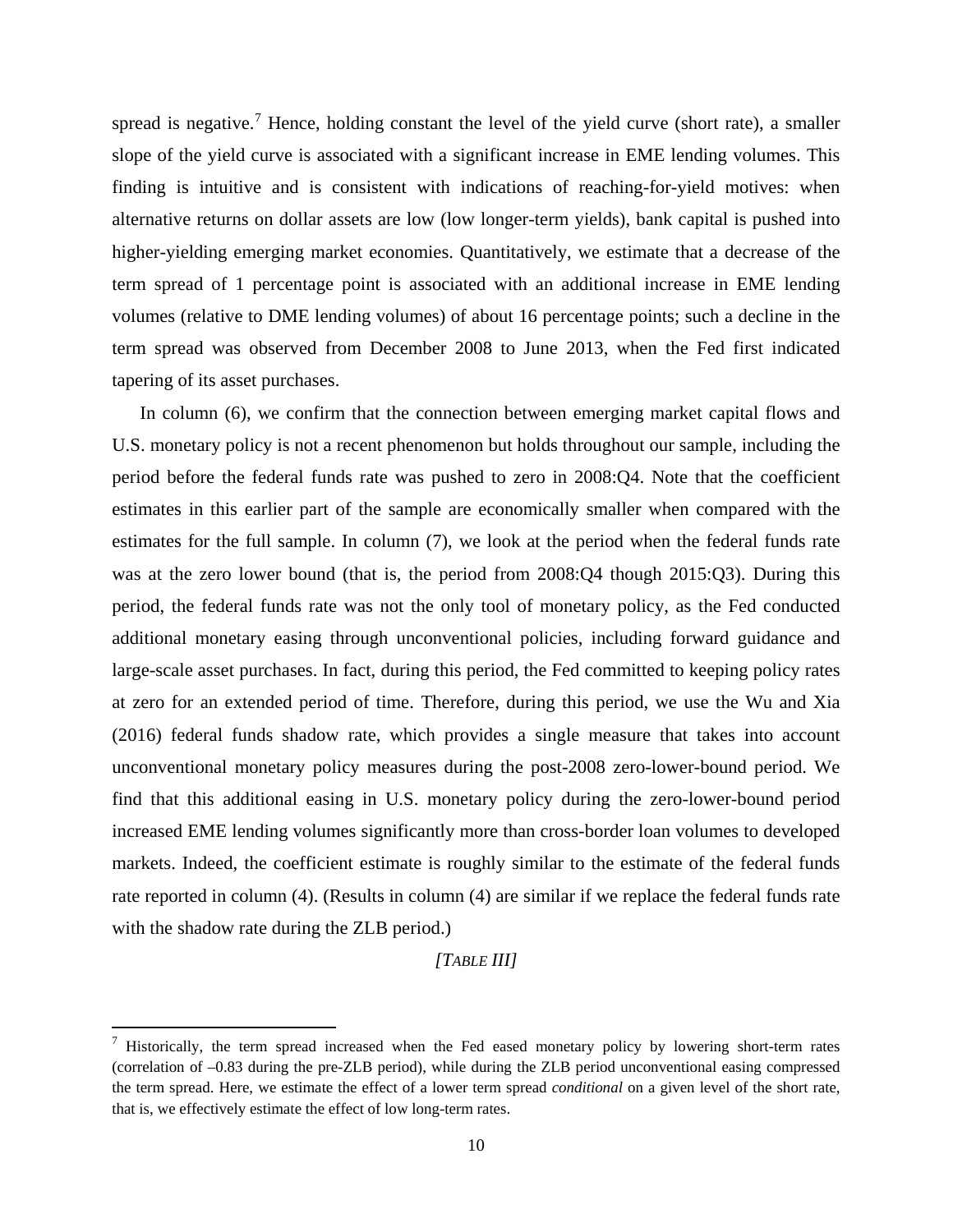The results in Table III, Panel A, show a strong connection between U.S. monetary policy and cross-border dollar lending to EME firms. The Fed's monetary policy actions, however, are endogenous to changes in economic conditions in the United States (Romer and Romer 2004). For example, the Fed would typically ease monetary policy when U.S. economic conditions worsen, a period when loan demand in the U.S. could be declining. This could lead to a concern that our earlier results are driven by changes in global banks' relative investment opportunities (the demand channel) and not by the effect that monetary policy has on cross-border dollar credit. We start to address this concern by restricting our sample to loans originated by non-U.S. banks to non-U.S. borrowers. Importantly, we consider only loans by non-U.S. banks with a low exposure to the U.S. economy. The idea is that banks with low exposure to the U.S. economy are serving the borrowers whose investment opportunities are not directly affected by changes in U.S. economic conditions.

We measure a bank's exposure to the U.S. economy by the share of cross-border loans to U.S. borrowers relative to all cross-border loans over our sample period. Results are robust to measuring banks' U.S. exposure based on a rolling window instead. About 25 percent of banks in our sample have no lending to U.S. borrowers; but these banks account for only 1 percent of all loans. Instead, we define low-U.S.-exposure banks as banks with less than 5 percent (and, as a robustness check, 10 percent) of loans to U.S. borrowers. These low-U.S.-exposure banks account for roughly 10 percent of all loans (25 percent for the 10-percent-exposure cutoff). The results, reported in Table III, Panel B, are comparable to those shown in Panel A, column (5). The first two columns of Panel B show that, for non-U.S. banks with low direct exposure to the U.S. economy, the significantly stronger increase of EME loan volumes continues to hold. In column (2)—loans by non-U.S. banks with less than 5 percent of their loans to U.S. borrowers,—we find a significant, albeit quantitatively and statistically weaker (*t*-statistic of 1.79), differential effect for EMEs.

A decline in economic activity in the United States (correlated with an easing monetary policy) is likely to negatively affect U.S. suppliers and EME exporters more broadly. This suggests a positive correlation between U.S. economic conditions and EME loan demand, which should bias our estimates downward. In columns (3) to (6), we therefore look at loans originated by non-U.S. banks with a low U.S. exposure to EME firms that are unlikely to be affected by changes in investment opportunities in the U.S. economy. Specifically, in column (3), we look at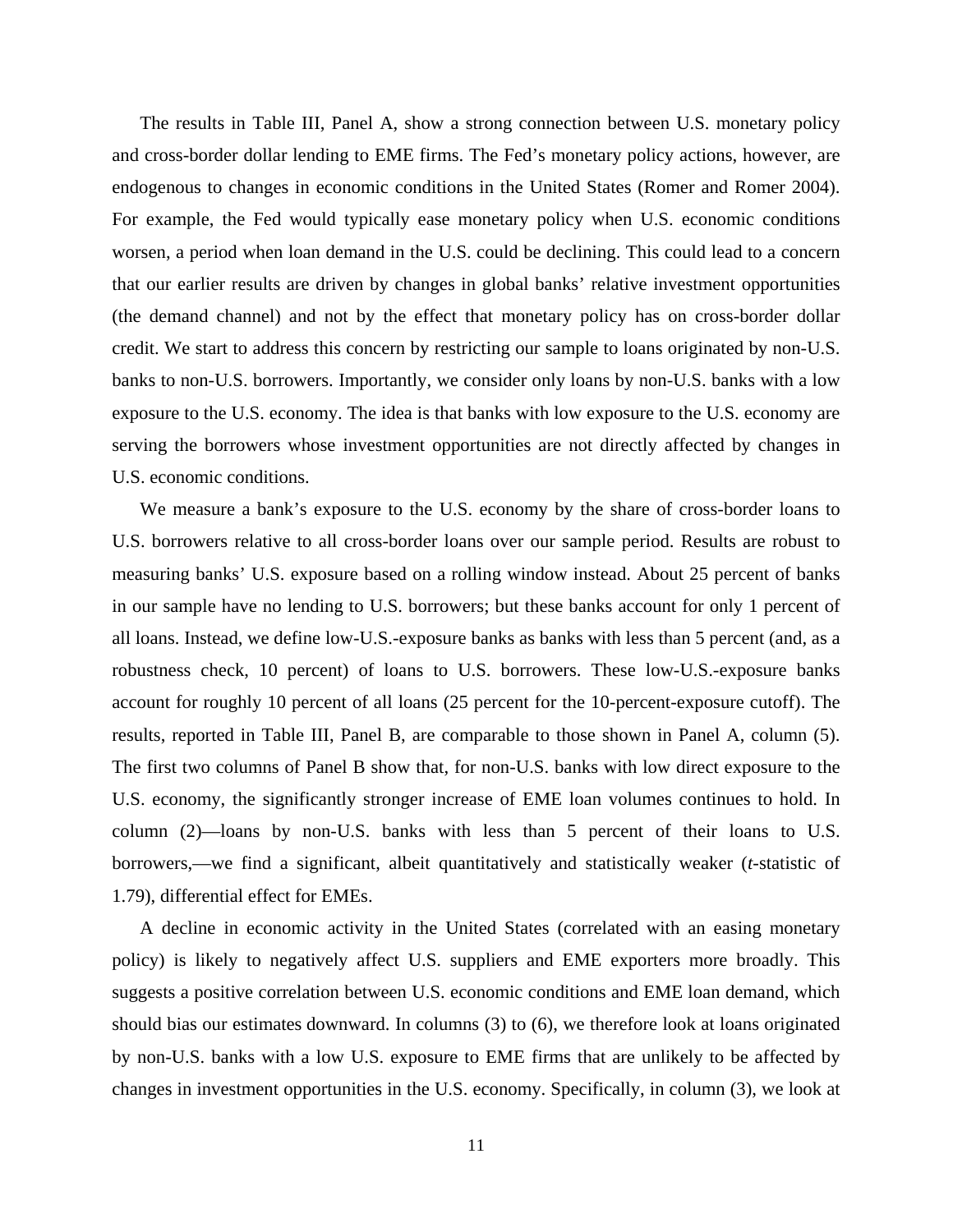loans to EME firms from the non-tradable sectors based on the 1-digit SIC classification as reported in DealScan. In column (4), we identify, for each EME country separately, borrowers that produce goods and services that have a low export share relative to all exports of each country (goods and services with an export share smaller than the  $25<sup>th</sup>$  percentile of the withincountry distribution). In column (5), we look at loans to EME firms from countries with low trade (trade relative to the country's GDP smaller than the  $25<sup>th</sup>$  percentile of the cross-country distribution), and in column (6), we look at loans to EME firms from countries with low trade with the United States (U.S. trade relative to the country's total trade smaller than the 25<sup>th</sup> percentile of the cross-country distribution). Country-level data on trade statistics are presented in Table I. The results show that once we focus on loans by non-U.S. banks with low U.S. exposure to borrowers that are unlikely to have a strong link to U.S. economic conditions (and hence their time-varying loan demand is orthogonal to U.S. economic conditions), we see that the differential effect of U.S. monetary policy on EME loan volumes indeed becomes larger and statistically more significant. For example, when we focus on loans to EME firms from countries that have weak trade linkages with the United States, the coefficients on the federal funds rate are over twice the size of the estimates based on the full sample of loans (column 6 in Panel A). Economically, these borrowers experience a sizable 8.7-percentage-point stronger loan volume increase when the federal funds rate decreases by 25 basis points compared with a similar DME firm.

So far, we used a coarse measure to identify EME borrowers, based on the BIS classification. In Table IV, we look instead at the underlying country characteristics (compiled from World Bank information) and examine how these characteristics interact with U.S. monetary policy. In column (1), we find that borrowers from countries with higher GDP growth receive larger loan volumes. This result controls for borrower fixed effects; the coefficient is therefore identified from variation in the interest rate spread of a given country. The level effect indicates that a 1 percentage-point increase in the borrower country's GDP growth is associated with a 1.4 percent increase in cross-border loan volumes. Moreover, as the negative coefficient on the interaction term indicates, borrowers in these countries are also more sensitive to capital in/out-flows when U.S. monetary policy eases/tightens. Similarly, high-GDP-growth countries are more sensitive to global bank flows when the U.S. term spread changes (column 2). The estimate on the interaction term indicates that sensitivity to the U.S. federal funds rate increases by about 0.6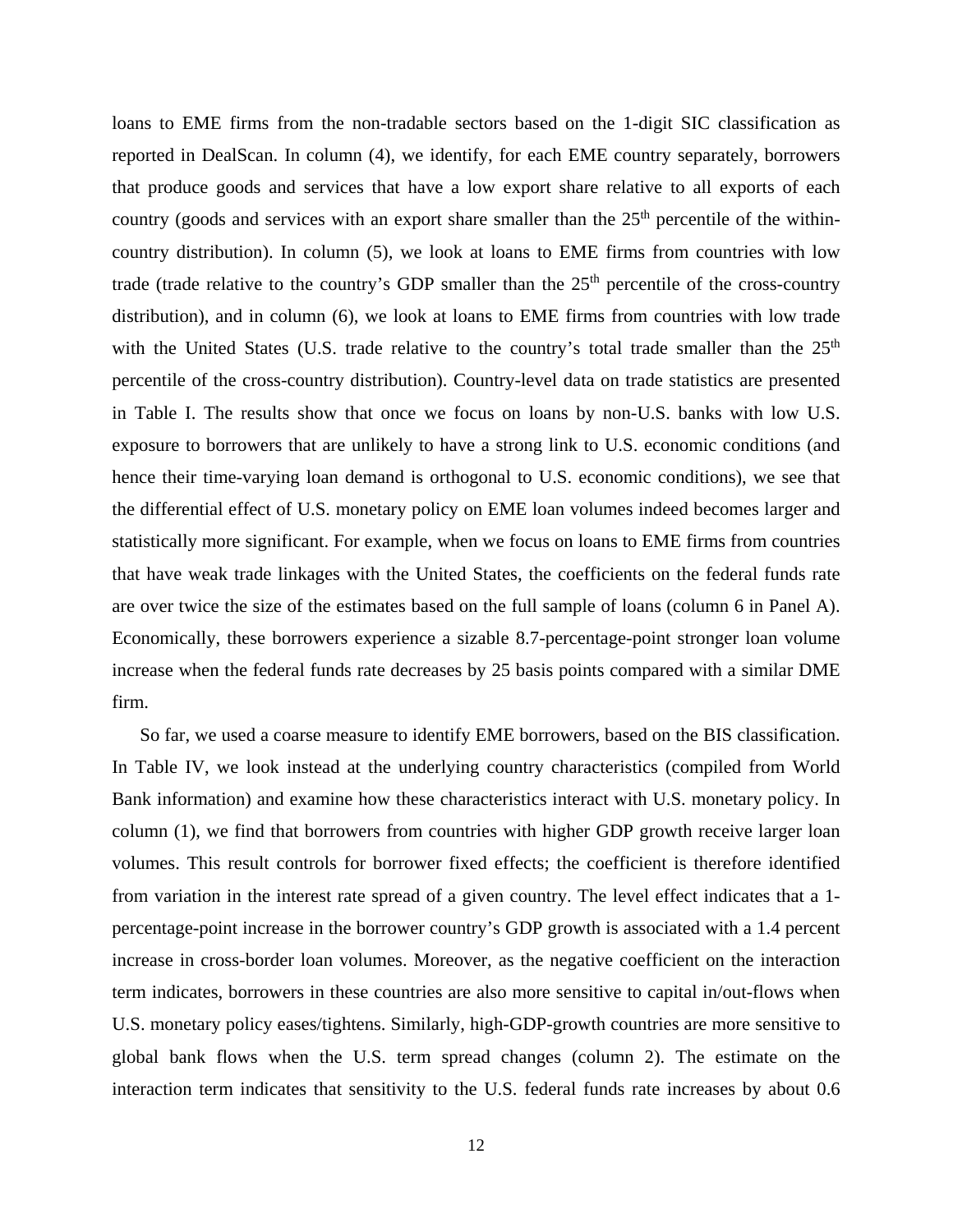percentage points when the borrower country's GDP growth increases by 1 percentage point. In columns (3) and (4), we show that the stronger sensitivity of bank flows to U.S. monetary policy holds when we use another measure for a high-yield market—the difference between the borrower country's interest rate and the U.S. federal funds rate. The estimate on the interaction term indicates that the sensitivity to U.S. monetary policy changes increases by about 0.3 percentage points when the interest spread increases by 1 percentage point. Qualitatively similar results hold when we consider higher growth in their national stock market index as a proxy for high-yield markets. (The underlying sample changes, due to data availability.) In column (7), we find that borrowers from high-risk countries (as measured by the lagged rating for long-term sovereign debt collected from Fitch Ratings) receive smaller loan amounts. However, the negative coefficient on the interaction term shows that loan volumes to high-risk countries increase more strongly than loan volumes to low-risk countries if U.S. interest rates decrease, in terms of both a lower federal funds rate and a lower term spread (column 8). Overall, the evidence is in line with reaching-for-yield behavior, where DME banks increase syndicated loan originations in riskier and high-growth markets when U.S. interest rates are low (for example, Bruno and Shin 2015).

# *[TABLE IV]*

## *III.2 Specialness of U.S. Monetary Policy*

U.S. monetary policy affects banks' overnight dollar funding cost and can influence the yield on alternative longer-term dollar investments. Given that cross-border lending to EMEs is denominated primarily in dollars, we postulate that U.S. monetary policy plays a special role in driving global dollar credit flows to EMEs. In Table V, we provide further evidence on the specialness of U.S. monetary policy by looking at monetary policy in the euro area.

Historically, there has been strong co-movement between monetary policy decisions taken by the Fed and those taken by the European Central Bank (ECB). Between 1999 (the introduction of the euro) and 2016, the correlation between the euro overnight interest rate (EONIA) and the federal funds rate is 0.81 and the correlation of the 10-year term spreads is 0.60. It is therefore not surprising that if we just replace the U.S. variables with their equivalents for the euro area, the results will be economically and statistically similar, see column (1) of Table V. Instead, in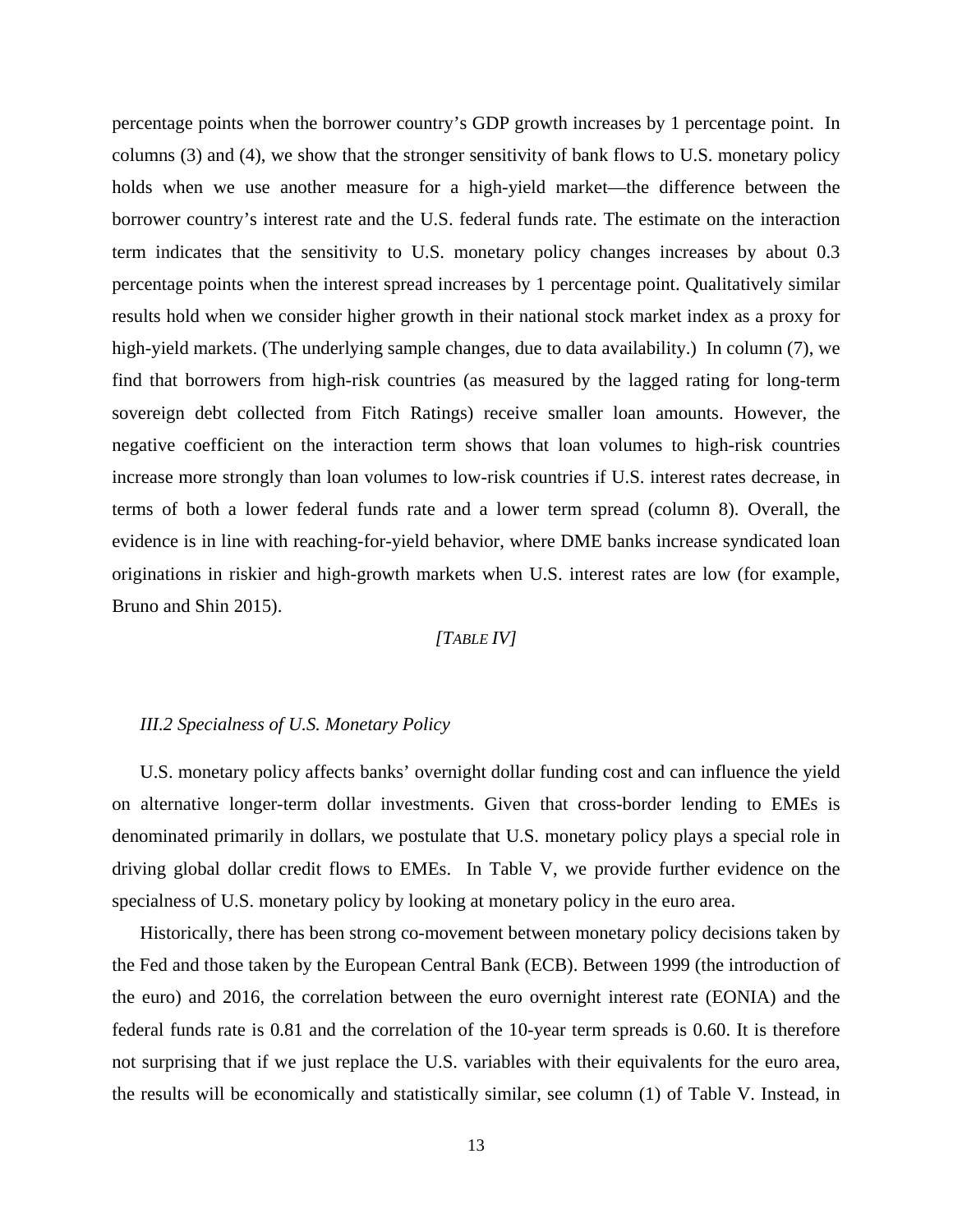specification (2), we expand our baseline specification (Table III.A, column (5)) to include both the U.S. and the European interest rates and term spreads. We find that the estimates of the eurorelated variables are close to zero and are statistically insignificant, while the coefficients on the dollar variables remain economically large and statistically significant. In specification (3), we exclude U.S. lenders from the sample and show that non-U.S. banks also adjust their dollar lending to EMEs in response to changes in U.S. monetary policy. The estimates are economically very similar to those for the full sample. In column (4), we show that the results also hold for quarters with the opposite movement in monetary policy stance; for example, quarters when the United States was in a tightening cycle and the euro area was in an easing cycle.[8](#page-14-0) From 1999:Q1 through 2016:Q3, there are 20 such quarters when the stance of U.S. and euro-area monetary policy differed. Finally, in column (5), we look at the euro-denominated cross-border lending of U.S. banks to non-euro borrowers and confirm that for this currency the euro interest rate does matter.

## *[TABLE V]*

### *III.3 Macro-Level Evidence*

l

By looking at the syndicated loan data, we can (i) focus on corporate loans, (ii) analyze new loan issuance (vs. stock), (iii) focus on specific currencies, (iv) look at the sample dating back to 1990, and (v), most importantly, identify individual borrowers and lenders to address alternative explanations for our findings. While this cannot be done with aggregate BIS data, it is informative to examine whether a similar relationship between U.S. monetary policy and bank capital flows from developed to emerging markets holds in this sample, especially given that the BIS data are not constrained to syndicated credit, but instead include all forms of claims held by the banks. In Table VI, we look at the logarithm of the cross-border claims,  $log(C<sub>JIt</sub>)$ , by a banking sector in country  *on nonbank private firms in country*  $*I*$  *(for example, all claims held* by British banks on nonbank firms in Kenya) in quarter  $t$ . The data are from the BIS Consolidated Banking Statistics and cover the period from 2005:Q1 to 2016:Q3.

Table VI, column (1), shows that overall cross-border claims on nonbank firms increase when there is monetary policy easing in the United States. Similar to the results in Table III, when we look more closely to see in which countries banks invest when U.S. monetary policy

<span id="page-14-0"></span><sup>&</sup>lt;sup>8</sup> We define a tightening/easing cycle based on quarters when the policy rate increased/decreased and all subsequent quarters where the rate was not decreasing/increasing until a reversal of policy occurred.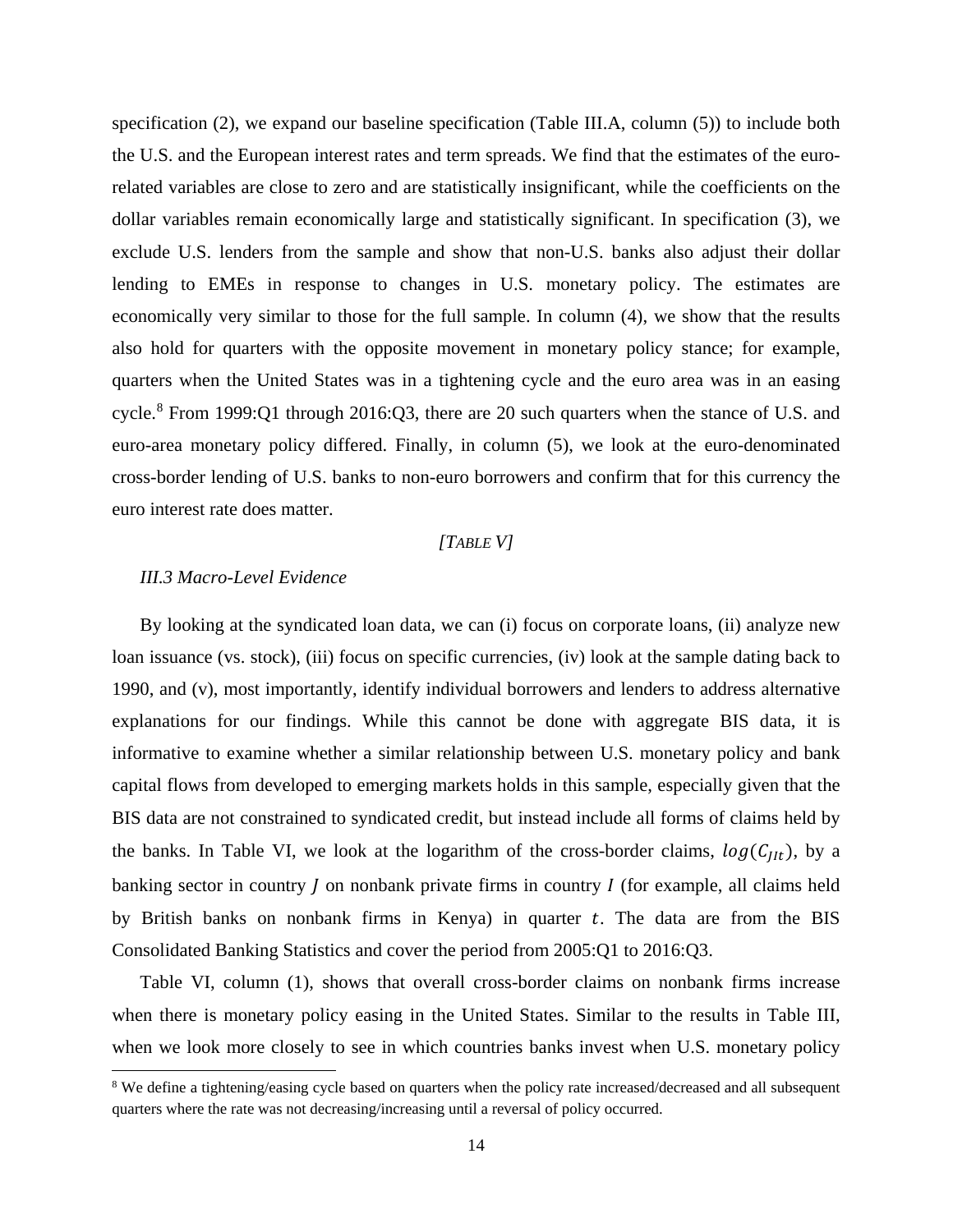easing occurs, we see that the effect is largely driven by investments in emerging markets (column 2). In column (3), we add time fixed effects, banking-sector country fixed effects, and borrower-country fixed effects, thereby mimicking our set of fixed effects from Table III. The significance of the differential effect in the sensitivity to U.S. monetary policy between claims to emerging and developed market countries is robust to the inclusion of these controls. In economic terms, specification (3) shows that emerging market claims increase by an additional 2.5 percentage points compared with developed market claims when the U.S. eases monetary policy by 25 basis points. In column (4), we add banking-sector-quarter fixed effects to the specification, which allows us to control for any time-varying heterogeneity at the bankingsector level. For example, this would accommodate a general contraction in credit abroad of all Japanese banks due to problems in the Japanese banking sector like the shock examined by Peek and Rosengren (1997, 2000). Inclusion of these tighter controls slightly decreases the size of the estimates, but the relationship between monetary policy and bank activity in the emerging markets remains strong. Inclusion of the term spread renders similar results to those of the loanlevel analysis (column 5).

## *[TABLE VI]*

In columns (6) and (7), we look at cross-border interbank claims from banks in developed markets on banks in EMEs. In some countries (for example, Turkey) global banks' capital flows are intermediated by the domestic banking sector. In such settings, the negative impact of capital outflows might be amplified due to increased leverage of the domestic banking sector. From the results in Table VI, we see that interbank claims on banks in emerging markets (relative to crossborder claims on banks from developed markets) increase strongly when U.S. monetary policy eases. Indeed, the point estimates suggest that the effects are more than twice as large as the estimates for claims on nonbank firms. We also verify that this result holds across different EME regions (unreported). However, BIS data indicate that cross-border interbank claims are smaller, with claims on EME banks being about a third of the value of claims on EME (non-bank) firms on average.

Rajan (2014) points out that "[c]ountries that undertake textbook policies of financial sector liberalization are not immune to the inflows—indeed, their deeper markets may draw more flows in, and these liquid markets may be where selling takes place when conditions in advanced economies turn." We examine this proposition in Table VII using the financial openness index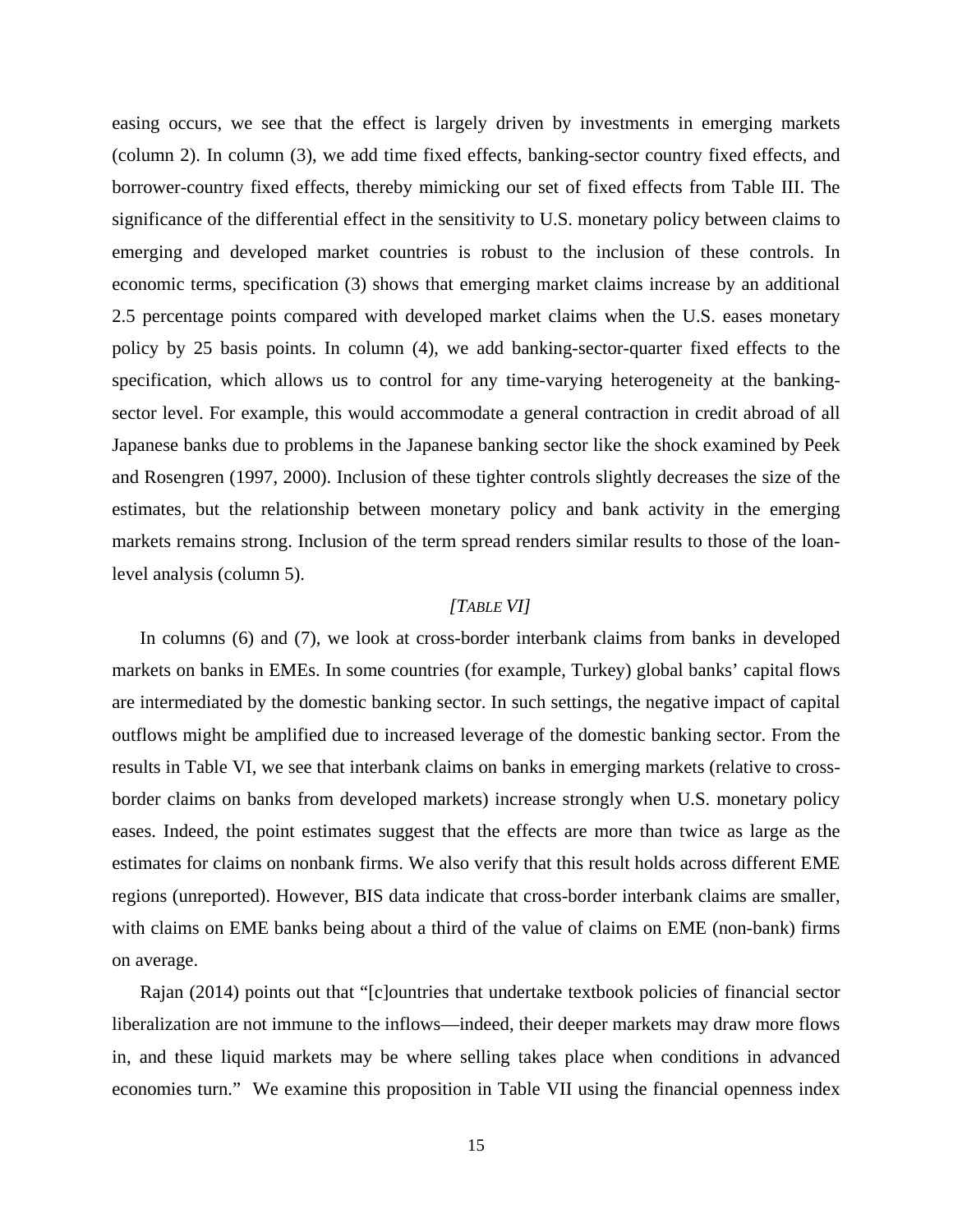of Chinn and Ito (2006), which measures the degree of a country's capital account openness based on various restrictions on cross-border financial transactions. The index ranges from 0 (no financial openness) to 1 (full financial openness) and is available at a quarterly frequency through the end of 2014. Unfortunately, there is limited time variation of this measure for a given country. Given that the analysis is effectively cross-country, we report results using the BIS dataset, which has broader coverage of EME countries at the quarterly frequency than DealScan.

Column (1) of Table VII shows that—as one would expect—foreign banks hold more claims on private nonbank entities from EME countries that are more financially open. Note that the regression includes banking-sector country and host-country fixed effects; therefore, the coefficient is identified from changes in financial openness of a given country over time. In column (2), we test whether bank capital flows to financially open countries are more sensitive to U.S. monetary policy. Indeed, the negative estimate indicates that financially open countries have a larger increase in bank claims when U.S. monetary policy eases and a stronger retrenchment when monetary policy tightens. The coefficient estimate in column (3) is robust to a tight set of fixed effects and indicates that if the financial openness index of a given country increases by one standard deviation (0.34), the sensitivity of cross-border claims to U.S. monetary policy increases by an additional 2.4 percentage points (-0.07\*0.34). We do not find a significant interaction with the term spread in column 4. The result is quantitatively robust to controlling for country risk in column (5), and, therefore, is not driven by the possibility that changes in a country's financial openness may be correlated with a different (time-varying) risk profile. (The change in sample from column 4 to 5 is due to limited data availability of country ratings.)

## *[TABLE VII]*

### IV. CONSEQUENCES OF FOREIGN CREDIT DEPENDENCE

Results presented so far indicate a substantial dependence of foreign-dollar credit to EME borrowers on the stance of U.S monetary policy. We next analyze the extent to which the large capital inflows during periods of U.S. monetary easing and the subsequent retrenchment of foreign capital during a U.S. monetary policy contraction affect the credit conditions of EME borrowers at the firm level. After all, at the individual-firm level, inflows and outflows of foreign capital may just lead to a substitution between foreign and domestic lenders, leaving overall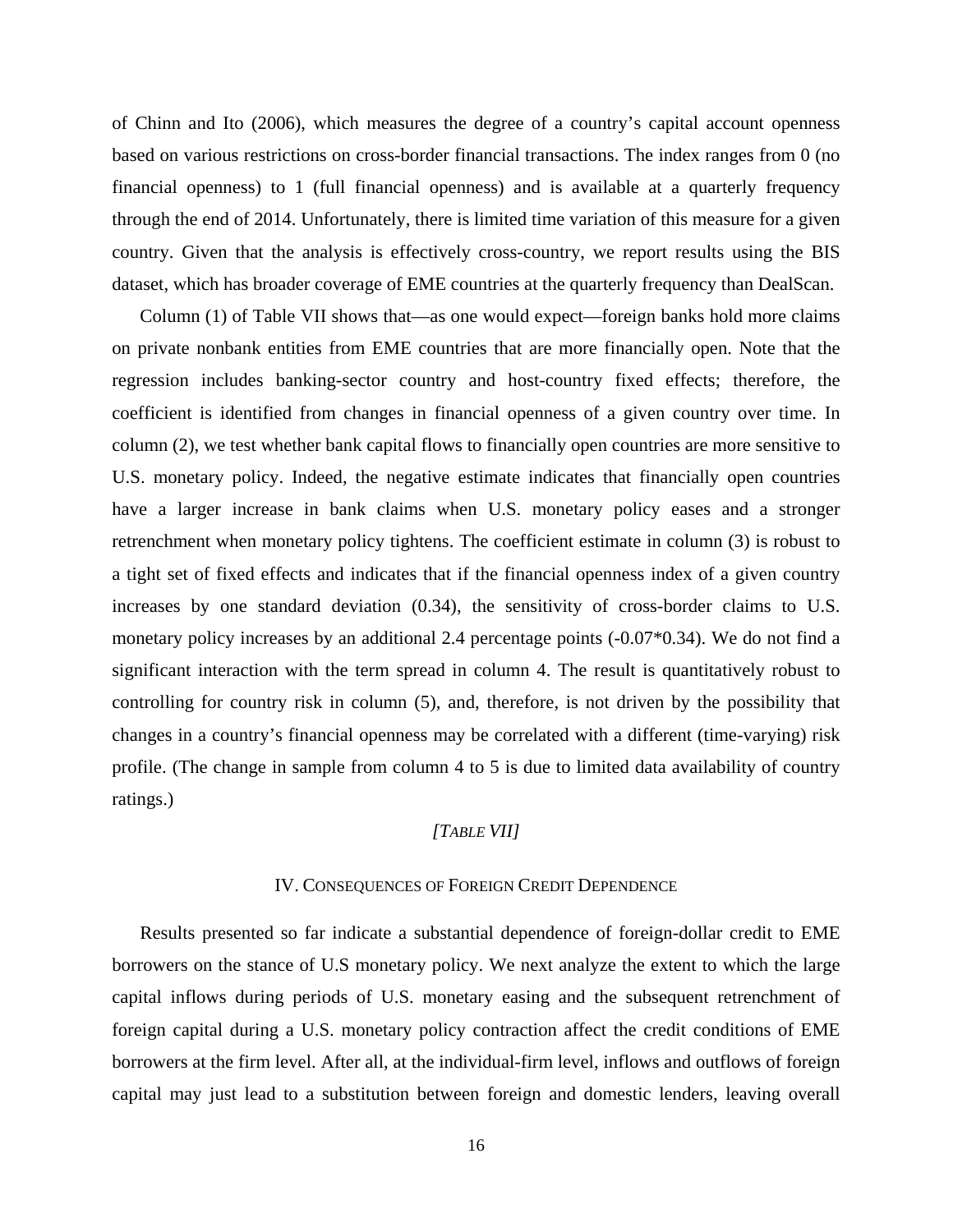firm-level funding conditions unchanged. Thus, studying substitution effects at the individualfirm level is crucial to assess the dependence of local credit cycles in emerging markets on the stance of U.S. monetary policy. While Table VIII presents the detailed analysis, Figure V shows that such substitution is unlikely, given a slightly positive correlation between cross-border and local lending in EMEs.

In Table VIII, the dependent variable is the logarithm of the total amount of dollar lending to a firm in a given quarter (that is,  $log(L_{it})$ ) by (a) all foreign banks (columns 1 and 2), (b) all domestic banks (column 3), and (c) all banks (columns 4 through 6).

In columns (1) through (4), we focus on firms with both foreign and local creditors in a given quarter. In columns (1) and (2), the estimates show that the change in the cross-border credit volume in response to U.S. monetary policy is stronger for firms from emerging markets than for firms from developed market economies. The coefficient estimate in column (2) indicates that in response to a decline in the U.S. federal funds rate of 25 basis points, cross-border lending volumes to EME firms increase by 1.9 percentage points more than the respective cross-border volumes to comparable DME firms. (This amounts to an average reduction of \$7.25 million.) On the other hand, if U.S. monetary policy tightens, local banks do not offset the contraction in foreign bank credit by increasing their lending volumes to local EME firms (column 3). Indeed, the estimate indicates that not only foreign, but also local, dollar credit contracts. We estimate that local lenders reduce their lending by 2 percentage points, or \$4.8 million, per 25-basis-point increase in the federal funds rate. Overall, due to the strong reduction of foreign bank credit and the lack of substitution between local and foreign lenders, U.S. monetary policy tightening of 25 basis points leads to a 2-percentage-point stronger overall decline in dollar credit for emerging market firms (column 4) than for developed market firms. While the lack of substitution might not be surprising in the banking context, this result is in sharp contrast to findings that for securities markets, local investors (at least partly) offset a decline in foreign holdings (see Forbes and Warnock 2012). The lack of substitution, in turn, magnifies the overall effect that foreign capital withdrawal might have on the economy (Caballero and Simsek 2017).

In columns (5) through (8), we broaden our sample and consider any firm that obtained cross-border funding in a given quarter, that is, firms that are exposed to global bank capital flows. In columns (5) and (6), we also see that in the broader sample EME firms experience significantly stronger loan volume changes in response to U.S. monetary policy than do DME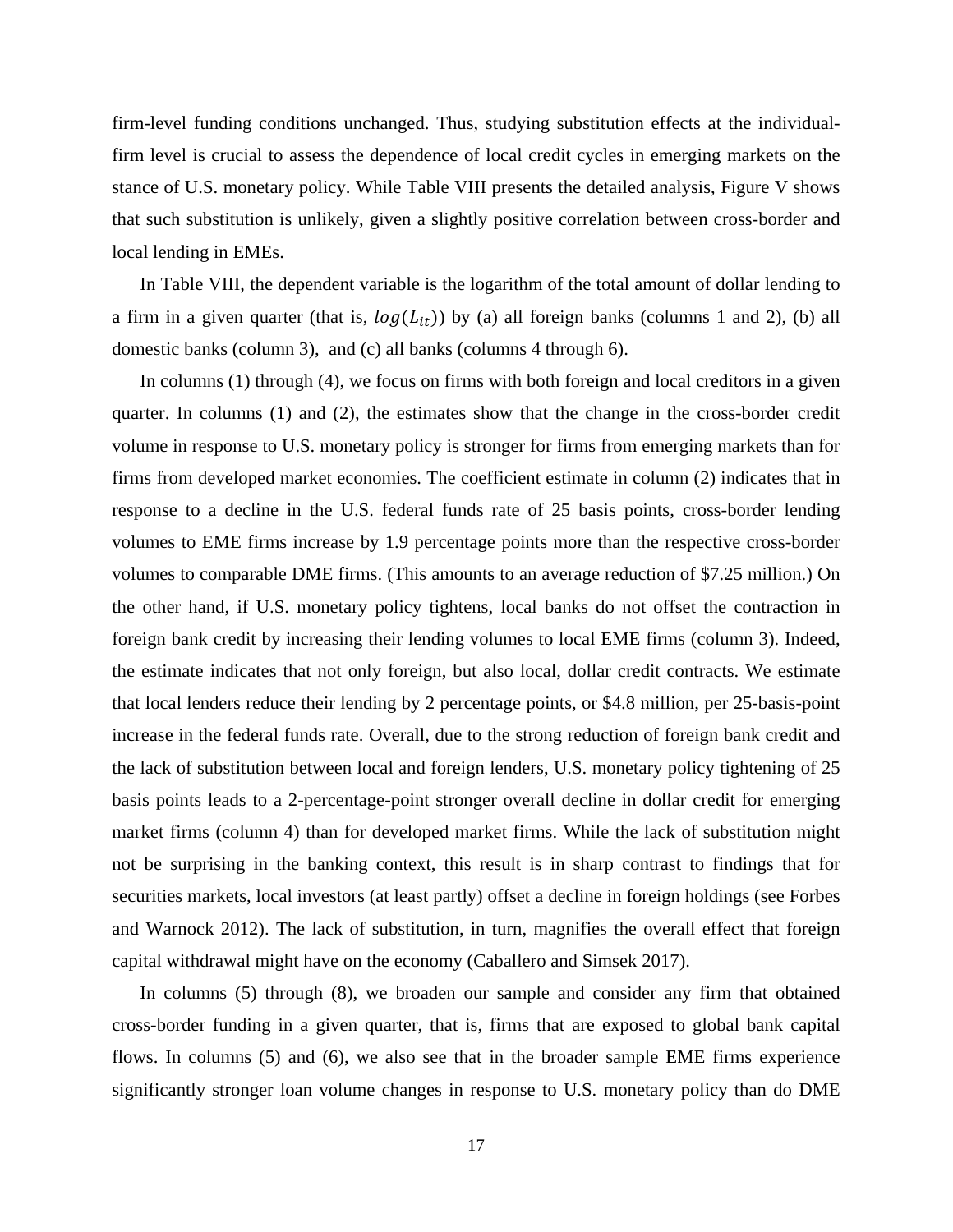firms. In column (6), the estimated coefficient indicates a reduction of about 1 percentage point per 25-basis-point increase in the federal funds rate. Column (6) also shows the coefficient on the U.S. term spread, which is directionally consistent with our earlier findings, but not significant at a conventional level. In columns (7) and (8), we estimate the effect of U.S. monetary policy changes on the interest rate spread paid by firms on their dollar borrowing, which we compute as the average all-in-drawn spread to the 3M LIBOR rate based on all loans taken out by the borrower in a given quarter. (The sample changes from column (6) to (7) because the interest rate data are not available for all loans.) The positive point estimate indicates not only that EME firms face higher sensitivity of volumes than DME firms, but also that the price of credit is more sensitive to changes in U.S. interest rates for EME firms than for DME firms. This holds for both the federal funds rate and the term spread. For example, in column (8), we estimate that a 25 basis-point increase in the federal funds rate increases the interest rate spread by 2.4 basis points more for EME firms than for comparable DME firms. We estimate a quantitatively similar effect for an increase in the term spread.

## *[FIGURE V & TABLE VIII]*

Intuitively, EME firms that are more dependent on foreign bank credit may be more affected than other EME firms by fluctuations in cross-border capital flows triggered by U.S. monetary policy changes. To test this intuition, we restrict our sample to EME firms and compute for each firm its dependence on foreign bank credit. More precisely, for each firm-quarter, we compute the number of foreign banks that lent to the firm (relative to the total number of banks that lent to that firm) in the last quarter when the firm was obtaining a loan. The explanatory variable of interest is the interaction term between this foreign bank-reliance measure and the U.S. federal funds rate. The results are reported in Table IX.

In columns (1) through (4), we focus on the logarithm of the total volume of dollar borrowing by an EME firm in a given quarter. Column (1) shows that—consistent with our previous results—the U.S. interest rate is negatively associated with the borrowing amounts. Moreover, the positive coefficient on the foreign bank-reliance variable indicates that banks with more reliance on foreign banks borrow larger amounts. Our focus is on the interaction term between the U.S. interest rate and the foreign bank-reliance variable. In column (3), once we control for borrower and quarter fixed effects, thus focusing on the cross-section of borrowers, we find a negative coefficient estimate, indicating that firms with a higher reliance on foreign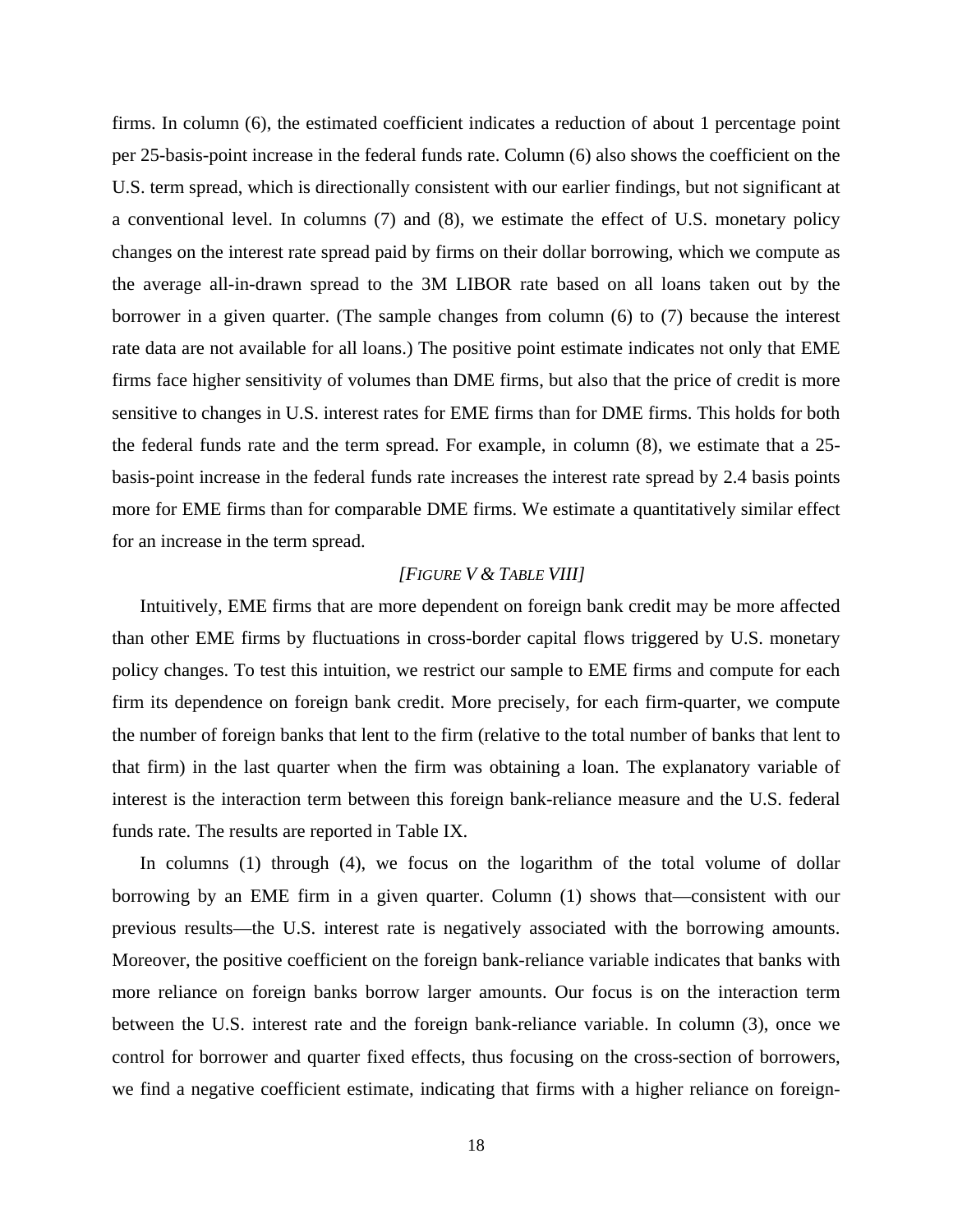bank credit experience a larger decline in lending volumes when U.S. monetary policy tightens than similar firms with a lower reliance on foreign banks. For example, if U.S. interest rates increase by 25 basis points, we estimate that a firm with a one-standard-deviation larger foreign bank reliance share (0.32) experiences an additional reduction in total borrowing of about 28 basis points. This effect becomes somewhat larger once we also include the interaction with the term spread, but the estimate loses significance (*t*-statistic of -1.19).

In columns (5) and (6), we analyze the interest rate spreads of EME firms, depending on their past foreign bank reliance. In column (6), the point estimates indicate that in general EME firms with higher foreign bank reliance pay smaller interest rate spreads (a one-standard-deviation larger foreign bank share reliance is associated with a 25-basis-point lower spread). However, they also experience a larger sensitivity of spreads with respect to both changes in the federal funds rate and the U.S. term spread. For example, if the federal funds rate increases by 25 basis points, we estimate that a firm with a one-standard-deviation larger foreign bank reliance would face a 1.2-basis-point larger increase in spreads (14.43\*0.32\*0.25), while a similar increase in the term spread would lead to a 1.9-basis-point larger increase in spreads (25.392\*0.32\*0.25).

Concerns may arise that the results on credit volumes and spreads take into account only granted loans (intensive margin of credit) and do not capture the extensive margin of credit (new loan issuance). To understand the importance of this point, we should emphasize the relatively short maturity of corporate loans: the median maturity of a corporate loan in our sample is five years (mean of 4.3 years). As of the end of 2016, roughly half of the loans outstanding matured within two years, which points to a substantial macroeconomic risk. To address this issue, in Table IX, columns (7) and (8) we estimate the probability of refinancing maturing loans to EME firms. More precisely, for each firm, we look at those quarters where an existing dollar loan matures. We then construct a dummy variable that equals one when we also observe a new loan to the firm, and zero otherwise. As before, we focus on the variation related to the U.S. monetary policy pass-through by foreign banks, holding constant firm and time characteristics.

In column (7), Table IX, we find that if U.S. monetary policy tightens, EME firms with higher foreign bank reliance face a significantly lower probability of refinancing their maturing loans. A 25-basis-point increase in U.S. interest rates lowers the probability of refinancing by about 2 basis points for each standard deviation (0.32) increase in foreign bank reliance (-  $0.023*0.25*0.32$ ). This corresponds to a 1 percent reduction when compared with the average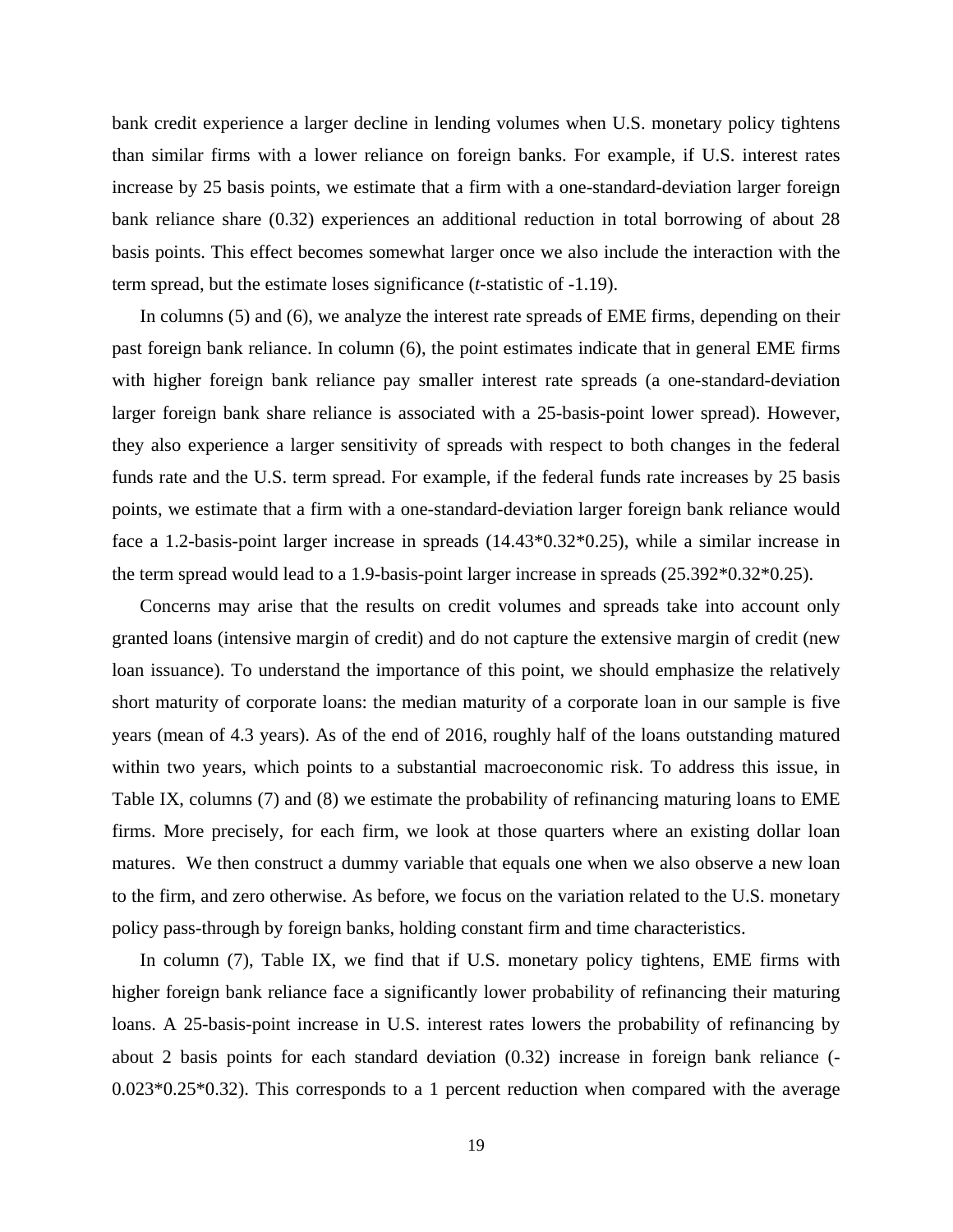probability of refinancing of 16.3 percent in our sample. In column (8), the effects become more than twice as large, once we also include the interaction term between past foreign bank reliance and the U.S. term spread. Moreover, we also find that changes in the term spread transmit differentially to EME firms' probability of refinancing, depending on their past foreign bank reliance.

## *[TABLE IX]*

As a final reflection in this paper, we look at the financing of large infrastructure projects, that is, projects related to the provision of essential services that are relevant for the broader economic development and growth of an economy. The idea is to look at lending to a segment that has an unambiguous impact on the real economy. It is also a segment that is likely to be very sensitive to the availability of foreign bank financing (for example, Ehlers 2014, World Bank 2016). Indeed, the alternative to privately syndicated credit is loans from multinational institutions, which tend to follow a very different and intense compliance process.<sup>[9](#page-20-0)</sup> It is also broadly acknowledged that global infrastructure needs largely exceed infrastructure investments, a gap that is anticipated to increase in the future.<sup>[10](#page-20-1)</sup> So, whereas some skepticism might remain as to how hard it is to find alternative financing for corporate investing or whether this type of credit is beneficial in first place, infrastructure investment is high-impact investment for which it is very difficult to find a substitute for global banks' funding. Infrastructure lending is an important part of our sample: DME banks have increased investment in infrastructure projects in EMEs during the last 25 years, rising to a total volume of \$25.8 billion in 2014, which equals 13.5 percent of all new loan volumes committed to EME borrowers. In the Appendix, we show that an easing of U.S. monetary policy increases loan origination of infrastructure projects in EMEs to a significantly greater degree than in developed markets.

## V. CONCLUSIONS

The mandates of central banks are typically focused on domestic economic conditions and do not account for potential international spillovers. There are some isolated examples of

 $\overline{\phantom{a}}$ 

<span id="page-20-0"></span><sup>&</sup>lt;sup>9</sup> As an example, failure to close a private syndication due to the unravelling of the 2008 financial crisis led to a roughly two-year delay in raising debt funding from multinationals for a construction project of the Egyptian Refinery Corporation.

<span id="page-20-1"></span><sup>10</sup> For example, http://www.mckinsey.com/industries/capital-projects-and-infrastructure/our-insights/bridgingglobal-infrastructure-gaps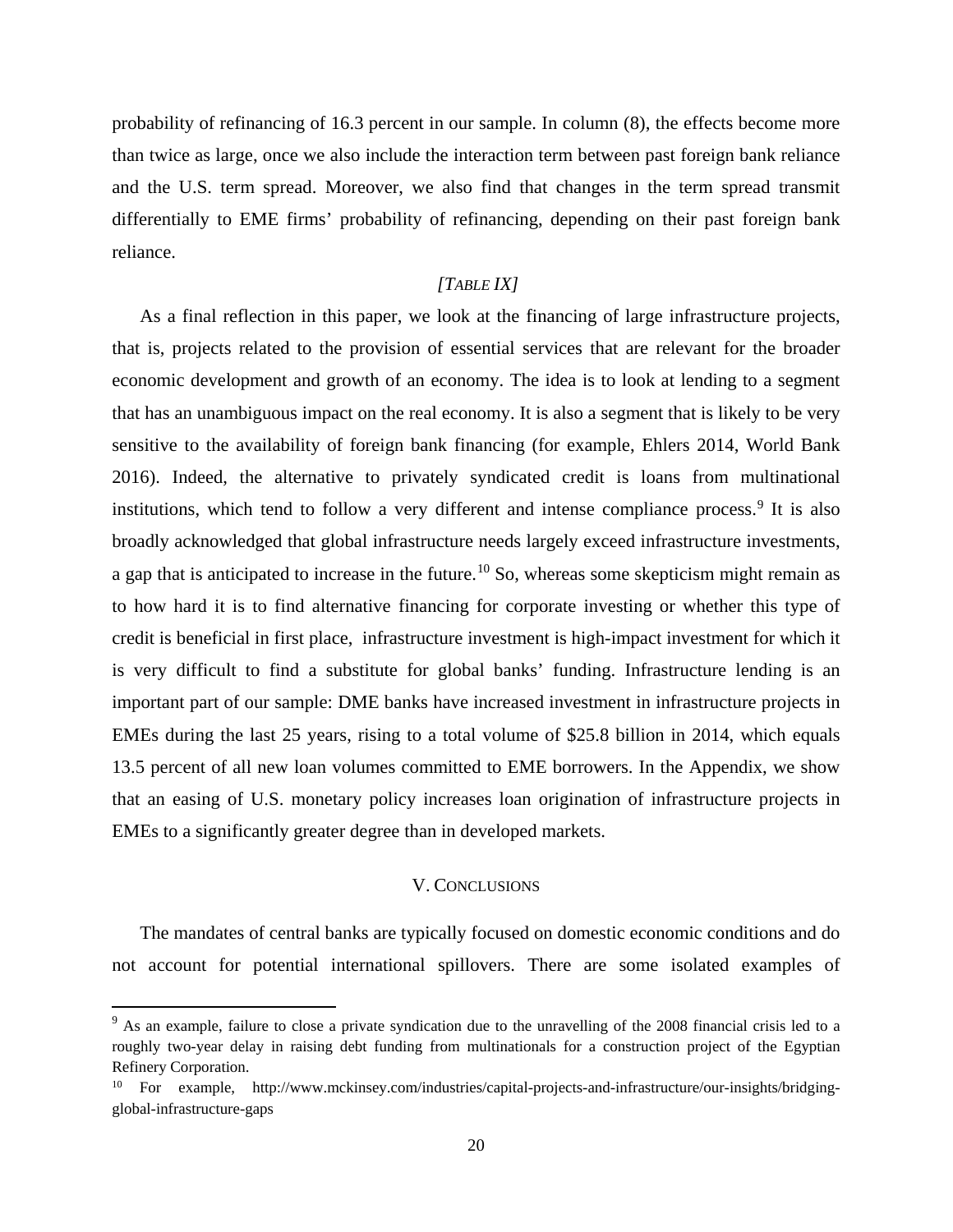collaboration among monetary authorities of major currency areas, but EMEs remain outside of these coordination efforts. Following the 2008 financial crisis, this issue has resurfaced in the public debate in the context of large capital inflows into EMEs associated with unprecedented monetary policy accommodation in major currency areas, through both conventional and unconventional measures. Rajan (2014) postulates that emerging market countries wish for stable global capital inflows instead of flows pushed in by foreign monetary policy and points to the unlikelihood that local policy measures will be effective to counteract the global forces. But substantial skepticism about whether a global macro-prudential approach to monetary policy is necessary still remains among economists and monetary authorities (for example, Bernanke 2013).

In this paper, we provide evidence on the dominance of dollar-denominated credit in crossborder lending. Outstanding shares of foreign banks' dollar credit for African, American, and Asian emerging economies are over 90 percent. Even for emerging Europe, this number is 60 percent. This point highlights the special role that U.S. monetary policy plays in the formation of credit cycles in EMEs (and the limited role of the local monetary policy). We also show that the availability of foreign bank credit to EME firms—by far the largest category of foreign capital channeled through financial intermediaries into EMEs—is strongly connected to U.S. monetary policy. This effect disproportionately affects EME borrowers as compared with borrowers in developed markets. We estimate that, during a typical monetary easing cycle over which the Fed cuts its target rate by about 4 percentage points, the increase in loan volumes to emerging market borrowers exceeded the flow into developed markets by 32 percent. On the flip side, a monetary policy tightening would pull out bank flows from emerging markets and lead to a strong contraction of foreign credit in emerging markets. The granularity of the data allows us to control for borrower time-invariant characteristics as well as for bank-quarter level effects in lending. We show that the effect holds for non-U.S. banks, for banks with very small exposure to the United States in their portfolio, for EME borrowers in the non-tradable industries, for borrowers in countries with limited trade linkages to the United States, and overall—and only for U.S. denominated credit.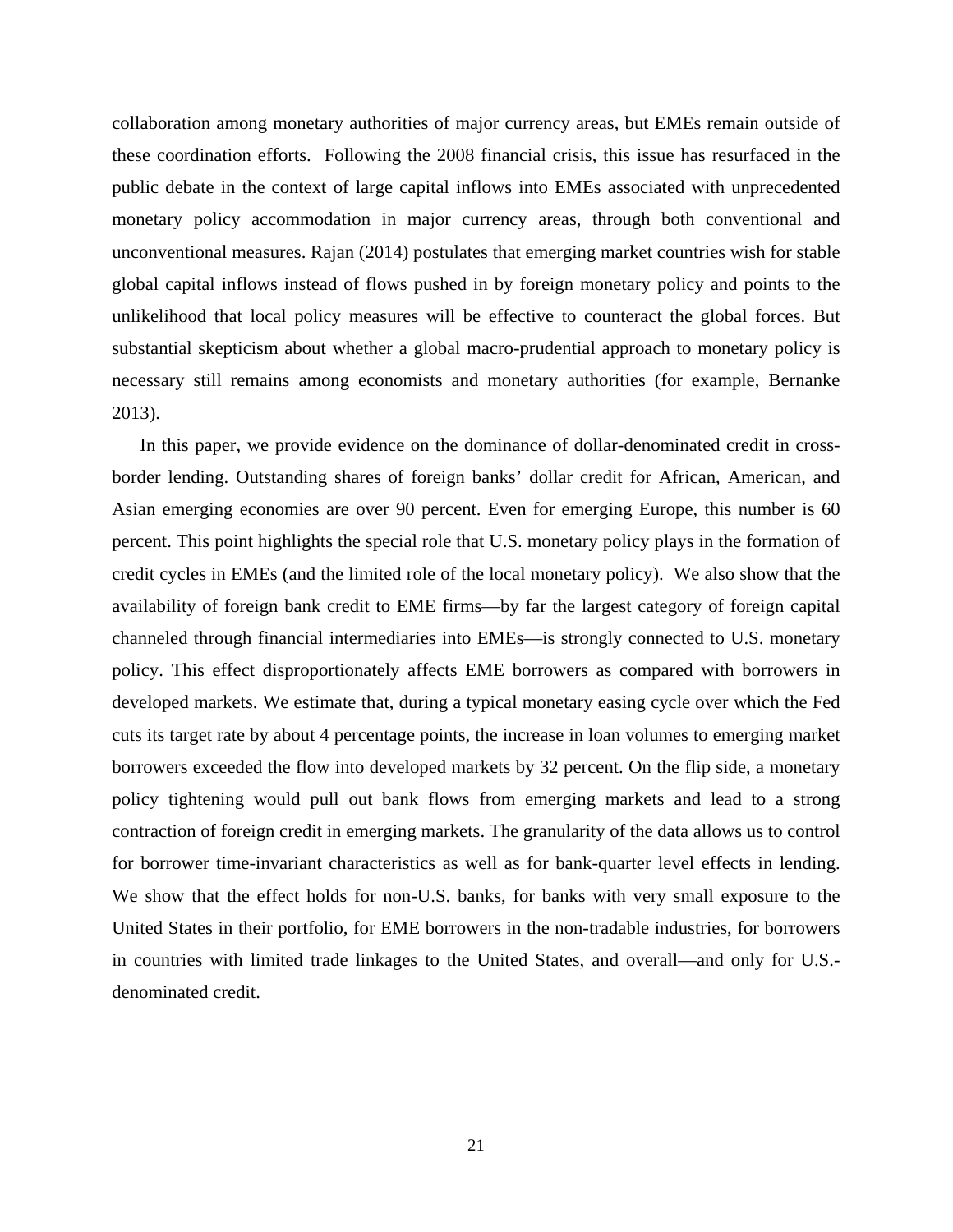### **References**

- Acharya, Viral, Stephen G. Cecchetti, José De Gregorio, Şebnem Kalemli-Özcan, Philip R. Lane, and Ugo Panizza. 2015. "Corporate Debt in Emerging Economies: A Threat to Financial Stability?" The Brookings Institution and the Centre for International Governance Innovation.
- Adrian, Tobias, and Shin, Hyun Song. 2010. "Financial Intermediaries and Monetary Economics," in: Benjamin M. Friedman & Michael Woodford (ed.), *Handbook of Monetary Economics*, edition 1, volume 3, chapter 12, pages 601–650. Elsevier.
- Ahmed, Shaghil, and Andrei Zlate. 2014. "Capital Flows to Emerging Market Economies: A Brave New World?" *Journal of International Money and Finance* 48(PB): 221–248.
- Altunok, Fatih, Inci Gumus, Tümer Kapan, and Steven Ongena. 2016. "The Effect of US Unconventional Monetary Policies on Bank Lending in Emerging Markets: Evidence from Turkey." Working paper.
- Baskaya Yusuf S., Julian di Giovanni, Şebnem Kalemli-Ozcan, and Mehmet F. Ulu. 2017. "International Spillovers and Local Credit Cycles." Working paper.
- Bernanke, Ben. 2013. "Monetary Policy and the Global Economy." Speech at the Suntory and Toyota International Center for Economics and Related Disciplines, London, 2013, March 25.
- Bernanke, Ben, and Mark Gertler. 1995. "Inside the Black Box: The Credit Channel of Monetary Policy Transmission," *Journal of Economic Perspectives* 9(4): 27–48.
- Bräuning, Falk, and Victoria Ivashina. 2017. "Monetary Policy and Global Banking." NBER Working Paper No 23316.
- Bruno, Valentina, and Hyun Song Shin. 2015. "Capital Flows and the Risk-Taking Channel of Monetary Policy." *Journal of Monetary Economics* 71(C): 119–132.
- Caballero, Ricardo J., and Alp Simsek. 2017. "A Model of Fickle Capital Flows and Retrenchment", Working Paper.
- Chinn, Menzie D., and Hiro Ito. 2006. ["What Matters for Financial Development? Capital](http://web.pdx.edu/%7Eito/w11370.pdf)  Controls, [Institutions, and Interactions."](http://web.pdx.edu/%7Eito/w11370.pdf) *Journal of Development Economics* 81(1): 163– 192.
- Demirgüç-Kunt, Asli, Balint Horväth, and Harry Huizinga. 2017. "Foreign Banks and International Transmission of Monetary Policy." World Bank Policy Research Working Paper 7937.
- Ehlers, Torsten. 2014. "Understanding the Challenges for Infrastructure Finance," BIS Working Paper No. 454.
- European Central Bank (ECB). 2016. "The International Role of the Euro." European Central Bank Report, June 2016.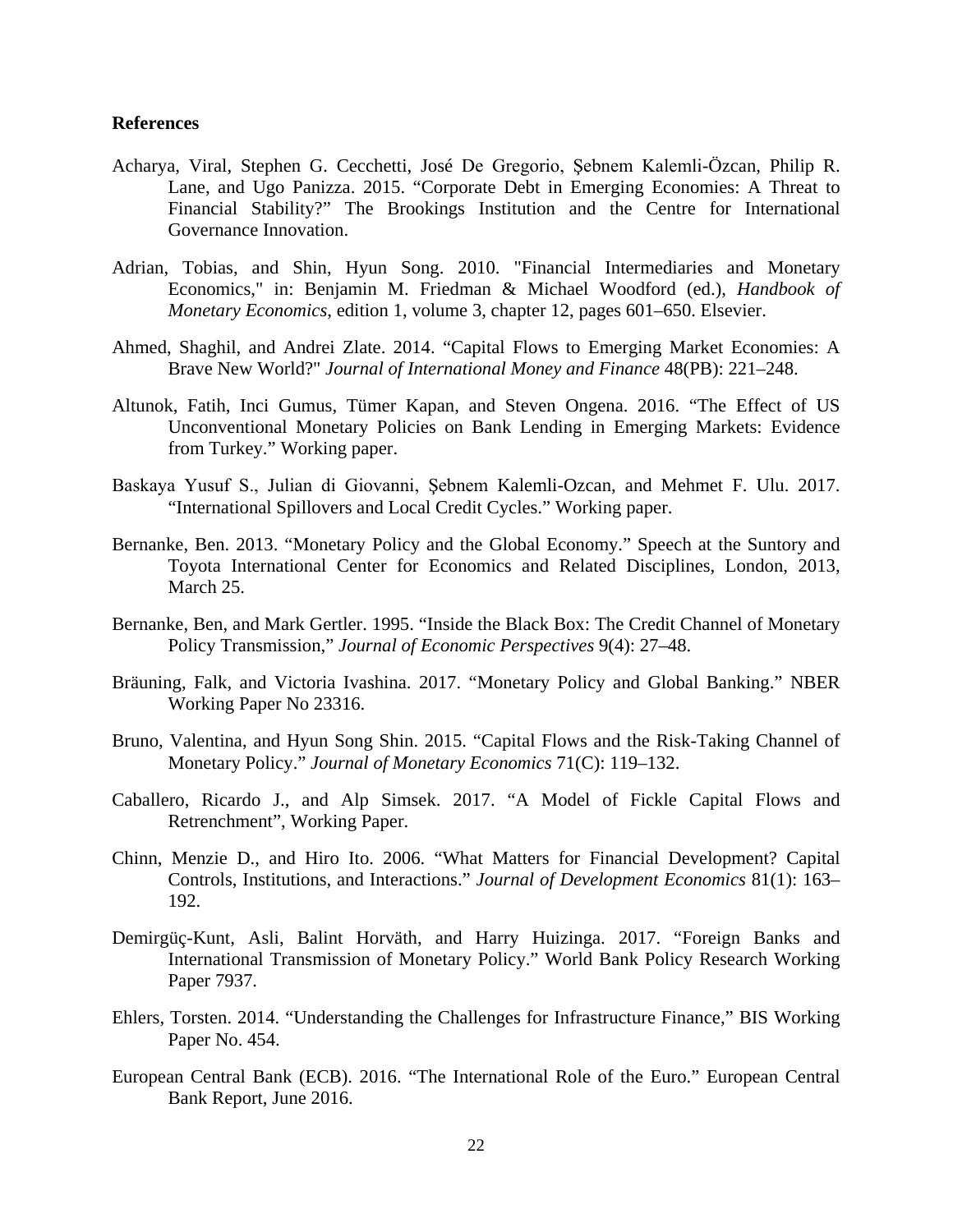- Forbes, Kristin J., and Francis E. Warnock. 2012. "Capital Flow Waves: Surges, Stops, Flight, and Retrenchment." *Journal of International Economics* 88(2): 235–251.
- Fratzscher, Marcel. 2012. "Capital Flows: Push versus Pull Factors and the Global Financial Crisis." *Journal of International Economics* 88(2): 341–356.
- Gadanecz, Blaise, and Karsten Von Kleist. 2002. "Do Syndicated Credits Anticipate BIS Consolidated Banking Data?" *BIS Quarterly Review* March, 2002: 65–74.
- Giannetti, Mariassunta, and Luc Laeven. 2012. "The Flight Home Effect: Evidence from the Syndicated Loan Market during Financial Crises." *Journal of Financial Economics* 104(1): 23–43.
- Goldberg, Linda, and Cédric Tille. 2008. "Vehicle Currency Use in International Trade." *Journal of International Economics* 76: 177–192.
- Gopinath, Gita. 2016. "The International Price System." Jackson Hole Symposium Proceedings, 2016.
- Ivashina, Victoria, David Scharfstein, and Jeremy Stein. 2015. "Dollar Funding and the Lending Behavior of Global Banks." *Quarterly Journal of Economics* 1241–1281.
- McCauley, Robert N., Patrick McGuire, and Vladyslav Sushko. 2015. "Global Dollar Credit: Links to US Monetary Policy and Leverage." BIS Working Paper No. 483.
- Miranda-Agrippino, Silvia, and Hélène Rey. 2015. "World Asset Markets and the Global Financial Cycle." NBER Working Papers 21722.
- Morais, Bernardo, Jose-Luis Peydró, and Claudia Ruiz. 2015. "The International Bank Lending Channel of Monetary Policy Rates and QE: Credit Supply, Reach-for-Yield, and Real Effects." International Finance Discussion Papers 1137.
- Peek, Joe, and Eric Rosengren. 1997. "The International Transmission of Financial Shocks: The Case of Japan." *American Economic Review* 87(4): 495–505.
- Peek, Joe, and Eric Rosengren. 2000. "Collateral Damage: Effects of the Japanese Bank Crisis on Real Activity in the United States." *American Economic Review* 90(1): 30–45.
- Rajan, Raghuram. 2005. "Has Financial Development Made the World Riskier?" Jackson Hole Symposium Proceedings, 2005.
- Rajan, Raghuram. 2014. "Competitive Monetary Easing: Is It Yesterday Once More?" Speech at the Brookings Institution, Washington DC, 2014, April 10.
- Rey, Hélène. 2013. "Dilemma Not Trilemma: the Global Cycle and Monetary Policy Independence." Jackson Hole Symposium Proceedings, Federal Reserve Bank of Kansas City, pages 1–2.
- Romer, Christina D., and Romer, David H. 2004. "A New Measure of Monetary Shocks: Derivation and Implications." *American Economic Review* 94 (4): 1055–1084.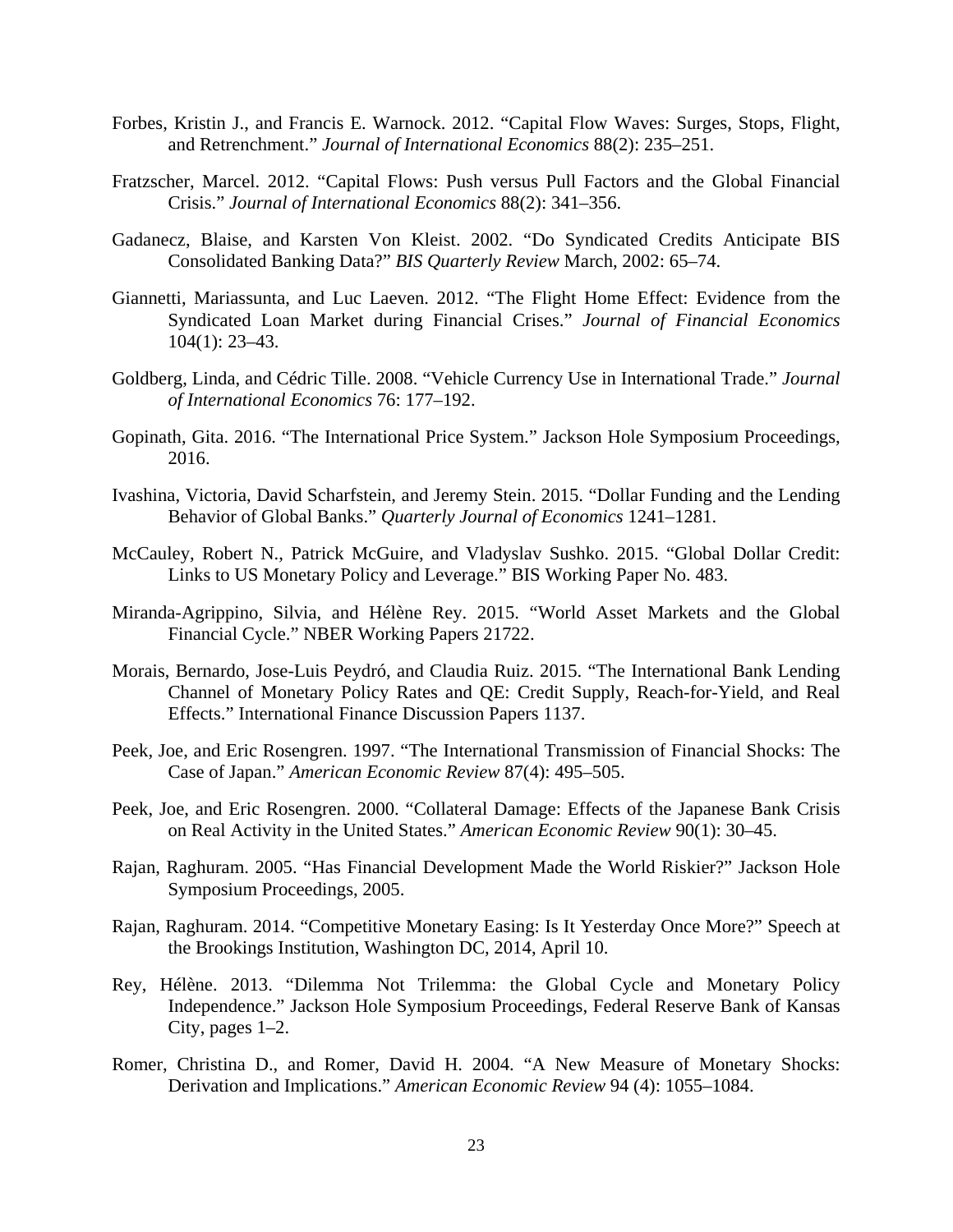- Shin, Hyun-Song. 2016. "Global Liquidity and Procyclicality." Presentation at the World Bank Conference, "The State of Economics, the State of the World," Washington DC, 2016, June 8.
- Shin, Hyun-Song. 2012. "Global Banking Glut and Loan Risk Premium." *IMF Economic Review*  60(2): 155–192.
- Takáts, Elöd. 2010. "Cross-Border Bank Lending to Emerging Market Economies." BIS Working Papers No. 54.
- Takáts, Elöd, and Judit Temesvary. 2016. "The Currency Dimension of the Bank Lending Channel in International Monetary Transmission." BIS Working Papers No. 600.
- World Bank. 2016. "PPI Investments in IDA Countries, 2011 to 2015."
- Wu, Jing, and Fan Xia. 2016. "Measuring the Macroeconomic Impact of Monetary Policy at the Zero Lower Bound." *Journal of Money, Credit and Banking*, 48(2-3): 253–291.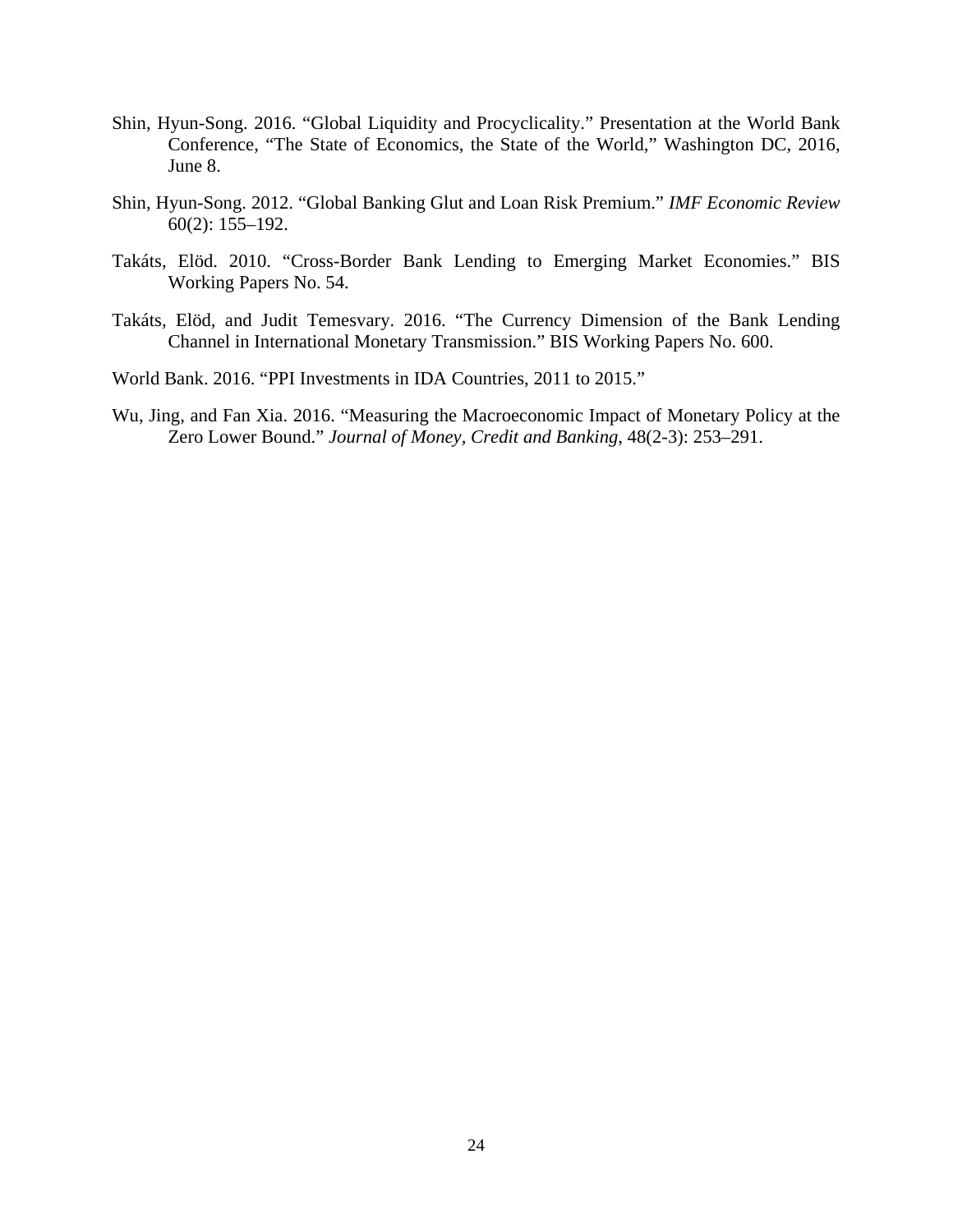FIGURE I CROSS-BORDER LOANS TO EMERGING MARKETS AND U.S. MONETARY POLICY: 1980–2015



(a) Relationship in Levels

*Note:* This figure shows the relationship between cross-border loans to emerging market economies (EMEs) and U.S. monetary policy. Panel (a) plots the annual cross-border loans (as a percentage of GDP) against the annual U.S. federal funds rate. Panel (b) plots the annual change in cross-border loans (normalized with lagged GDP) against the annual change in the U.S. federal funds rate (in percentage points). Data on cross-border loans are compiled from the IMF International Investment Positions and cover the period from 1980 to 2015. Each observation in the plots corresponds to the median across 43 EMEs.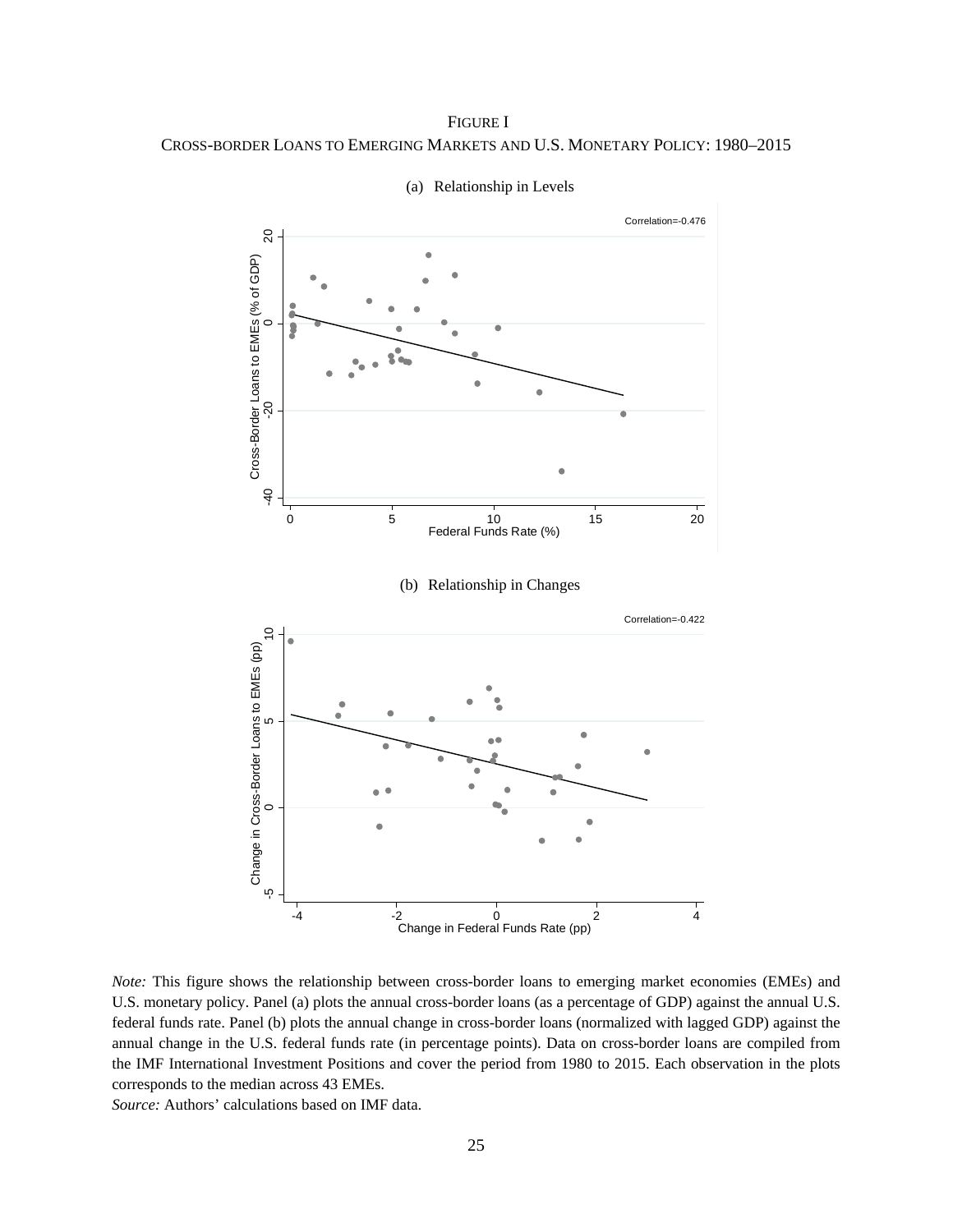FIGURE II CROSS-BORDER CLAIMS ON EMERGING AND DEVELOPED MARKET COUNTRIES



(a) Breakdown by Instrument

*Note:* This figure shows the composition of cross-border claims on countries in emerging markets (EMEs) and developed markets (DMEs). Panel (a) shows the amount of loans, portfolio bond, and portfolio equity investment held by foreigners relative to the total amount of all external liabilities in 2015. Panel (b) shows the share of external liabilities held by foreign banks. Both figures show the median values within each country group. Data on external liabilities are compiled from the IMF International Investment Position. Data on cross-border bank claims are compiled from the BIS Consolidated Banking Statistics, which has cross-border claims held by 24 banking sectors. The sample in both figures contains the same set of 29 DMEs and 43 EMEs. *Source:* Authors' calculations based on IMF and BIS data.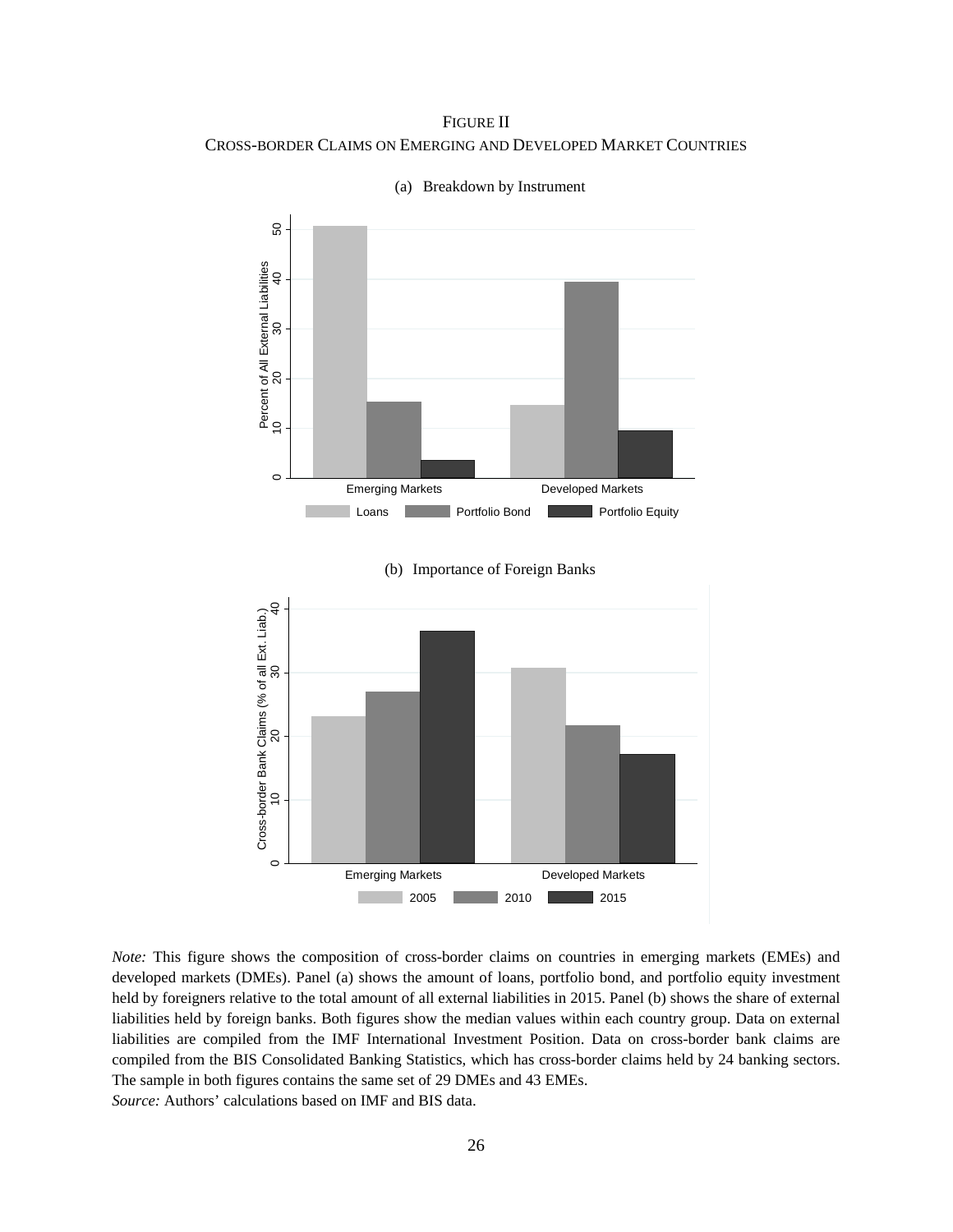

*Note:* This figure shows the quarterly share of loan commitments by foreign banks (relative to all loans) to borrowers in developed and emerging markets. The sample covers the period from 1995:Q1 through 2016:Q3 and includes the full DealScan dataset, with borrowers from 119 EMEs and 32 DMEs.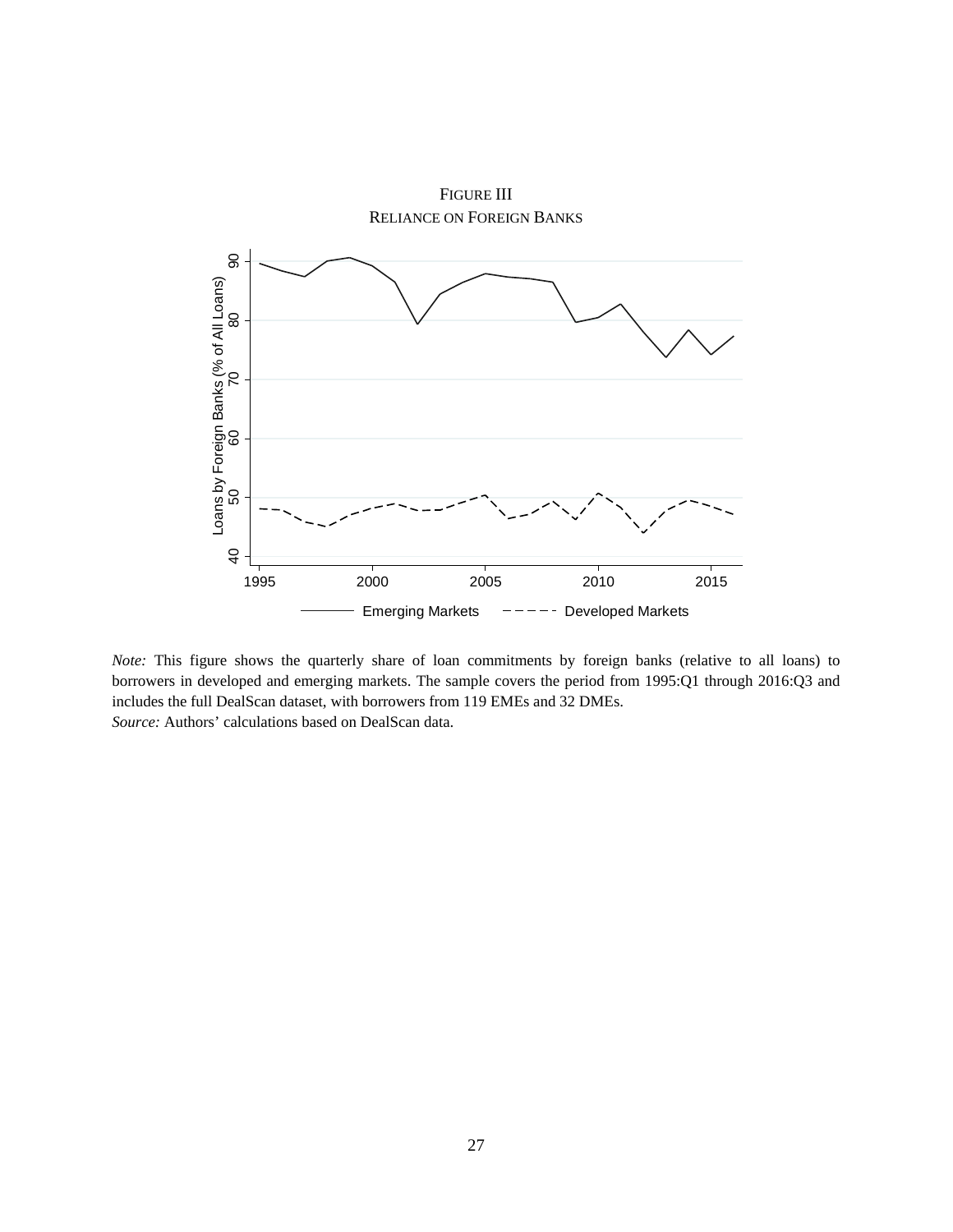FIGURE IV CURRENCY BREAKDOWN OF CROSS-BORDER LOANS TO EMERGING MARKET ECONOMIES







(b) Emerging America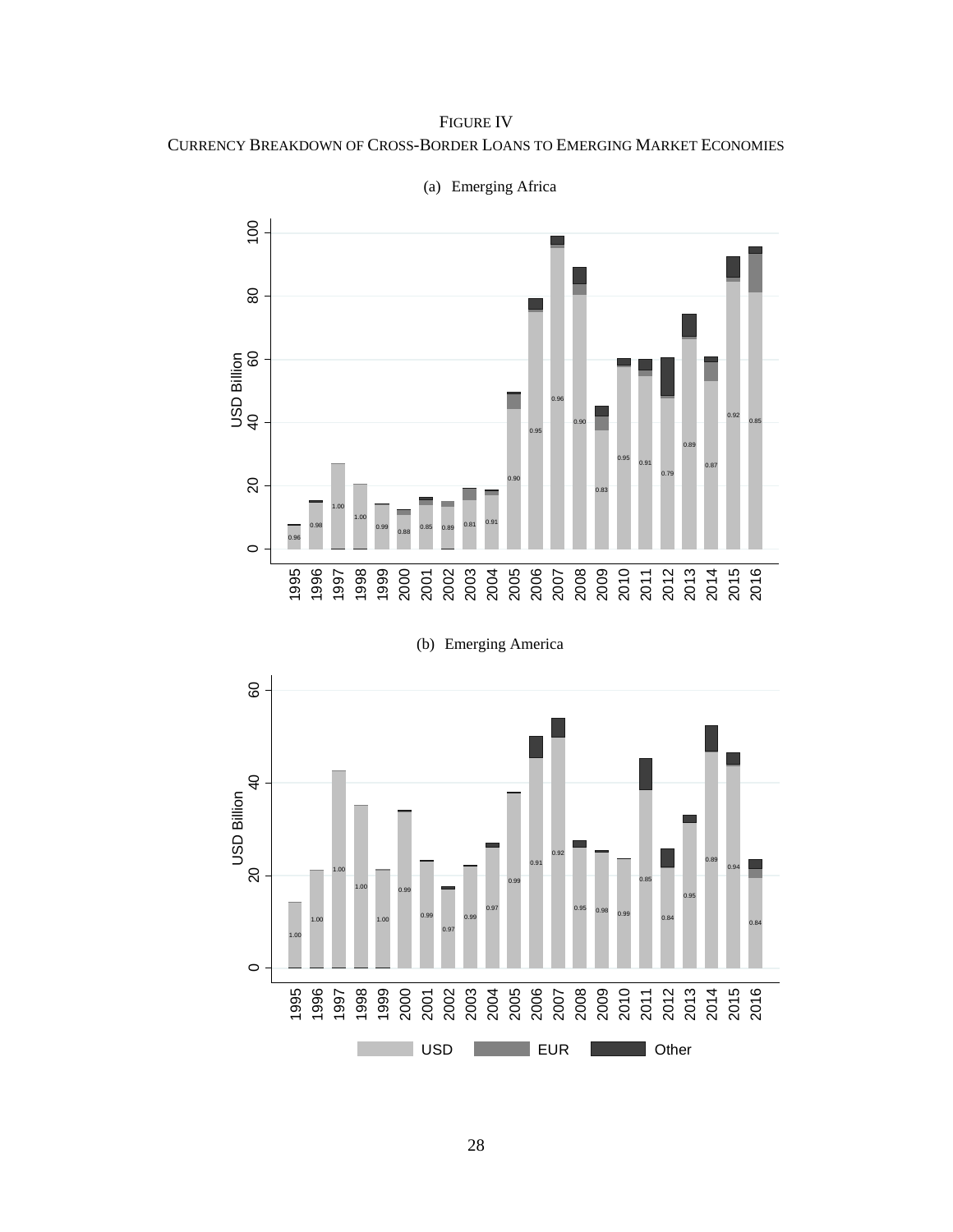

*Note:* The labels of the light grey (lower) bars correspond to the share of loans in each year that are denominated in U.S. dollars. Country groups are based on the BIS classification. Offshore centers are excluded from the sample. *Source:* Authors' calculations based on IMF and BIS data.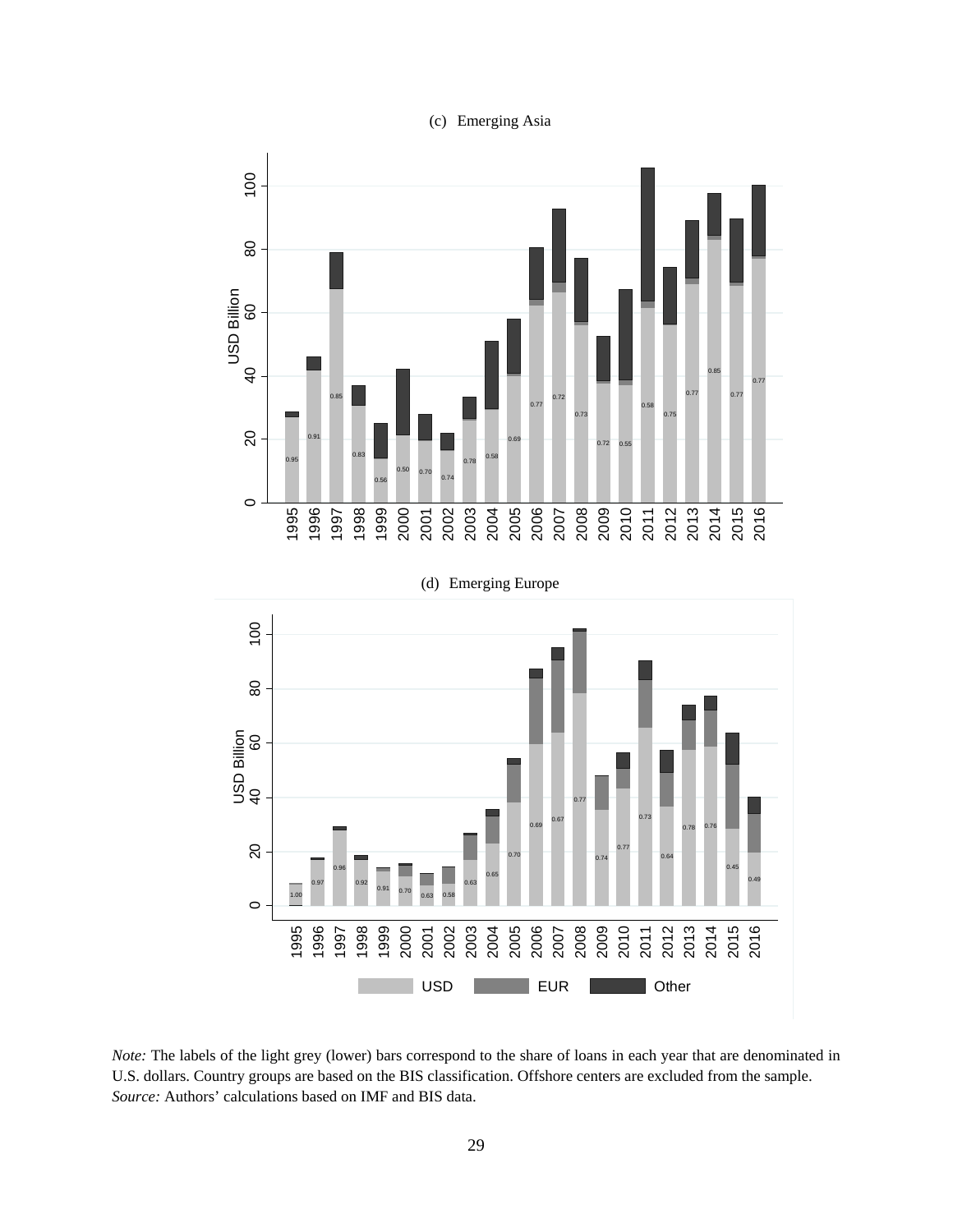FIGURE V LENDING TO EMES BY FOREIGN DME BANKS VS. LOCAL BANKS



*Note:* The figure depicts the changes in the (logarithm of) syndicated loan volumes to EME borrowers by local lenders (horizontal axis) and DME/foreign lenders (vertical axis). Each data point corresponds to the change in lending by local and foreign banks in one quarter. The sample covers the period from 1990:Q1 to 2016:Q3.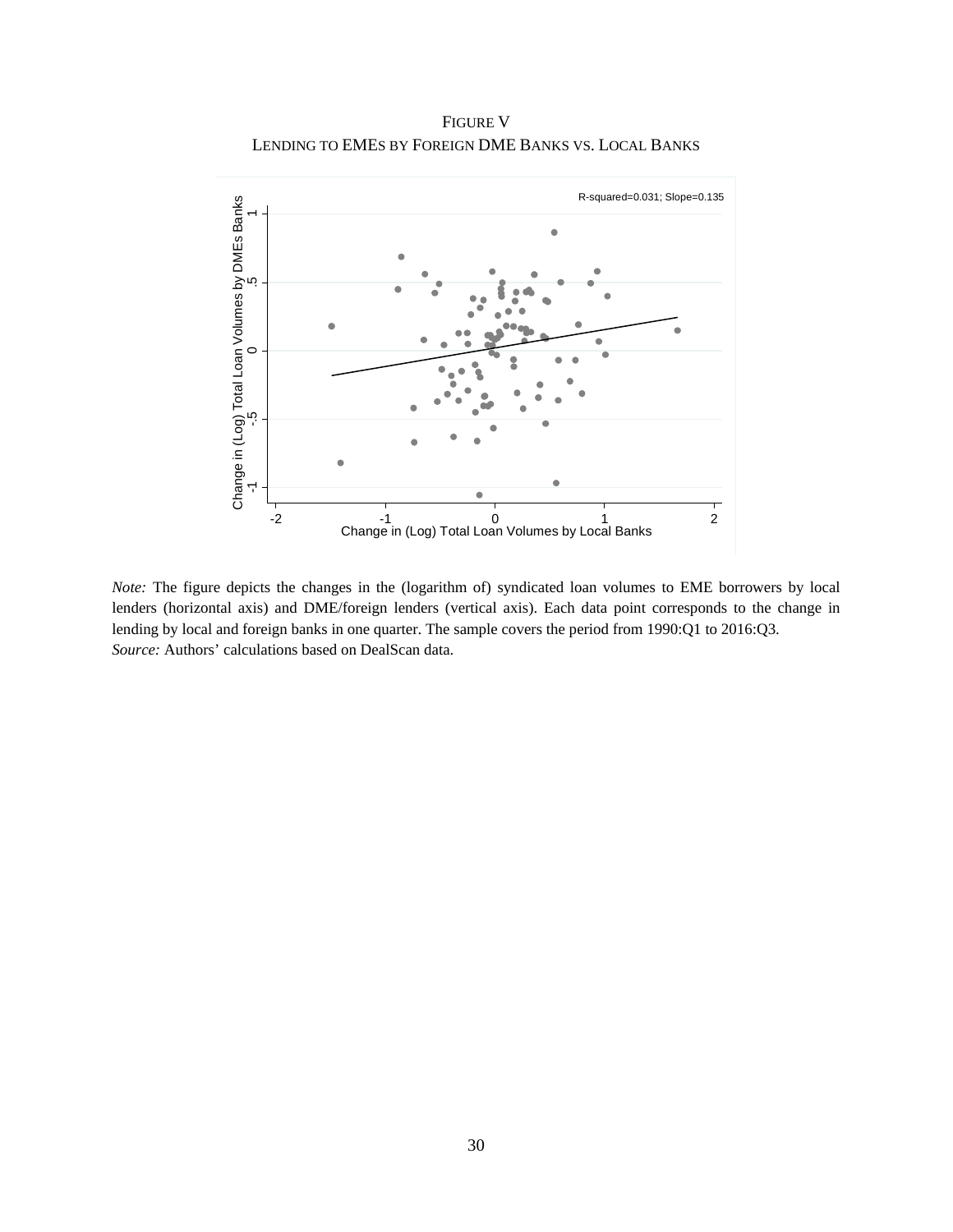|                             | # Firms        | # Loans        | <b>Total Trade</b>           | U.S. Trade<br>(% of Total | Share of Loans in |            |         |
|-----------------------------|----------------|----------------|------------------------------|---------------------------|-------------------|------------|---------|
| Country                     |                |                | $(% \mathcal{L}_{0}$ of GDP) | Trade)                    |                   |            |         |
|                             |                |                |                              |                           | <b>USD</b>        | <b>EUR</b> | Other   |
| Africa                      |                |                |                              |                           |                   |            |         |
| Algeria                     | 7              | 15             | 47.6%                        | 13.6%                     | 93.3%             | 6.7%       | $0.0\%$ |
| Angola                      | 9              | 35             | 72.1%                        | 29.5%                     | 82.9%             | 8.6%       | 8.6%    |
| Burundi                     | $\mathbf{1}$   | 3              | 27.3%                        | 3.2%                      | 100.0%            | 0.0%       | 0.0%    |
| Cameroon                    | 8              | 13             | 29.9%                        | 6.5%                      | 69.2%             | 30.8%      | 0.0%    |
| Congo                       | $\overline{c}$ | 5              | 35.5%                        | 3.4%                      | 100.0%            | 0.0%       | 0.0%    |
| Egypt                       | 62             | 141            | 25.6%                        | 11.3%                     | 90.1%             | 4.3%       | 5.7%    |
| Gabon                       | $\overline{4}$ | 6              | 63.2%                        | 32.9%                     | 66.7%             | 16.7%      | 16.7%   |
| Ghana                       | 32             | $80\,$         | 37.6%                        | 8.0%                      | 97.5%             | 1.3%       | 1.3%    |
| Guinea                      | 3              | 5              | 49.5%                        | 11.9%                     | 100.0%            | 0.0%       | 0.0%    |
| Iran                        | 17             | 51             | 26.6%                        | 1.6%                      | 74.5%             | 23.5%      | 2.0%    |
| Iraq                        | 3              | 6              | 61.3%                        | 15.1%                     | 50.0%             | 0.0%       | 50.0%   |
| Israel                      | 43             | 97             | 51.2%                        | 22.6%                     | 86.6%             | 9.3%       | 4.1%    |
| <b>Ivory Coast</b>          | 16             | 23             | 60.2%                        | 6.7%                      | 91.3%             | 4.3%       | 4.3%    |
| Jordan                      | 19             | 23             | 78.8%                        | 9.1%                      | 87.0%             | 0.0%       | 13.0%   |
| Kenya                       | 20             | 28             | 34.8%                        | 5.5%                      | 82.1%             | 10.7%      | 7.1%    |
| Kuwait                      | 52             | 98             | 72.8%                        | 10.1%                     | 99.0%             | 0.0%       | 1.0%    |
| Liberia                     | 36             | 46             | 961.0%                       | 5.5%                      | 84.8%             | 2.2%       | 13.0%   |
| Mali                        | 5              | 15             | 37.7%                        | 2.8%                      | 33.3%             | 66.7%      | 0.0%    |
| Morocco                     | 13             | 16             | 45.1%                        | 5.3%                      | 81.3%             | 18.8%      | 0.0%    |
| Mozambique                  | 4              | 20             | 46.1%                        | 4.9%                      | 90.0%             | 5.0%       | 5.0%    |
| Namibia                     | 6              | 8              | 63.9%                        | 2.8%                      | 100.0%            | 0.0%       | 0.0%    |
| Nigeria                     | 51             | 84             | 28.9%                        | 25.6%                     | 96.4%             | 0.0%       | 3.6%    |
| Oman                        | 58             | 101            | 81.7%                        | 4.4%                      | 95.0%             | 1.0%       | 4.0%    |
| Qatar                       | 55             | 122            | 74.0%                        | 4.2%                      | 97.5%             | 1.6%       | 0.8%    |
| Saudi Arabia                | 82             | 135            | 59.8%                        | 16.4%                     | 91.9%             | 4.4%       | 3.7%    |
| Senegal                     | 5              | 6              | 45.8%                        | 3.0%                      | 83.3%             | 16.7%      | 0.0%    |
| Seychelles                  | $\mathbf{1}$   | 5              | 92.8%                        | 3.2%                      | 80.0%             | 20.0%      | 0.0%    |
| South Africa                | 127            | 321            | 25.2%                        | 8.7%                      | 73.5%             | 5.3%       | 21.2%   |
| Tanzania                    | 11             | 16             | 31.8%                        | 3.1%                      | 93.8%             | 0.0%       | 6.3%    |
| Togo                        | 1              | $\overline{c}$ | 54.5%                        | 2.7%                      | 50.0%             | 50.0%      | $0.0\%$ |
| Tunisia                     | 20             | 31             | 69.2%                        | 4.0%                      | 67.7%             | 29.0%      | 3.2%    |
| <b>United Arab Emirates</b> | 185            | 411            | 85.8%                        | 5.5%                      | 89.8%             | 3.9%       | 6.3%    |
| Zambia                      | 14             | 25             | 52.3%                        | 3.8%                      | 84.0%             | 4.0%       | 12.0%   |
| Zimbabwe                    | 11             | 16             | 57.4%                        | 5.0%                      | 100.0%            | 0.0%       | 0.0%    |
| Total:                      | 994            | 2,009          |                              |                           | 87.2%             | 5.5%       | 7.3%    |
| Americas                    |                |                |                              |                           |                   |            |         |
| Argentina                   | 196            | 372            | 19.4%                        | 13.1%                     | 95.7%             | 0.3%       | 4.0%    |
| Bolivia                     | $\sqrt{6}$     | $8\,$          | 44.6%                        | 18.1%                     | 100.0%            | $0.0\%$    | $0.0\%$ |
| <b>Brazil</b>               | 338            | 636            | 18.5%                        | 19.3%                     | 95.3%             | 0.5%       | 4.2%    |
| Chile                       | 207            | 417            | 48.9%                        | 18.0%                     | 96.6%             | 0.2%       | 3.1%    |
| Colombia                    | 91             | 158            | 23.2%                        | 34.9%                     | 96.8%             | 0.0%       | 3.2%    |
| Costa Rica                  | $12\,$         | 15             | 64.2%                        | 39.7%                     | 100.0%            | $0.0\%$    | $0.0\%$ |
| Dominican Republic          | $12\,$         | 16             | 41.6%                        | 49.0%                     | 100.0%            | $0.0\%$    | $0.0\%$ |
| Ecuador                     | $\mathbf{9}$   | $10\,$         | 39.6%                        | 36.7%                     | 100.0%            | 0.0%       | 0.0%    |
| El Salvador                 | 14             | $17\,$         | 53.1%                        | 40.9%                     | 100.0%            | $0.0\%$    | $0.0\%$ |
| Guatemala                   | 13             | 16             | 44.4%                        | 38.8%                     | 100.0%            | $0.0\%$    | $0.0\%$ |
| Honduras                    | 4              | $12\,$         | 54.9%                        | 43.5%                     | 100.0%            | $0.0\%$    | $0.0\%$ |
| Jamaica                     | 11             | 13             | 61.4%                        | 42.0%                     | 92.3%             | $0.0\%$    | 7.7%    |
| Mexico                      | 368            | 790            | 41.9%                        | 68.8%                     | 92.4%             | 0.3%       | 7.3%    |

## **TABLE I – COUNTRY-LEVEL INFORMATION ON SYNDICATED CROSS-BORDER LOANS TO EMES**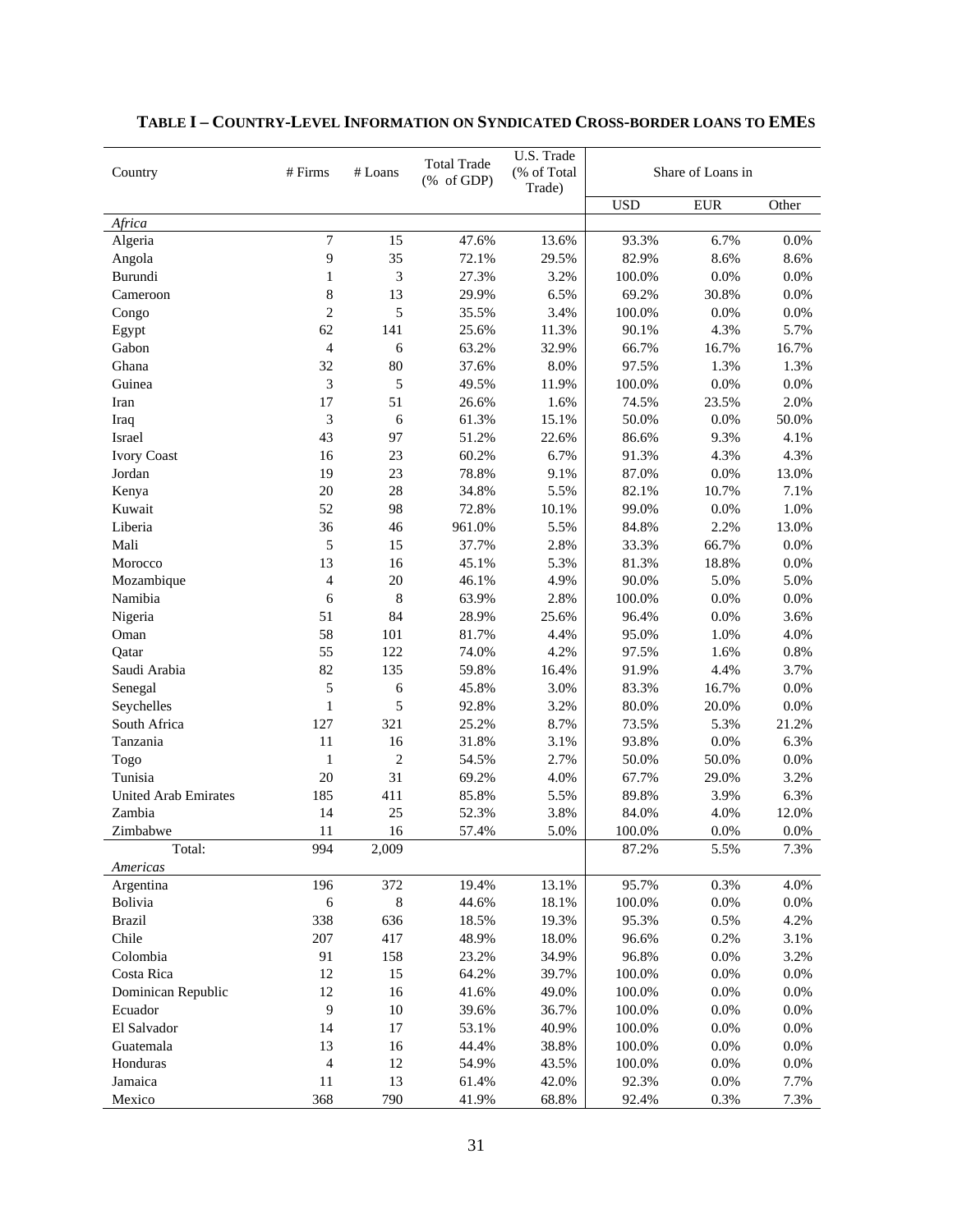| Nicaragua           | $\overline{2}$   | $\overline{\mathbf{3}}$ | 53.7%    | 23.9% | 100.0% | 0.0%   | 0.0%    |
|---------------------|------------------|-------------------------|----------|-------|--------|--------|---------|
| Paraguay            | 3                | $\overline{4}$          | 49.6%    | 7.1%  | 100.0% | 0.0%   | 0.0%    |
| Peru                | 89               | 118                     | 30.3%    | 25.1% | 97.5%  | 0.0%   | 2.5%    |
| Trinidad and Tobago | 12               | 18                      | 80.2%    | 44.5% | 100.0% | 0.0%   | 0.0%    |
| Uruguay             | 14               | 16                      | 31.1%    | 9.1%  | 100.0% | 0.0%   | 0.0%    |
| Venezuela           | 52               | 92                      | 41.6%    | 41.4% | 96.7%  | 0.0%   | 3.3%    |
| Total:              | 1,505            | 2,731                   |          |       | 95.2%  | 0.3%   | 4.6%    |
| Asia                |                  |                         |          |       |        |        |         |
| Armenia             | $\overline{5}$   | $\overline{9}$          | 57.9%    | 8.9%  | 88.9%  | 11.1%  | 0.0%    |
| Azerbaijan          | 21               | 59                      | 63.3%    | 4.4%  | 93.2%  | 5.1%   | 1.7%    |
| Bangladesh          | 21               | 30                      | 24.5%    | 11.3% | 86.7%  | 0.0%   | 13.3%   |
| Cambodia            | 10               | 14                      | 69.3%    | 12.2% | 85.7%  | 0.0%   | 14.3%   |
| China               | 1,051            | 1,704                   | 61.8%    | 14.1% | 75.4%  | 0.2%   | 24.5%   |
| Georgia             | $\boldsymbol{7}$ | 10                      | 52.5%    | 5.5%  | 100.0% | 0.0%   | 0.0%    |
| India               | 482              | 1,120                   | 21.6%    | 11.6% | 82.9%  | 2.0%   | 15.2%   |
| Indonesia           | 655              | 1,224                   | 37.9%    | 12.2% | 92.6%  | 0.7%   | 6.8%    |
| Kazakhstan          | 60               | 174                     | 59.4%    | 2.9%  | 93.7%  | 4.6%   | 1.7%    |
| Korea (South)       | 429              | 1,187                   | 61.5%    | 19.1% | 83.9%  | 2.8%   | 13.3%   |
| Malaysia            | 339              | 523                     | 132.7%   | 15.0% | 63.5%  | 0.8%   | 35.8%   |
| Mongolia            | 14               | 23                      | 51.2%    | 5.2%  | 91.3%  | 0.0%   | 8.7%    |
| Myanmar             | $\overline{4}$   | 9                       | 44.1%    | 2.8%  | 100.0% | 0.0%   | 0.0%    |
| Pakistan            | 56               | 97                      | 26.3%    | 11.4% | 52.6%  | 0.0%   | 47.4%   |
| Papua New Guinea    | 12               | 21                      | 55.5%    | 4.0%  | 85.7%  | 0.0%   | 14.3%   |
| Philippines         | 171              | 351                     | 55.5%    | 21.8% | 76.6%  | 0.3%   | 23.1%   |
| Sri Lanka           | 21               | 49                      | 47.9%    | 14.1% | 91.8%  | 0.0%   | 8.2%    |
| Tajikistan          | $\boldsymbol{7}$ | 10                      | 100.7%   | 1.9%  | 100.0% | 0.0%   | 0.0%    |
| Thailand            | 411              | 801                     | 83.5%    | 13.1% | 78.5%  | 0.9%   | 20.6%   |
| Turkmenistan        | 6                | $\,8\,$                 | 50.8%    | 4.1%  | 75.0%  | 0.0%   | 25.0%   |
| Uzbekistan          | 13               | 21                      | 40.6%    | 3.5%  | 76.2%  | 9.5%   | 14.3%   |
| Vietnam             | 126              | 235                     | 86.2%    | 6.1%  | 93.2%  | 0.9%   | 6.0%    |
| Total:              | 4,047            | 7,679                   |          |       | 81.3%  | 1.2%   | 17.5%   |
| Europe              |                  |                         |          |       |        |        |         |
| <b>Belarus</b>      | 15               | 38                      | 100.6%   | 1.5%  | 71.1%  | 26.3%  | 2.6%    |
| Bulgaria            | 40               | 69                      | 79.3%    | 2.5%  | 4.3%   | 92.8%  | 2.9%    |
| Croatia             | 55               | 146                     | 57.3%    | 2.4%  | 32.9%  | 63.0%  | 4.1%    |
| Czech Republic      | 118              | 203                     | 117.9%   | 2.3%  | 38.4%  | 23.2%  | 38.4%   |
| Hungary             | 97               | 243                     | 102.5%   | 2.8%  | 48.1%  | 45.7%  | 6.2%    |
| Kosovo              | 5                | 10                      | 20.7%    | 0.5%  | 0.0%   | 100.0% | 0.0%    |
| Poland              | 128              | 271                     | $51.8\%$ | 2.4%  | 37.3%  | 35.8%  | 26.9%   |
| Romania             | 94               | 169                     | 54.4%    | 3.1%  | 43.8%  | 47.3%  | 8.9%    |
| Russia              | 390              | 1,166                   | 39.5%    | 5.2%  | 87.7%  | 7.5%   | 4.9%    |
| Serbia              | $\boldsymbol{7}$ | $\,8\,$                 | 52.0%    | 1.7%  | 12.5%  | 87.5%  | $0.0\%$ |
| Turkey              | 231              | 918                     | 29.6%    | 7.1%  | 84.6%  | 13.6%  | 1.7%    |
| Ukraine             | 79               | 202                     | 74.0%    | 3.3%  | 92.1%  | 6.9%   | 1.0%    |
| Total:              | 1,338            | 3,443                   |          |       | 70.7%  | 21.6%  | 7.7%    |

*Note*: The table is based on syndicated cross-border loans issued from 1990:Q1 to 2016:Q3. Country groups are based on the BIS classification. Offshore centers are excluded from the sample. We also exclude countries with only non-repeat borrowers and four countries with missing trade data. Currency shares are based on loan counts. *Trade* is the average value of the sum of imports and exports of goods as a percentage of GDP. *U.S. Trade* is the average value of traded goods (imports plus exports) with the United States as a percentage of total traded goods. Data on trade and GDP are compiled from the IMF.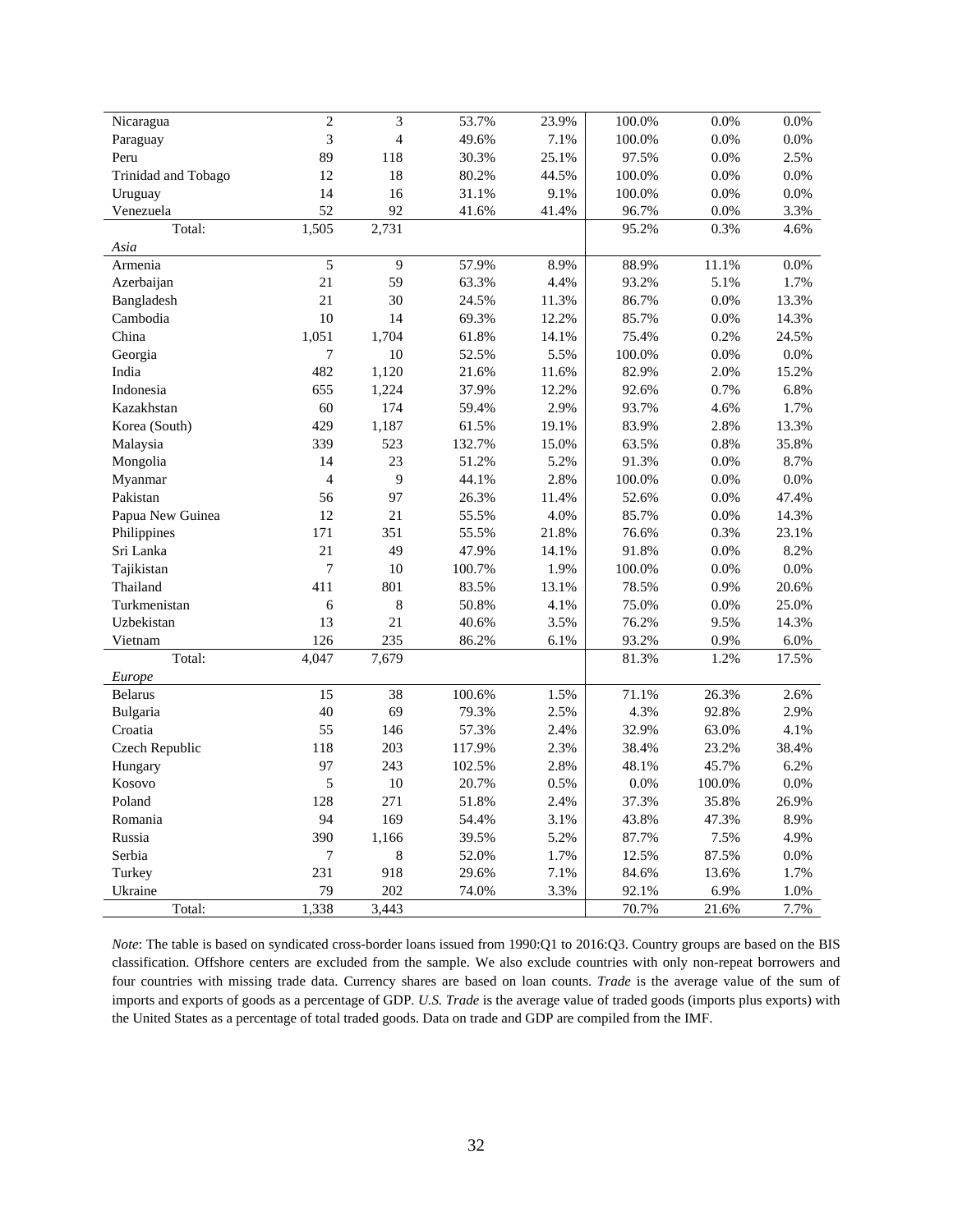#### **TABLE II – CURRENCY BREAKDOWN OF CROSS-BORDER BANK LOANS**

|                                             |        |          | <b>U.S. Dollar Shares</b> |        |
|---------------------------------------------|--------|----------|---------------------------|--------|
| Region:                                     | EME:   | EME:     | EME:                      | EME:   |
|                                             | Africa | Americas | Asia                      | Europe |
| Tradable:                                   |        |          |                           |        |
| Agriculture, Forestry and Fishing           | 75.6%  | 95.9%    | 80.6%                     | 86.4%  |
| Mining                                      | 91.2%  | 97.4%    | 92.9%                     | 85.4%  |
| Manufacturing                               | 82.5%  | 95.6%    | 73.8%                     | 63.3%  |
| Non-Tradable:                               |        |          |                           |        |
| Construction                                | 84.4%  | 79.6%    | 64.8%                     | 31.5%  |
| Transp., Communic., Electric, Gas, Sanitary | 82.8%  | 95.9%    | 77.5%                     | 49.6%  |
| Wholesale Trade                             | 88.0%  | 88.9%    | 72.6%                     | 42.4%  |
| Retail Trade                                | 80.0%  | 90.5%    | 56.2%                     | 34.7%  |
| Finance, Insurance, Real Estate             | 91.5%  | 98.7%    | 79.1%                     | 80.6%  |
| <b>Services</b>                             | 67.4%  | 92.9%    | 68.2%                     | 33.6%  |
| <b>Public Administration</b>                | 72.3%  | 85.0%    | 49.7%                     | 69.0%  |

Panel A: Cross-Border Loan Issuance by Industry and Region, 1990:Q1–2016:Q3

Panel B: Outstanding Cross-Border Loans as of 2016:Q3

|                       |            | Cross-Border Loans<br>(Source: DealScan) |            |            |       |            | Cross-Border "Bank Claims"<br>(Source: BIS) |            |      |       |  |
|-----------------------|------------|------------------------------------------|------------|------------|-------|------------|---------------------------------------------|------------|------|-------|--|
| Currency:             | <b>USD</b> | <b>EUR</b>                               | <b>GBP</b> | <b>JPY</b> | Other | <b>USD</b> | <b>EUR</b>                                  | <b>GBP</b> | JPY  | Other |  |
| Region:               |            |                                          |            |            |       |            |                                             |            |      |       |  |
| <b>EME</b> : Africa   | 88.8%      | 5.3%                                     | $0.1\%$    | $0.8\%$    | 4.9%  | 65.5%      | 12.7%                                       | 3.9%       | 1.0% | 16.9% |  |
| <b>EME</b> : Americas | 91.3%      | 1.1%                                     | $0.0\%$    | $0.7\%$    | 6.9%  | 75.6%      | 4.4%                                        | $0.2\%$    | 1.7% | 18.2% |  |
| EME: Asia             | 69.7%      | 1.3%                                     | $0.7\%$    | 4.2%       | 24.0% | 51.9%      | 5.0%                                        | 0.3%       | 1.3% | 41.5% |  |
| <b>EME</b> : Europe   | 56.0%      | 30.9%                                    | $0.0\%$    | $0.6\%$    | 12.5% | 31.9%      | 38.8%                                       | 0.5%       | 1.1% | 27.7% |  |
| <b>DME</b>            | 69.8%      | 19.7%                                    | 5.0%       | $0.7\%$    | 4.8%  | 43.3%      | 36.9%                                       | 4.9%       | 4.9% | 10.1% |  |

*Note:* Country groups are based on the BIS classification. Offshore centers are excluded from the sample. Industry classification is based on the 1-digit SIC code as reported in DealScan. Figures in Panel A are based on all loans issued between 1990:Q1 and 2016:Q3 and reported in DealScan. In Panel B, we report figures computed from our DealScan sample, and, for comparison, figures compiled from BIS data. DealScan tracks loan issuance; thus, statistics reported in the first five columns of Panel B are based on the estimated volume of outstanding claims as of 2016:Q3. Note that the BIS data include all outstanding cross-border claims held by banks (including equities and bonds).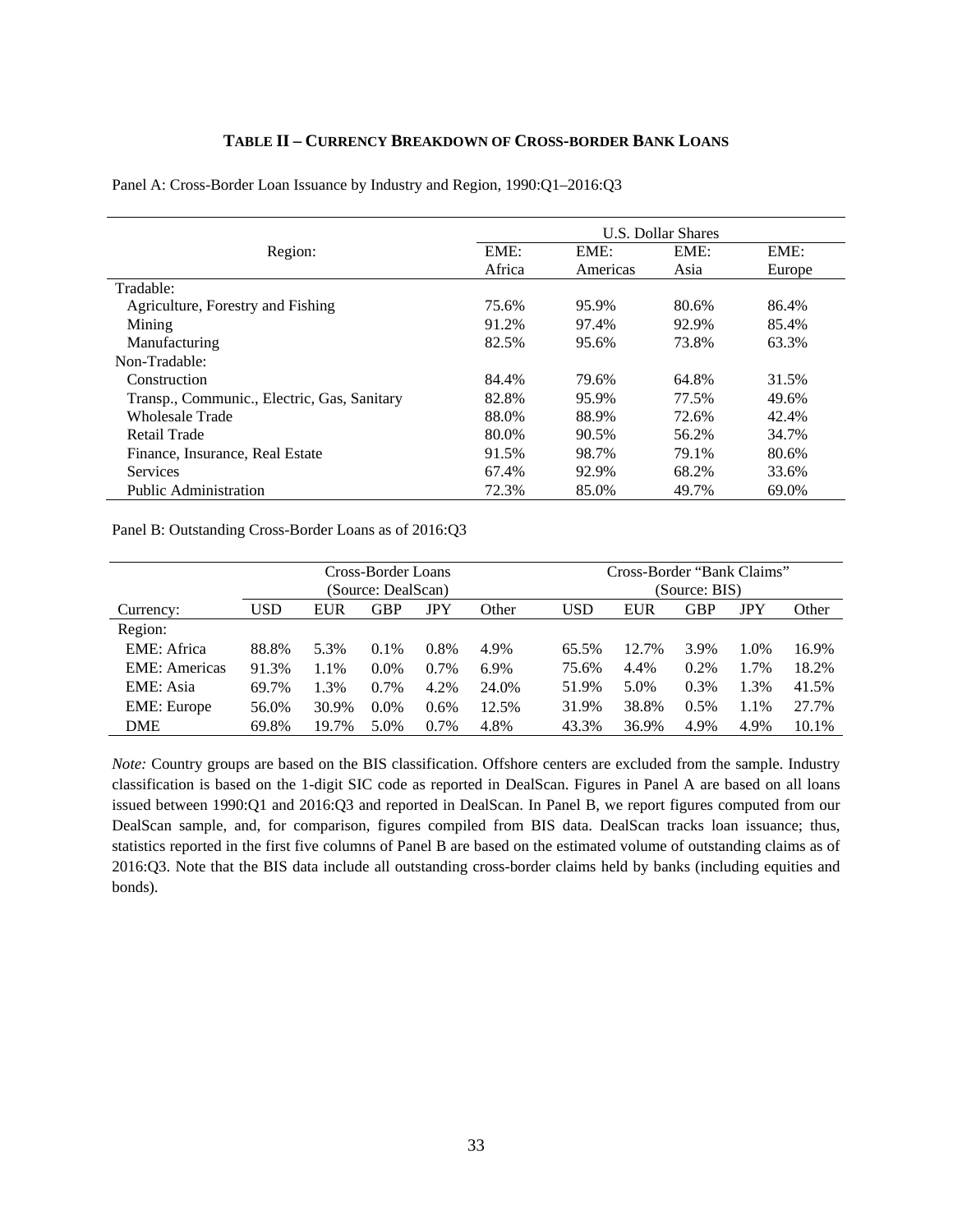#### **TABLE III – GLOBAL BANKS' CROSS-BORDER DOLLAR LENDING IN EMERGING MARKETS**

Panel A: Full Samples

|                           |                           |                          |                          |                          |                           | Pre-ZLB<br>Period       | <b>ZLB</b><br>Period |
|---------------------------|---------------------------|--------------------------|--------------------------|--------------------------|---------------------------|-------------------------|----------------------|
|                           | (1)                       | (2)                      | (3)                      | (4)                      | (5)                       | (6)                     | (7)                  |
| U.S. Interest Rate        | $-0.144***$<br>$(-11.49)$ | $- -$                    | --                       | $-$                      | --                        | --                      | $- -$                |
| U.S. Interest Rate * DME  |                           | $-0.090***$<br>$(-9.98)$ |                          |                          |                           |                         |                      |
| U.S. Interest Rate * EME  |                           | $-0.194***$<br>$(-9.66)$ | $-0.077***$<br>$(-7.54)$ | $-0.081***$<br>$(-7.69)$ | $-0.164***$<br>$(-12.71)$ | $-0.074**$<br>$(-3.41)$ |                      |
| U.S. Term Spread * EME    |                           |                          |                          | $\qquad \qquad -$        | $-0.158***$<br>$(-6.80)$  | $-0.092**$<br>$(-3.08)$ | $-$                  |
| U.S. Shadow Rate * EME    |                           |                          |                          |                          | --                        |                         | $-0.068**$           |
| <b>EME</b>                |                           | $-0.951***$<br>(13.43)   |                          |                          |                           |                         | $(-2.75)$            |
| <b>Fixed Effects:</b>     |                           |                          |                          |                          |                           |                         |                      |
| Quarter $(D_t)$           | --                        |                          | Yes                      |                          |                           |                         |                      |
| Bank $(D_i)$              |                           |                          | Yes                      | $-$                      | --                        |                         |                      |
| Borrower $(D_i)$          |                           |                          | Yes                      | Yes                      | Yes                       | Yes                     | Yes                  |
| Bank * Quarter $(D_{it})$ |                           |                          | $-$                      | Yes                      | Yes                       | Yes                     | Yes                  |
| <b>Observations</b>       | 171,276                   | 170,518                  | 161,596                  | 158,188                  | 158,188                   | 111,918                 | 38,909               |
| R-squared                 | 0.067                     | 0.301                    | 0.821                    | 0.830                    | 0.830                     | 0.839                   | 0.820                |

Panel B: Dollar Lending by Banks with Low Exposure to the U.S. Economy

| Banks' Loan Exposure to U.S.: | $< 10\%$    | $< 5\%$   | $< 5\%$                      | $< 5\%$                                    | $< 5\%$                              | $< 5\%$                                |
|-------------------------------|-------------|-----------|------------------------------|--------------------------------------------|--------------------------------------|----------------------------------------|
| Borrowers:                    |             |           | Non-<br>Tradable<br>Industry | Sectors with<br>Low Export<br><b>Share</b> | Country with<br>Low Trade<br>Overall | Country with<br>Low Trade<br>with U.S. |
|                               | (1)         | (2)       | (3)                          | (4)                                        | (5)                                  | (6)                                    |
|                               |             |           |                              |                                            |                                      |                                        |
| U.S. Interest Rate * EME      | $-0.159***$ | $-0.078*$ | $-0.091**$                   | $-0.181***$                                | $-0.092**$                           | $-0.348***$                            |
|                               | $(-5.58)$   | $(-1.79)$ | $(-1.99)$                    | $(-2.69)$                                  | $(-2.09)$                            | $(-5.71)$                              |
| U.S. Term Spread * EME        | $-0.186***$ | $-0.112*$ | $-0.135**$                   | $-0.073$                                   | $-0.092$                             | $-0.517***$                            |
|                               | $(-4.29)$   | $(-1.76)$ | $(-2.02)$                    | $(-0.26)$                                  | $(-1.51)$                            | $(-5.97)$                              |
| Fixed Effects:                |             |           |                              |                                            |                                      |                                        |
| Borrower $(D_i)$              | Yes         | Yes       | Yes                          | Yes                                        | Yes                                  | Yes                                    |
| Bank * Quarter $(D_{it})$     | Yes         | Yes       | Yes                          | Yes                                        | Yes                                  | Yes                                    |
| <b>Observations</b>           | 28,749      | 11,147    | 9,158                        | 2,639                                      | 4,841                                | 3,807                                  |
| R-squared                     | 0.874       | 0.897     | 0.905                        | 0.930                                      | 0.902                                | 0.931                                  |

*Note*: The dependent variable is the logarithm of the dollar loan amount originated by a given bank to a given firm in a given quarter. *U.S. Interest Rate* is the federal funds rate (in percent). *U.S. Term Spread* is the difference between the 10-year U.S. Treasury yield and the federal funds rate (in percentage points), that is, the slope of the yield curve. *Shadow Rate* is a single measure of monetary policy during the zero-lower bound period constructed by Wu and Xia (2016). *EME* is a dummy variable that equals one if the firm is located in an emerging market country (as defined by BIS), and zero otherwise. *DME* is a dummy that equals one if the borrower is located in a developed market country, and zero otherwise. The sample in columns (1)–(5), both panels, covers the period from 1990:Q1 through 2016:Q3. The sample in Panel A, column (6) covers the period from 1990:Q1 through 2008:Q3. Panel A, column (7), shows that our main result holds during the period when the federal funds rate was at the zero lower bound (2008:Q4–2015:Q3). Panel B replicates the results in Panel A, column (5), while focusing on non-U.S. lenders and non-U.S. borrowers that are unlikely to be connected to the U.S. economy. Non-U.S. Banks with low U.S. exposure are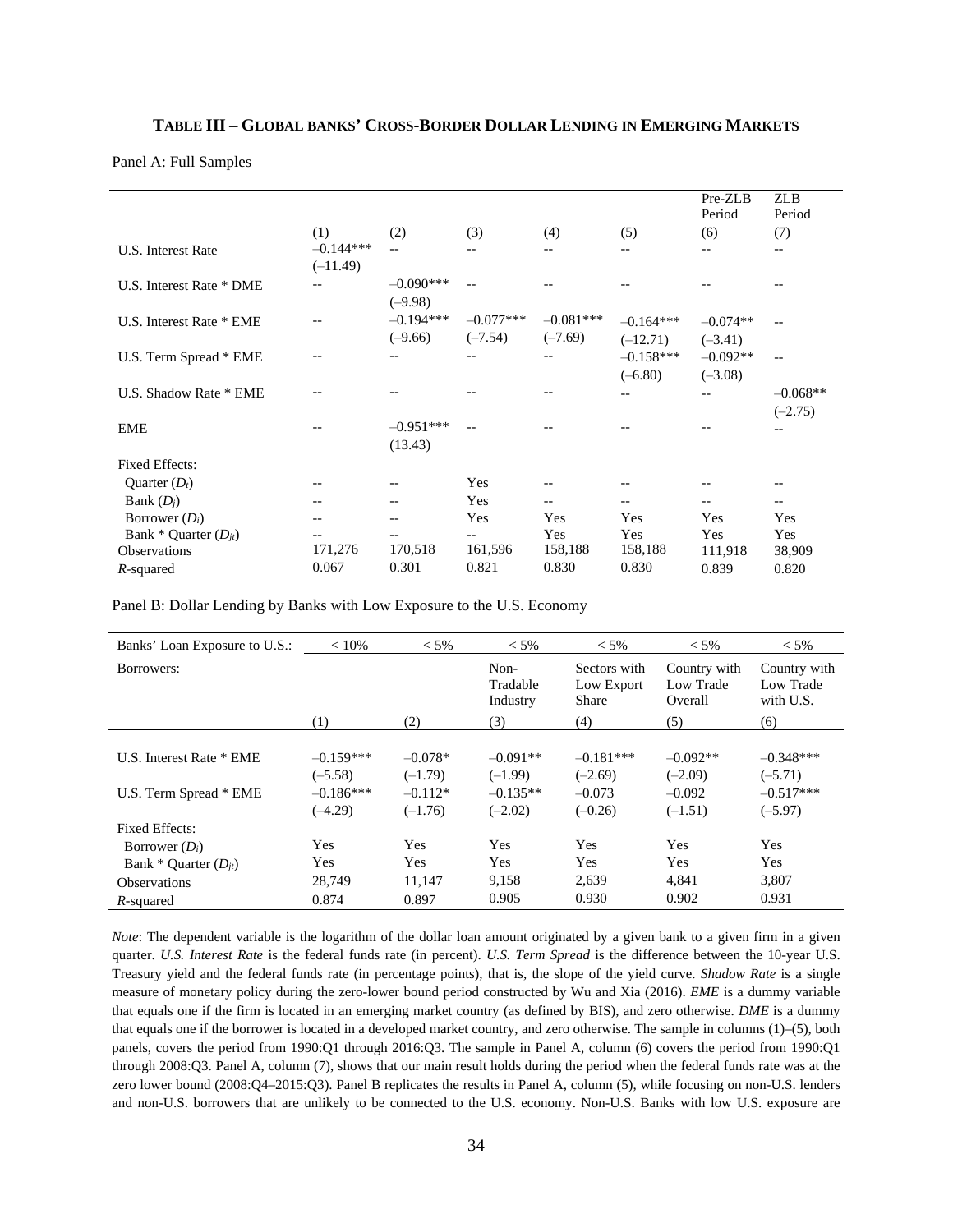identified based on the number of loans to U.S. borrowers in the entire sample (relative to all loans). Column (3) contains only EME borrowers from the non-tradable sectors based on the SIC 1-digit classification as reported in DealScan. Column (4) contains only EME borrowers from sectors that produce goods and services with an export share below the 25<sup>th</sup> percentile (based on the distribution of export shares of all goods and services for each borrower country). Column (5) contains only loans to EME borrowers from countries with an average total trade-to-GDP share below the 25<sup>th</sup> percentile of the cross-country distribution (see Table I). Column (6) contains only loans to EME borrowers from countries with the average U.S. trade share (relative to total trade) below the 25th percentile of the cross-country distribution (see Table I). Robust *t*-statistics are in parentheses. Standard errors are clustered at the quarter level. \*\*\*, \*\*, and \* indicate statistical significance at the 1%, 5%, and 10% level, respectively.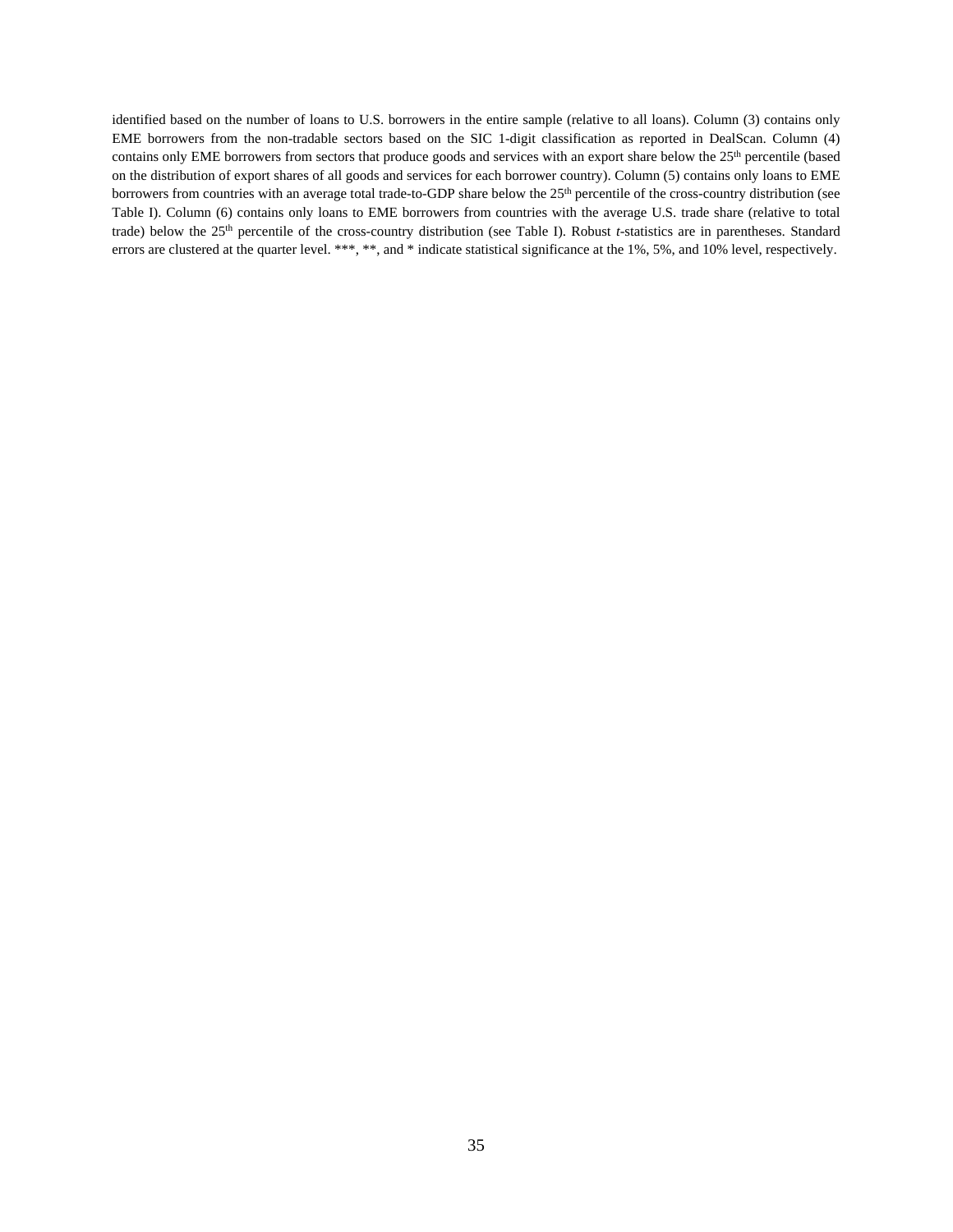|                                        |                      |                      |                                | "High-Yield Market" Defined Using: |                                                       |                   |                   |                   |
|----------------------------------------|----------------------|----------------------|--------------------------------|------------------------------------|-------------------------------------------------------|-------------------|-------------------|-------------------|
|                                        | <b>GDP</b><br>Growth | <b>GDP</b><br>Growth | <b>Interest Rate</b><br>Spread | <b>Interest Rate</b><br>Spread     | Equity<br>Returns                                     | Equity<br>Returns | Country<br>Rating | Country<br>Rating |
|                                        | (1)                  | (2)                  | (3)                            | (4)                                | (5)                                                   | (6)               | (7)               | (8)               |
| U.S. Interest Rate * High-Yield Market | $-0.002**$           | $-0.006***$          | $-0.003***$                    | $-0.004***$                        | $-0.024*$                                             | $-0.031$          | $-0.007***$       | $-0.014***$       |
|                                        | $(-2.05)$            | $(-3.00)$            | $(-5.65)$                      | $(-3.65)$                          | $(-1.68)$                                             | $(-0.80)$         | $(-6.45)$         | $(-7.92)$         |
| U.S. Term Spread * High-Yield Market   | $- -$                | $-0.007*$            | $- -$                          | $-0.001$                           | $\hspace{0.05cm} - \hspace{0.05cm} - \hspace{0.05cm}$ | $-0.013$          | $- -$             | $-0.012***$       |
|                                        |                      | $(-1.97)$            |                                | $(-0.92)$                          |                                                       | $(-0.20)$         |                   | $(-4.49)$         |
| High-Yield Market                      | $0.014***$           | $0.036***$           | $0.014***$                     | $0.019***$                         | 0.025                                                 | 0.065             | $-0.063***$       | $-0.010$          |
|                                        | (2.71)               | (3.08)               | (5.36)                         | (2.91)                             | (0.35)                                                | (0.31)            | $(-5.23)$         | $(-0.69)$         |
| <b>Fixed Effects:</b>                  |                      |                      |                                |                                    |                                                       |                   |                   |                   |
| Borrower $(D_i)$                       | Yes                  | Yes                  | Yes                            | Yes                                | Yes                                                   | Yes               | Yes               | Yes               |
| Bank * Quarter $(D_{it})$              | Yes                  | Yes                  | Yes                            | Yes                                | Yes                                                   | Yes               | Yes               | Yes               |
| <b>Observations</b>                    | 151,702              | 151,702              | 136,691                        | 136,691                            | 136,531                                               | 136,531           | 132,246           | 132,246           |
| R-squared                              | 0.825                | 0.825                | 0.822                          | 0.822                              | 0.804                                                 | 0.804             | 0.811             | 0.812             |

### **TABLE IV – U.S. MONETARY POLICY AND GLOBAL BANKS' LENDING IN HIGH-YIELD MARKETS**

*Note*: The dependent variable is the logarithm of the dollar loan amount originated by a given bank to a given firm in a given quarter. *GDP Growth*, , *Interest Rate Spread, Equity Returns*, and *Country Rating* describe the home country of the borrower and correspond to lagged values of GDP growth, the spread between the local EME interest rate and the U.S. federal funds rate, stock-market index growth, and the sovereign debt rating ("AAA"=1, "AA+"=2, etc.). Growth rates are in percentage terms. As before, *U.S. Interest Rate* is the federal funds rate (in percent), and *U.S. Term Spread* is the difference between the 10-year U.S. Treasury yield and the federal funds rate (in percentage points). Robust *t*statistics are in parentheses. Standard errors are clustered at the quarter level. \*\*\*, \*\*, and \* indicate statistical significance at the 1%, 5%, and 10% level, respectively.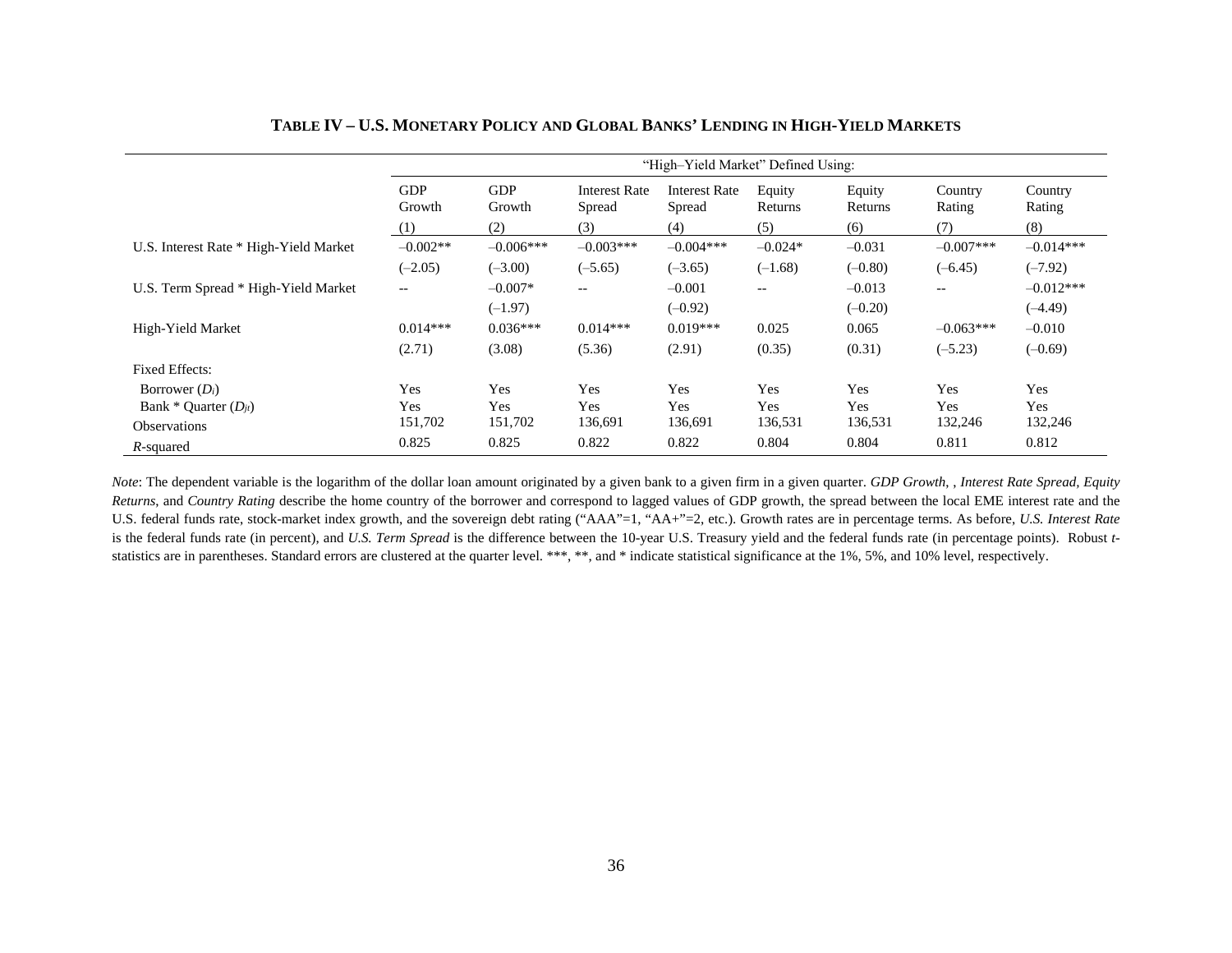| Loan Currency:            | <b>USD</b>  | <b>USD</b>  | <b>USD</b>         | <b>USD</b>  | <b>EUR</b>              |
|---------------------------|-------------|-------------|--------------------|-------------|-------------------------|
|                           |             |             | Non-U.S. Banks,    |             | U.S. Banks,             |
|                           |             |             | Non-U.S. Borrowers |             | <b>Non-EU Borrowers</b> |
|                           | (1)         | (2)         | (3)                | (4)         | (5)                     |
|                           |             |             |                    |             |                         |
| Euro Interest Rate * EME  | $-0.147***$ | $-0.018$    | $-0.034$           |             | $-0.228**$              |
|                           | $(-7.82)$   | $(-0.57)$   | $(-0.86)$          |             | $(-2.37)$               |
| Euro Term Spread * EME    | $-0.036$    | 0.030       | 0.046              |             | $-0.136$                |
|                           | $(-1.25)$   | (1.10)      | (1.17)             |             | $(-0.71)$               |
| U.S. Interest Rate * EME  | --          | $-0.191***$ | $-0.187***$        | $-0.196***$ | $-0.029$                |
|                           |             | $(-5.64)$   | $(-4.00)$          | $(-4.05)$   | $(-0.21)$               |
| U.S. Term Spread * EME    |             | $-0.223***$ | $-0.263***$        | $-0.343***$ | $-0.136$                |
|                           |             | $(-5.34)$   | $(-4.42)$          | $(-4.21)$   | $(-0.71)$               |
| Fixed Effects:            |             |             |                    |             |                         |
| Borrower $(D_i)$          | Yes         | <b>Yes</b>  | <b>Yes</b>         | <b>Yes</b>  | Yes                     |
| Bank * Quarter $(D_{it})$ | Yes         | Yes         | Yes                | Yes         | Yes                     |
| <b>Observations</b>       | 113,277     | 113,277     | 51.091             | 16,809      | 210                     |
| R-squared                 | 0.825       | 0.826       | 0.843              | 0.887       | 0.940                   |

**TABLE V — SPECIALNESS OF U.S. MONETARY POLICY FOR CROSS-BORDER DOLLAR CREDIT**

*Note*: This table highlights the special role of U.S. monetary police for global dollar credit. The dependent variable is the logarithm of the loan amount originated by a given bank to a given firm in a given quarter. *Euro Interest Rate* is the overnight rate EONIA (in percent). *Euro Term Spread* is the difference between the 10-year generic euro-area bond yield and the euro overnight rate (in percentage points). *U.S. Interest Rate* is the federal funds rate (in percent). *U.S. Term Spread* is the difference between the 10-year U.S. Treasury yield and the federal funds rate (in percentage points). Columns (3) and (4) exclude U.S. banks and U.S. borrowers from the sample. Column (4) includes only quarters where U.S. monetary policy was easing and ECB monetary policy was tightening (or vice versa). Column (5) looks at euro-denominated loans by U.S. firms to non-EU borrowers. The sample covers the period from 1999:Q1 (introduction of the euro) until 2016:Q3. Robust *t*-statistics are in parentheses. Standard errors are clustered at the quarter level. \*\*\*, \*\*, and \* indicate statistical significance at the 1%, 5%, and 10% level, respectively.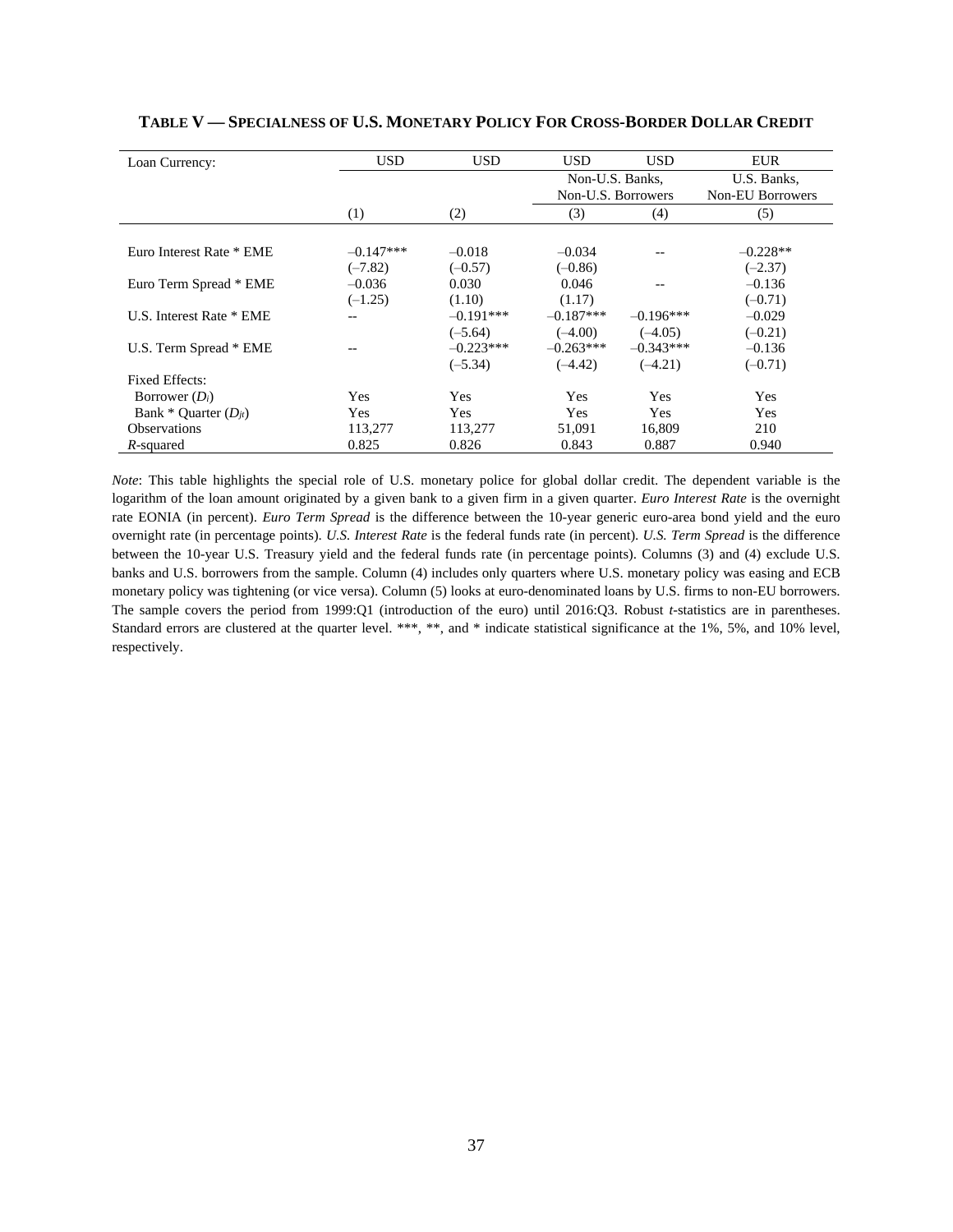| Dependent Variable:                |             | (Log) Claims on Firms (Nonbank Private Sector) |                   |             |             |             | (Log) Claims on Banks |  |
|------------------------------------|-------------|------------------------------------------------|-------------------|-------------|-------------|-------------|-----------------------|--|
|                                    | (1)         | (2)                                            | (3)               | (4)         | (5)         | (6)         | (7)                   |  |
|                                    |             |                                                |                   |             |             |             |                       |  |
| U.S. Interest Rate                 | $-0.095***$ |                                                |                   |             |             |             |                       |  |
|                                    | $(-5.63)$   |                                                |                   |             |             |             |                       |  |
| U.S. Interest Rate * DME           |             | $-0.011$                                       | $-$               |             |             |             | --                    |  |
|                                    |             | $(-0.60)$                                      |                   |             |             |             |                       |  |
| U.S. Interest Rate * EME           |             | $-0.129***$                                    | $-0.107***$       | $-0.103***$ | $-0.211***$ | $-0.171***$ | $-0.371***$           |  |
|                                    |             | $(-7.20)$                                      | $(-10.27)$        | $(-10.28)$  | $(-12.60)$  | $(-11.55)$  | $(-16.28)$            |  |
| U.S. Term Spread * EME             |             | $-$                                            |                   |             | $-0.193***$ | $-$         | $-0.356***$           |  |
|                                    |             |                                                |                   |             | $(-6.19)$   |             | $(-8.59)$             |  |
| <b>EME</b>                         |             | $-1.784***$                                    | $-$               |             | $- -$       |             | --                    |  |
|                                    |             | $(-43.93)$                                     |                   |             |             |             |                       |  |
| <b>Fixed Effects:</b>              |             |                                                |                   |             |             |             |                       |  |
| Quarter $(D_t)$                    |             |                                                | Yes               | $-$         | $-$         |             | --                    |  |
| Bank Country (D <sub>J</sub> )     |             | $-\,-$                                         | Yes               | $- -$       | $- -$       | $- -$       | $-\,-$                |  |
| Borrower Country (D <sub>I</sub> ) | $- -$       | $- -$                                          | Yes               | Yes         | Yes         | Yes         | Yes                   |  |
| Bank Country * Quarter $(D_{Jt})$  |             | $- -$                                          | $\qquad \qquad -$ | Yes         | Yes         | Yes         | Yes                   |  |
| Observations                       | 43,206      | 43,206                                         | 43,204            | 43,204      | 43,204      | 40,416      | 40,416                |  |
| R-squared                          | 0.004       | 0.113                                          | 0.931             | 0.945       | 0.945       | 0.908       | 0.910                 |  |

#### **TABLE VI – BIS CROSS-BORDER CLAIMS BY BANKS FROM DEVELOPED COUNTRIES**

*Note*: The purpose of this table is to confirm the robustness of the main result in Table III, using data on all forms of bank claims on firms (and not just syndicated credit). This sample also covers a larger set of countries. These data are collected from the BIS Consolidated Banking Statistics. The dependent variable is the logarithm of the claim amount held by a developed market banking sector on a given country in a given quarter. *U.S. Interest Rate* is the federal funds rate (in percent). *U.S. Term Spread* is the difference between the 10-year U.S. Treasury yield and the federal funds rate (in percentage points). *EME* is a dummy variable that equals one if the firm is located in an emerging market country (as defined by BIS), and zero otherwise. *DME* is a dummy that equals one if the borrower is located in a developed market country, and zero otherwise. The sample covers the period from 2005:Q1 through 2016:Q3, which is the period for which the data are publically available. Robust *t*-statistics are in parentheses. The estimate of the constant is not shown. Standard errors are clustered at the quarter level. \*\*\*, \*\*, and \* indicate statistical significance at the 1%, 5%, and 10% level, respectively.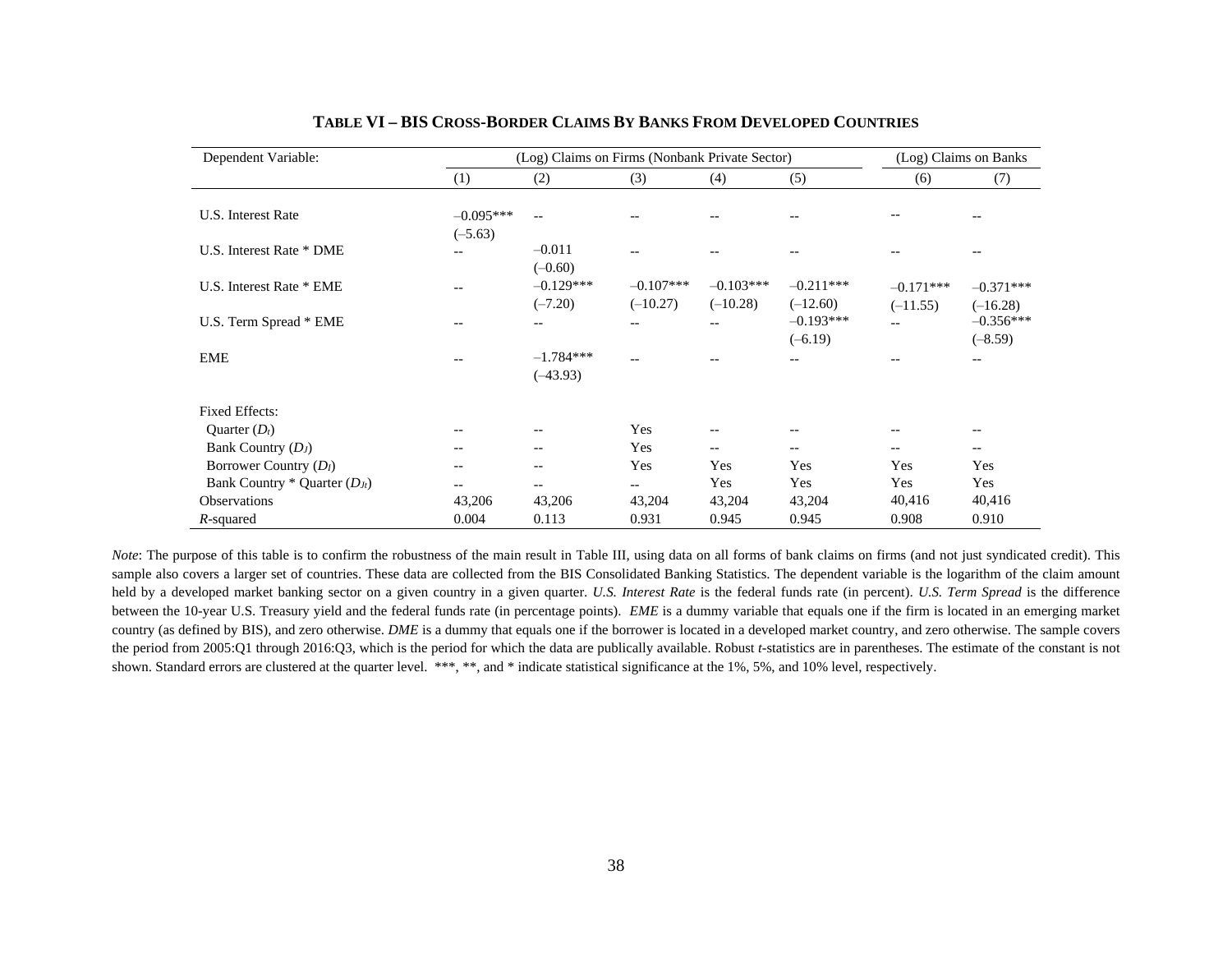| Dependent Variable:                           |             |             |             | (Log) Claims on Firms (Nonbank Private Sector) |             |
|-----------------------------------------------|-------------|-------------|-------------|------------------------------------------------|-------------|
|                                               | (1)         | (2)         | (3)         | (4)                                            | (5)         |
|                                               |             |             |             |                                                |             |
| U.S. Interest Rate                            | $-0.117***$ | $-0.080***$ |             |                                                |             |
|                                               | $(-6.32)$   | $(-4.11)$   |             |                                                |             |
| Financial Openness Index                      | $0.286***$  | $0.375***$  | $0.416***$  | $0.463***$                                     | 0.215       |
|                                               | (2.81)      | (3.50)      | (4.28)      | (4.16)                                         | (1.43)      |
| U.S. Interest Rate * Financial Openness Index |             | $-0.071***$ | $-0.070***$ | $-0.081***$                                    | $-0.066**$  |
|                                               |             | $(-9.21)$   | $(-8.17)$   | $(-5.27)$                                      | $(-2.47)$   |
| U.S. Term Spread * Financial Openness Index   |             |             |             | $-0.018$                                       | $-0.034$    |
|                                               |             |             |             | $(-0.68)$                                      | $(-0.87)$   |
| Country Rating $(1=AAA, 2=AA+, etc.)$         |             | --          |             |                                                | $-0.082***$ |
|                                               |             |             |             |                                                | $(-3.44)$   |
| Fixed Effects:                                |             |             |             |                                                |             |
| Bank Country $(D_J)$                          | Yes         | <b>Yes</b>  |             |                                                | --          |
| Borrower Country $(D_l)$                      | Yes         | Yes         | <b>Yes</b>  | <b>Yes</b>                                     | Yes         |
| Bank Country * Quarter $(D_{Jt})$             | --          | --          | Yes         | Yes                                            | Yes         |
| <b>Observations</b>                           | 22,049      | 22,049      | 22,008      | 22,008                                         | 14,750      |
| R-squared                                     | 0.500       | 0.500       | 0.525       | 0.525                                          | 0.516       |

#### **TABLE VII – U.S. MONETARY POLICY AND EME FINANCIAL OPENNESS**

*Note:* The dependent variable is the logarithm of the claim amount held by a developed market banking sector on a given emerging market country in a given quarter. *U.S. Interest Rate* is the federal funds rate (in percent). *U.S. Term Spread* is the difference between the 10-year U.S. Treasury yield and the federal funds rate (in percentage points). *Financial Openness Index* measures the capital account openness of the host country. The index ranges from zero to one, with zero indicating the lowest financial openness and one indicating the highest financial openness. *Country Rating* is the lagged sovereign debt rating of the host country. The sample covers quarterly claims on emerging market countries from 2005:Q1 through 2014:Q4. Robust *t*statistics are in parentheses. Standard errors are clustered at the quarter level. \*\*\*, \*\*, and \* indicate statistical significance at the 1%, 5%, and 10% level, respectively.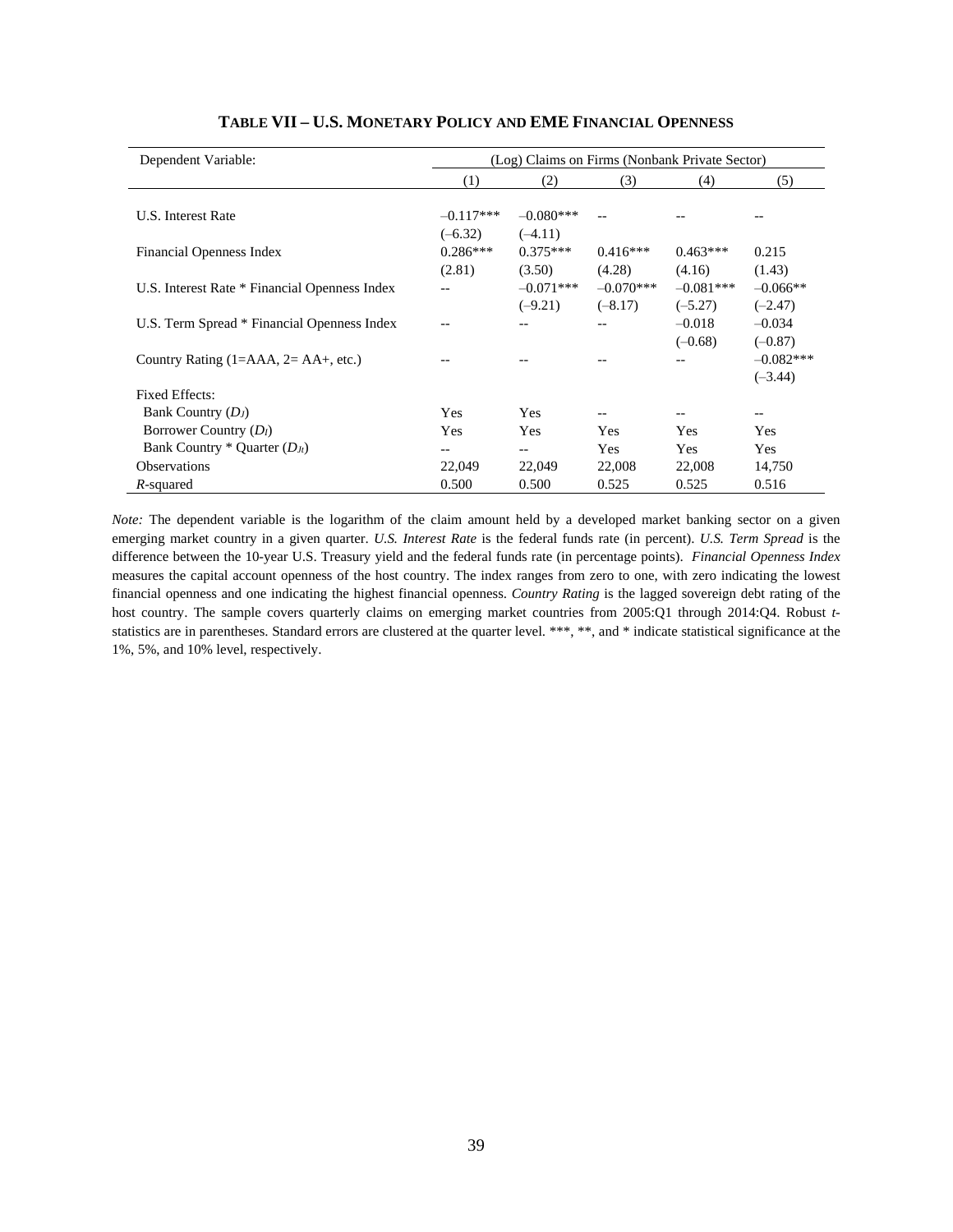| Dependent Variable:       |                          |                         |                                                 | (Log) Borrowing Amount (USD) |             |             |            | Interest Rate Spread (bps) |
|---------------------------|--------------------------|-------------------------|-------------------------------------------------|------------------------------|-------------|-------------|------------|----------------------------|
|                           |                          |                         | Firm-Quarters with Foreign and Domestic Lenders |                              |             |             |            |                            |
|                           | Foreign<br><b>Banks</b>  | Foreign<br><b>Banks</b> | Local<br><b>Banks</b>                           | All Banks                    | All Banks   | All Banks   | All Banks  | All Banks                  |
|                           | (1)                      | (2)                     | (3)                                             | (4)                          | (5)         | (6)         | (7)        | (8)                        |
| <b>U.S.</b> Interest Rate | $-0.032***$<br>$(-2.80)$ | $- -$                   |                                                 |                              |             | $- -$       | --         | $\qquad \qquad -$          |
| U.S. Interest Rate * EME  | $-0.055***$              | $-0.075***$             | $-0.085***$                                     | $-0.079***$                  | $-0.024***$ | $-0.036***$ | $3.855***$ | $9.402***$                 |
|                           | $(-3.09)$                | $(-4.51)$               | $(-6.61)$                                       | $(-5.54)$                    | $(-2.65)$   | $(-3.10)$   | (2.72)     | (4.61)                     |
| U.S. Term Spread * EME    | $- -$                    |                         |                                                 |                              |             | $-0.023$    | $- -$      | $10.007***$                |
|                           |                          |                         |                                                 |                              |             | $(-1.20)$   |            | (2.82)                     |
| Fixed Effects:            |                          |                         |                                                 |                              |             |             |            |                            |
| Borrower $(D_i)$          | Yes                      | Yes                     | Yes                                             | Yes                          | Yes         | Yes         | Yes        | Yes                        |
| Quarter $(D_t)$           | $- -$                    | Yes                     | Yes                                             | Yes                          | Yes         | Yes         | Yes        | Yes                        |
| <b>Observations</b>       | 24,754                   | 24,754                  | 24,754                                          | 24,754                       | 40,134      | 40,134      | 30,829     | 30,829                     |
| R-squared                 | 0.718                    | 0.750                   | 0.793                                           | 0.781                        | 0.783       | 0.783       | 0.803      | 0.803                      |

### **TABLE VIII –TOTAL DOLLAR BORROWING AT THE FIRM LEVEL**

*Note*: In columns (1) to (7), the dependent variable is the logarithm of the volume of total dollar borrowing (in USD billion) at the firm-quarter level. In columns (8) to (10), the dependent variable is the average all-in-drawn spread to the 3M LIBOR rate (in bps) of all dollar loans the borrower received in a given month. *U.S. Interest Rate* is the federal funds rate (in percent). *U.S. Term Spread* is the difference between the 10-year U.S. Treasury yield and the federal funds rate (in percentage points). *EME* is a dummy variable that equals one if the firm is located in an emerging market country (as defined by BIS), and zero otherwise. The sample period covers 1990:Q1 through 2016:Q3. Columns (1) through (4) contain firm-quarters with lending by both foreign and local banks; the remaining columns are based on all firm-quarters with lending by foreign banks. Robust *t*-statistics are in parentheses. Standard errors are clustered at the quarter level. \*\*\*, \*\*, and \* indicate statistical significance at the 1%, 5%, and 10% level, respectively.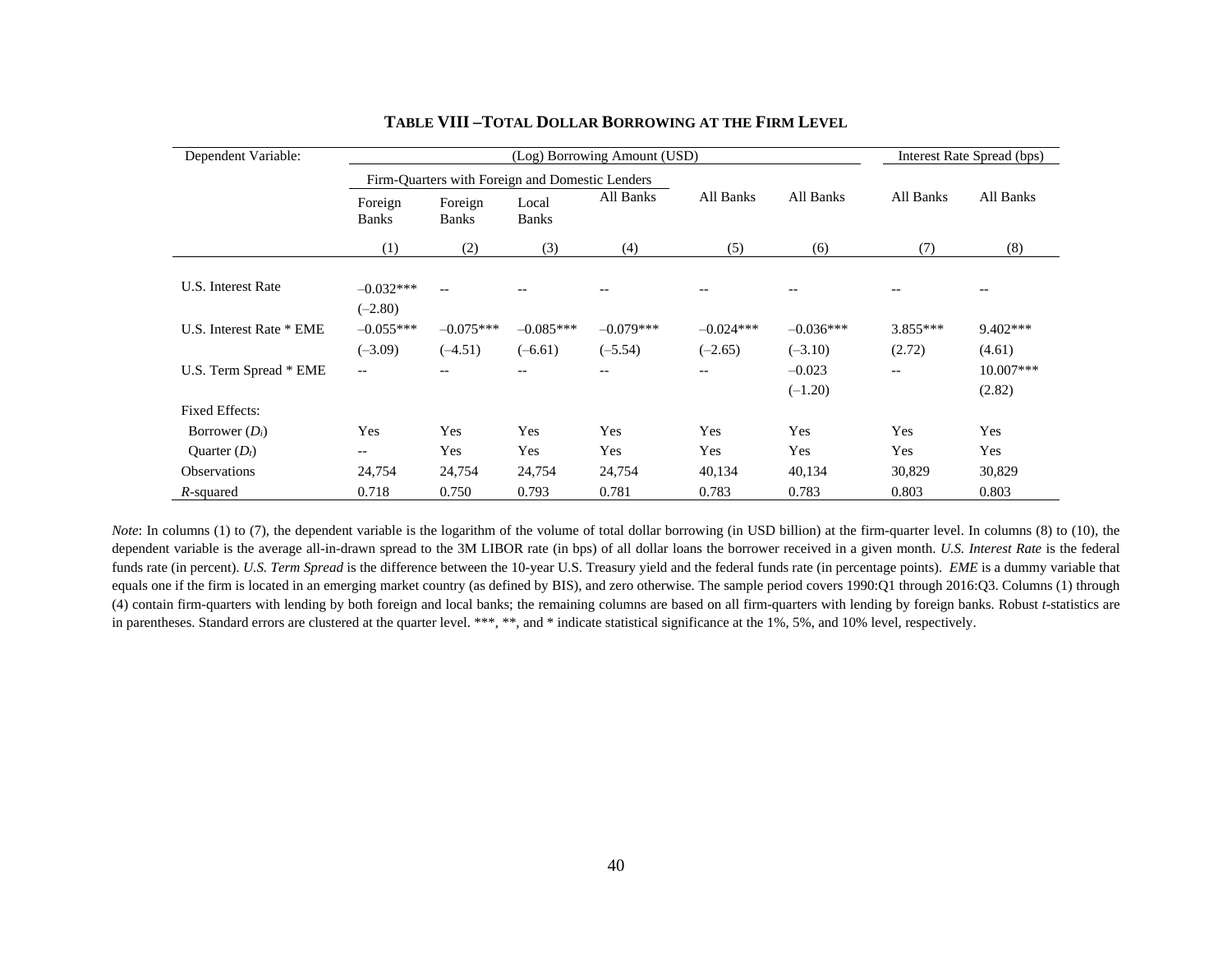| Dependent Variable:                        |             | (Log) Borrowing Amount (USD) |                                                     |           |           | Interest Rate Spread (bps) | Probability of Refinancing |             |
|--------------------------------------------|-------------|------------------------------|-----------------------------------------------------|-----------|-----------|----------------------------|----------------------------|-------------|
|                                            | (1)         | (2)                          | (3)                                                 | (4)       | (5)       | (6)                        | (7)                        | (8)         |
|                                            |             |                              |                                                     |           |           |                            |                            |             |
| U.S. Interest Rate                         | $-0.175***$ | $-0.206***$                  | $\overline{\phantom{a}}$                            |           |           |                            |                            |             |
|                                            | $(-8.97)$   | $(-7.04)$                    |                                                     |           |           |                            |                            |             |
| Past Foreign Bank Reliance                 | $0.546***$  | $0.442***$                   | $0.155**$                                           | 0.200     | $-6.111$  | $-75.645***$               | 0.044                      | $0.232***$  |
|                                            | (9.82)      | (6.11)                       | (2.10)                                              | (1.11)    | $(-0.62)$ | $(-3.57)$                  | (1.02)                     | (2.74)      |
| Past Foreign Bank Reliance * U.S. Interest | $- -$       | $0.041*$                     | $-0.035*$                                           | $-0.042$  | 2.867     | 14.430***                  | $-0.023**$                 | $-0.057***$ |
|                                            |             | (1.84)                       | $(-1.67)$                                           | $(-1.19)$ | (1.18)    | (3.78)                     | $(-2.37)$                  | $(-3.29)$   |
| Past Foreign Bank Reliance * U.S. Term     | $- -$       | --                           | $\hspace{0.05cm} -\hspace{0.05cm} -\hspace{0.05cm}$ | $-0.017$  | $- -$     | 25.392***                  | $--$                       | $-0.067**$  |
|                                            |             |                              |                                                     | $(-0.27)$ |           | (3.42)                     |                            | $(-2.52)$   |
| <b>Fixed Effects:</b>                      |             |                              |                                                     |           |           |                            |                            |             |
| Borrower $(D_i)$                           | $- -$       | $- -$                        | Yes                                                 | Yes       | Yes       | Yes                        | Yes                        | Yes         |
| Ouarter $(D_t)$                            | --          | --                           | Yes                                                 | Yes       | Yes       | Yes                        | Yes                        | Yes         |
| <b>Observations</b>                        | 6,246       | 6,246                        | 5,227                                               | 5,227     | 3,469     | 3,469                      | 6,943                      | 6,943       |
| R-squared                                  | 0.120       | 0.120                        | 0.732                                               | 0.732     | 0.789     | 0.790                      | 0.354                      | 0.355       |

### **TABLE IX –RELIANCE ON GLOBAL BANK CREDIT AND FIRM-LEVEL CREDIT CONDITIONS IN EMES**

*Note*: In columns (1) to (4), the dependent variable is the logarithm of the volume of total dollar borrowing (in USD billion) at the firm-quarter level. In columns (5) and (6), the dependent variable is the average all-in-drawn spread to the 3M LIBOR rate (in basis points) of all dollar loans the EME borrower received in a given month. In columns (7) and (8), the dependent variable is a dummy variable equal to one if an EME firm obtains a new loan in the quarter when an earlier loan matures and zero otherwise. *Past Foreign Bank Reliance* is the share of global banks from developed countries lending to the firm in the last quarter the firm was borrowing. As before, *U.S. Interest Rate* is the federal funds rate (in percent). *U.S. Term Spread* is the difference between the 10-year U.S. Treasury yield and the federal funds rate (in percentage points). The sample period covers 1990:Q1 through 2016:Q3 and contains only EME firms. Robust *t*-statistics are in parentheses. Standard errors are clustered at the quarter level. \*\*\*, \*\*, and \* indicate statistical significance at the 1%, 5%, and 10% level, respectively.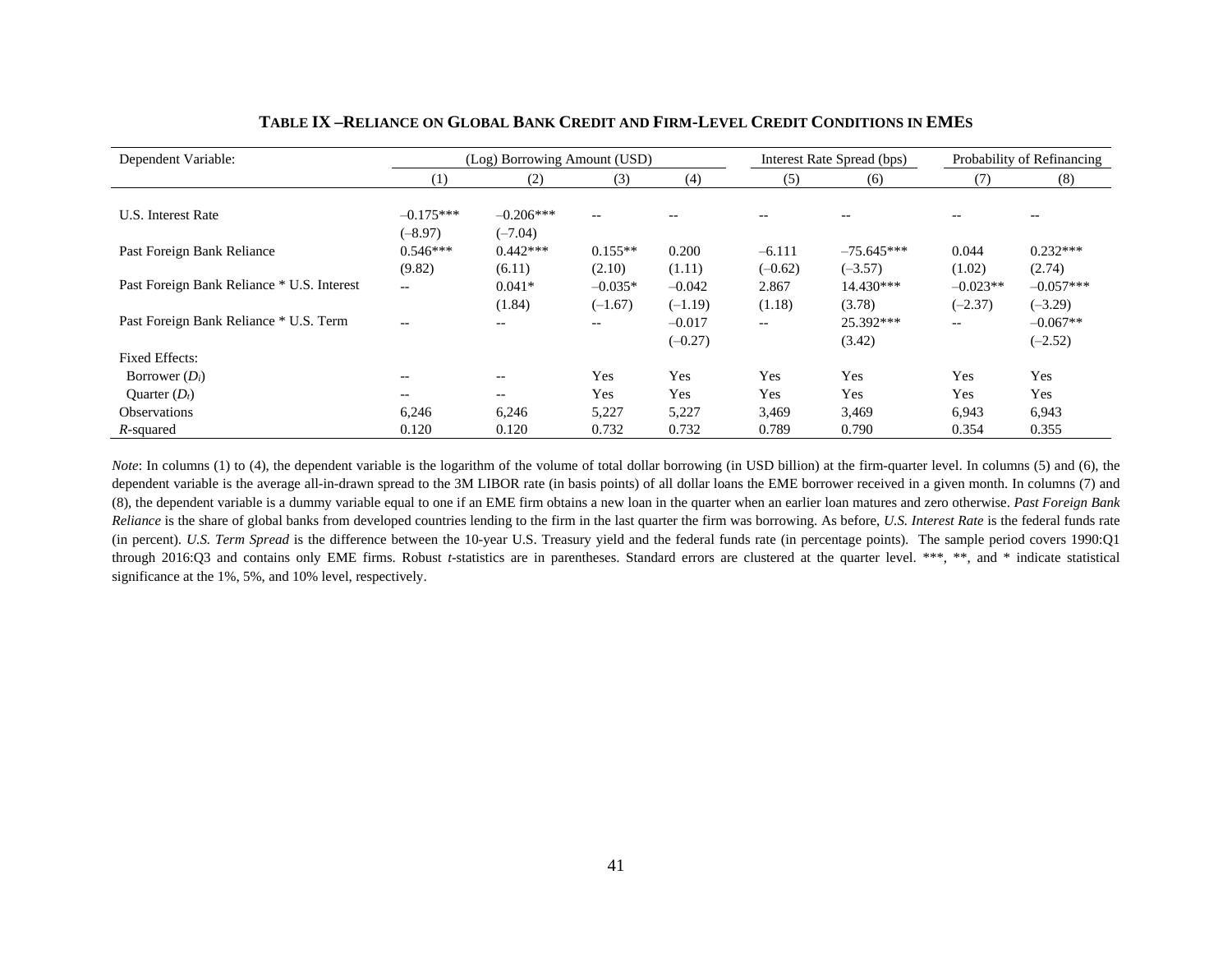|                                             | U.S. Interest Rate *<br><b>EME</b> | t-stat.   | Obs.    | R-squared |  |  |
|---------------------------------------------|------------------------------------|-----------|---------|-----------|--|--|
|                                             | Panel A: Split by Region           |           |         |           |  |  |
| <b>EME</b> : Africa                         | $-0.083***$                        | $(-5.24)$ | 108,837 | 0.761     |  |  |
| <b>EME</b> : Americas                       | $-0.050***$                        | $(-3.48)$ | 110,576 | 0.756     |  |  |
| EME: Asia                                   | $-0.090***$                        | $(-7.49)$ | 122,865 | 0.823     |  |  |
| <b>EME</b> : Europe                         | $-0.081***$                        | $(-4.78)$ | 115,527 | 0.796     |  |  |
|                                             |                                    |           |         |           |  |  |
|                                             | Panel B: Split by Industry         |           |         |           |  |  |
| Tradable                                    |                                    |           |         |           |  |  |
| Agriculture, Forestry and Fishing           | $-0.135***$                        | $(-3.61)$ | 5,797   | 0.944     |  |  |
| Mining                                      | $-0.047**$                         | $(-2.18)$ | 15,117  | 0.755     |  |  |
| Manufacturing                               | $-0.113***$                        | $(-7.07)$ | 35,651  | 0.824     |  |  |
| Non-Tradable                                |                                    |           |         |           |  |  |
| Construction                                | $-0.058$                           | $(-0.91)$ | 734     | 0.943     |  |  |
| Transp., Communic., Electric, Gas, Sanitary | $-0.051***$                        | $(-2.78)$ | 28,970  | 0.774     |  |  |
| <b>Wholesale Trade</b>                      | $-0.085**$                         | $(-2.06)$ | 3,154   | 0.862     |  |  |
| Retail Trade                                | $-0.038$                           | $(-0.45)$ | 2,462   | 0.833     |  |  |
| Finance, Insurance, Real Estate             | $-0.053***$                        | $(-3.14)$ | 38,621  | 0.874     |  |  |
| Services                                    | 0.038                              | (0.86)    | 10,747  | 0.780     |  |  |
| <b>Public Administration</b>                | $0.241*$                           | (1.73)    | 951     | 0.874     |  |  |

### **TABLE A.I – GLOBAL BANKS' EME LENDING BY REGION AND INDUSTRY**

*Note*: In this table we replicate the baseline result in Table III, column (4) for borrowers from different regions and industries; that is, each coefficient reported in this table corresponds to the same regression estimated based on different subsamples. The common regression equation is given by Log(Loan Amount<sub>jit</sub>) =  $\beta \cdot U.S.$  Interest Rate<sub>t</sub>  $\cdot$  EME<sub>i</sub> +  $D_{jt}$  +  $D_i$  +  $\epsilon_{jit}$ , where the dependent variable is the logarithm of the loan amount originated by bank *j* to firm *i* in quarter *t*.  $D_{jt}$  is a bank\*quarter fixed effect, and  $D_i$  is a borrower fixed effect. U.S. *Interest Rate* is the federal funds rate. *EME* is a dummy variable that equals one if the firm is located in the corresponding emerging market region (as defined by BIS), and zero otherwise. Offshore centers are excluded from the sample. Industry classification is based on the 1-digit SIC code as reported in DealScan. The sample covers the period from 1990:Q1 through 2016:Q3. Robust *t*-statistics are in parentheses. Standard errors are clustered at the quarter level. \*\*\*, \*\*, and \* indicate statistical significance at the 1%, 5%, and 10% level, respectively.